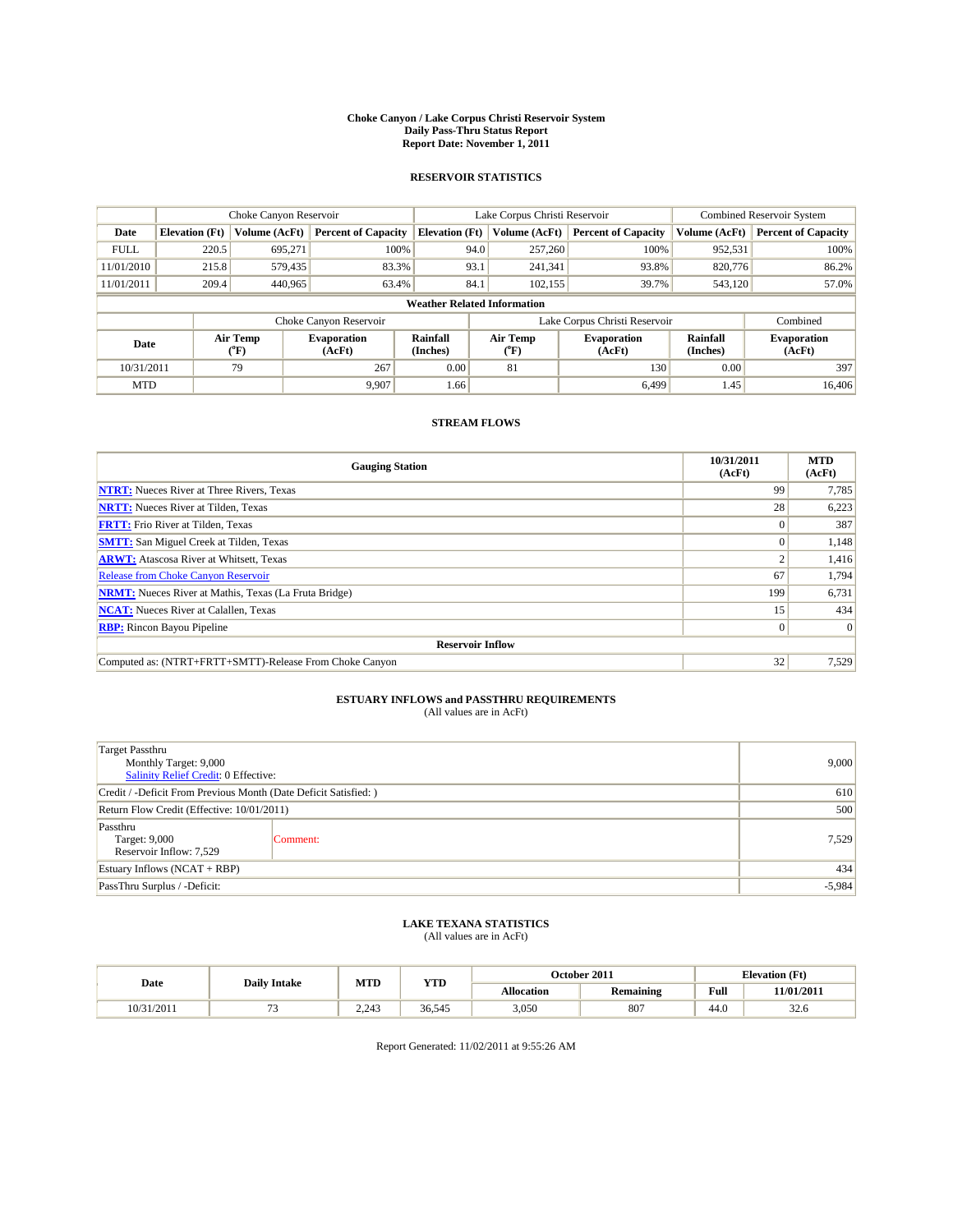#### **Choke Canyon / Lake Corpus Christi Reservoir System Daily Pass-Thru Status Report Report Date: November 2, 2011**

### **RESERVOIR STATISTICS**

|             | Choke Canyon Reservoir             |                  |                            |                       | Lake Corpus Christi Reservoir | Combined Reservoir System     |                      |                              |  |
|-------------|------------------------------------|------------------|----------------------------|-----------------------|-------------------------------|-------------------------------|----------------------|------------------------------|--|
| Date        | <b>Elevation</b> (Ft)              | Volume (AcFt)    | <b>Percent of Capacity</b> | <b>Elevation</b> (Ft) | Volume (AcFt)                 | <b>Percent of Capacity</b>    | Volume (AcFt)        | <b>Percent of Capacity</b>   |  |
| <b>FULL</b> | 220.5                              | 695,271          | 100%                       | 94.0                  | 257,260                       | 100%                          | 952,531              | 100%                         |  |
| 11/02/2010  | 215.8                              | 578,967          | 83.3%                      | 93.2                  | 241,879                       | 94.0%                         | 820,846              | 86.2%                        |  |
| 11/02/2011  | 209.4                              | 440,372          | 63.3%                      | 84.0                  | 101.567                       | 39.5%                         | 541,939              | 56.9%                        |  |
|             | <b>Weather Related Information</b> |                  |                            |                       |                               |                               |                      |                              |  |
|             |                                    |                  | Choke Canyon Reservoir     |                       |                               | Lake Corpus Christi Reservoir |                      | Combined                     |  |
| Date        |                                    | Air Temp<br>(°F) | Evaporation<br>(AcFt)      | Rainfall<br>(Inches)  | Air Temp<br>("F)              | <b>Evaporation</b><br>(AcFt)  | Rainfall<br>(Inches) | <b>Evaporation</b><br>(AcFt) |  |
| 11/01/2011  |                                    | 82               | 209                        | 0.00                  | 83                            | 171                           | 0.00                 | 380                          |  |
| <b>MTD</b>  |                                    |                  | 209                        | 0.00                  |                               | 171                           | 0.00                 | 380                          |  |

### **STREAM FLOWS**

| <b>Gauging Station</b>                                       | 11/01/2011<br>(AcFt) | <b>MTD</b><br>(AcFt) |
|--------------------------------------------------------------|----------------------|----------------------|
| <b>NTRT:</b> Nueces River at Three Rivers, Texas             | 103                  | 103                  |
| <b>NRTT:</b> Nueces River at Tilden, Texas                   | 16                   | 16                   |
| <b>FRTT:</b> Frio River at Tilden, Texas                     |                      | $\Omega$             |
| <b>SMTT:</b> San Miguel Creek at Tilden, Texas               |                      | $\Omega$             |
| <b>ARWT:</b> Atascosa River at Whitsett, Texas               |                      |                      |
| <b>Release from Choke Canyon Reservoir</b>                   | 75                   | 75                   |
| <b>NRMT:</b> Nueces River at Mathis, Texas (La Fruta Bridge) | 288                  | 288                  |
| <b>NCAT:</b> Nueces River at Calallen, Texas                 | $^{\circ}$           | $\Omega$             |
| <b>RBP:</b> Rincon Bayou Pipeline                            | $\overline{0}$       | $\Omega$             |
| <b>Reservoir Inflow</b>                                      |                      |                      |
| Computed as: (NTRT+FRTT+SMTT)-Release From Choke Canyon      | 28                   | 28                   |

# **ESTUARY INFLOWS and PASSTHRU REQUIREMENTS**<br>(All values are in AcFt)

| <b>Target Passthru</b><br>Monthly Target: 4,000<br><b>Salinity Relief Credit: 0 Effective:</b> | 4,000           |    |
|------------------------------------------------------------------------------------------------|-----------------|----|
| Credit / -Deficit From Previous Month (Date Deficit Satisfied: )                               | $-5,984$        |    |
| Return Flow Credit (Effective: )                                                               | 0               |    |
| Passthru<br>Target: 4,000<br>Reservoir Inflow: 28                                              | Comment:        | 28 |
| Estuary Inflows $(NCAT + RBP)$                                                                 | $\vert 0 \vert$ |    |
| PassThru Surplus / -Deficit:                                                                   | $-6,011$        |    |

## **LAKE TEXANA STATISTICS** (All values are in AcFt)

|           | <b>Daily Intake</b> | MTD                      | <b>YTD</b> |                   | November 2011    | <b>Elevation</b> (Ft)                       |            |
|-----------|---------------------|--------------------------|------------|-------------------|------------------|---------------------------------------------|------------|
| Date      |                     |                          |            | <b>Allocation</b> | <b>Remaining</b> | Full<br>the contract of the contract of the | 11/02/2011 |
| 1/01/2011 |                     | $\overline{\phantom{0}}$ | 36.616     | 3,050             | 0.070<br>ا رہے   | 44.0                                        | ن. ے ر     |

Report Generated: 11/02/2011 at 11:55:15 AM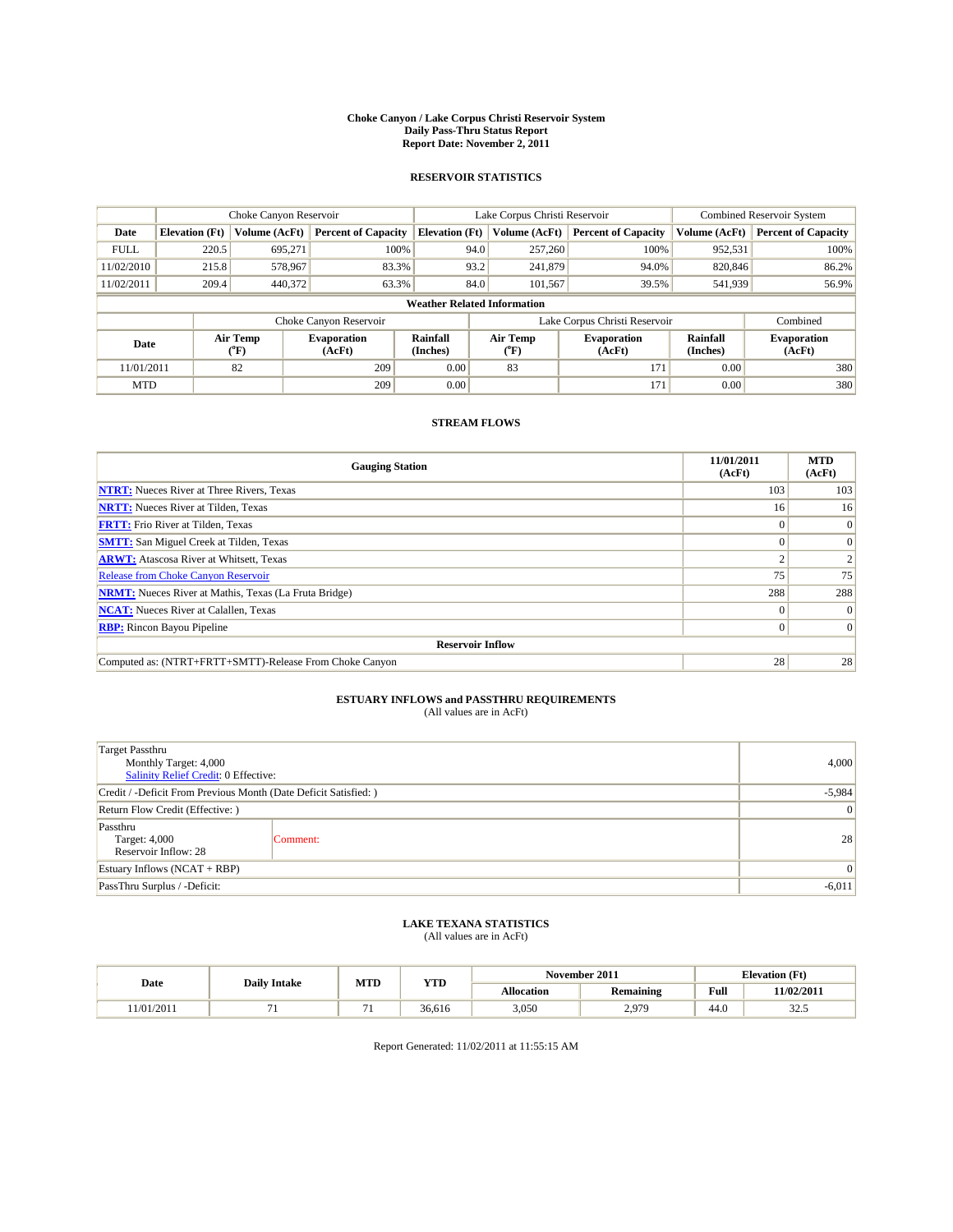#### **Choke Canyon / Lake Corpus Christi Reservoir System Daily Pass-Thru Status Report Report Date: November 3, 2011**

### **RESERVOIR STATISTICS**

|             | Choke Canyon Reservoir             |                  |                              |                       | Lake Corpus Christi Reservoir |                               |                      | Combined Reservoir System    |  |  |
|-------------|------------------------------------|------------------|------------------------------|-----------------------|-------------------------------|-------------------------------|----------------------|------------------------------|--|--|
| Date        | <b>Elevation</b> (Ft)              | Volume (AcFt)    | <b>Percent of Capacity</b>   | <b>Elevation (Ft)</b> | Volume (AcFt)                 | <b>Percent of Capacity</b>    | Volume (AcFt)        | <b>Percent of Capacity</b>   |  |  |
| <b>FULL</b> | 220.5                              | 695,271          | 100%                         | 94.0                  | 257,260                       | 100%                          | 952,531              | 100%                         |  |  |
| 11/03/2010  | 215.8                              | 579,435          | 83.3%                        | 93.2                  | 242,238                       | 94.2%                         | 821,673              | 86.3%                        |  |  |
| 11/03/2011  | 209.3                              | 438,388          | 63.1%                        | 84.0                  | 101.215                       | 39.3%                         | 539,603              | 56.6%                        |  |  |
|             | <b>Weather Related Information</b> |                  |                              |                       |                               |                               |                      |                              |  |  |
|             |                                    |                  | Choke Canyon Reservoir       |                       |                               | Lake Corpus Christi Reservoir |                      | Combined                     |  |  |
| Date        |                                    | Air Temp<br>(°F) | <b>Evaporation</b><br>(AcFt) | Rainfall<br>(Inches)  | Air Temp<br>("F)              | <b>Evaporation</b><br>(AcFt)  | Rainfall<br>(Inches) | <b>Evaporation</b><br>(AcFt) |  |  |
| 11/02/2011  |                                    | 88               | 370                          | 0.03                  | 87                            | 218                           | 0.05                 | 588                          |  |  |
| <b>MTD</b>  |                                    |                  | 579                          | 0.03                  |                               | 389                           | 0.05                 | 968                          |  |  |

### **STREAM FLOWS**

| <b>Gauging Station</b>                                       | 11/02/2011<br>(AcFt) | <b>MTD</b><br>(AcFt) |
|--------------------------------------------------------------|----------------------|----------------------|
| <b>NTRT:</b> Nueces River at Three Rivers, Texas             | 77                   | 181                  |
| <b>NRTT:</b> Nueces River at Tilden, Texas                   | 10                   | 26                   |
| <b>FRTT:</b> Frio River at Tilden, Texas                     |                      | $\theta$             |
| <b>SMTT:</b> San Miguel Creek at Tilden, Texas               |                      | $\Omega$             |
| <b>ARWT:</b> Atascosa River at Whitsett, Texas               |                      | 4                    |
| <b>Release from Choke Canyon Reservoir</b>                   | 58                   | 133                  |
| <b>NRMT:</b> Nueces River at Mathis, Texas (La Fruta Bridge) | 320                  | 607                  |
| <b>NCAT:</b> Nueces River at Calallen, Texas                 | $\theta$             |                      |
| <b>RBP:</b> Rincon Bayou Pipeline                            | 44                   | 44                   |
| <b>Reservoir Inflow</b>                                      |                      |                      |
| Computed as: (NTRT+FRTT+SMTT)-Release From Choke Canyon      | 20                   | 48                   |

# **ESTUARY INFLOWS and PASSTHRU REQUIREMENTS**<br>(All values are in AcFt)

| <b>Target Passthru</b><br>Monthly Target: 4,000<br><b>Salinity Relief Credit: 0 Effective:</b> | 4,000           |    |
|------------------------------------------------------------------------------------------------|-----------------|----|
| Credit / -Deficit From Previous Month (Date Deficit Satisfied: )                               | $-5,984$        |    |
| Return Flow Credit (Effective: )                                                               | $\vert 0 \vert$ |    |
| Passthru<br>Target: 4,000<br>Reservoir Inflow: 48                                              | Comment:        | 48 |
| Estuary Inflows (NCAT + RBP)                                                                   | 44              |    |
| PassThru Surplus / -Deficit:                                                                   | $-5,987$        |    |

## **LAKE TEXANA STATISTICS** (All values are in AcFt)

|           | <b>Daily Intake</b> | MTD                   | <b>YTD</b> |            | November 2011    | <b>Elevation</b> (Ft) |            |
|-----------|---------------------|-----------------------|------------|------------|------------------|-----------------------|------------|
| Date      |                     |                       |            | Allocation | <b>Remaining</b> | Full                  | 11/03/2011 |
| 1/02/2011 |                     | $\overline{A}$<br>143 | 36.688     | 3,050      | 2,907            | 44.0                  | າາ<br>32.J |

Report Generated: 11/03/2011 at 10:44:08 AM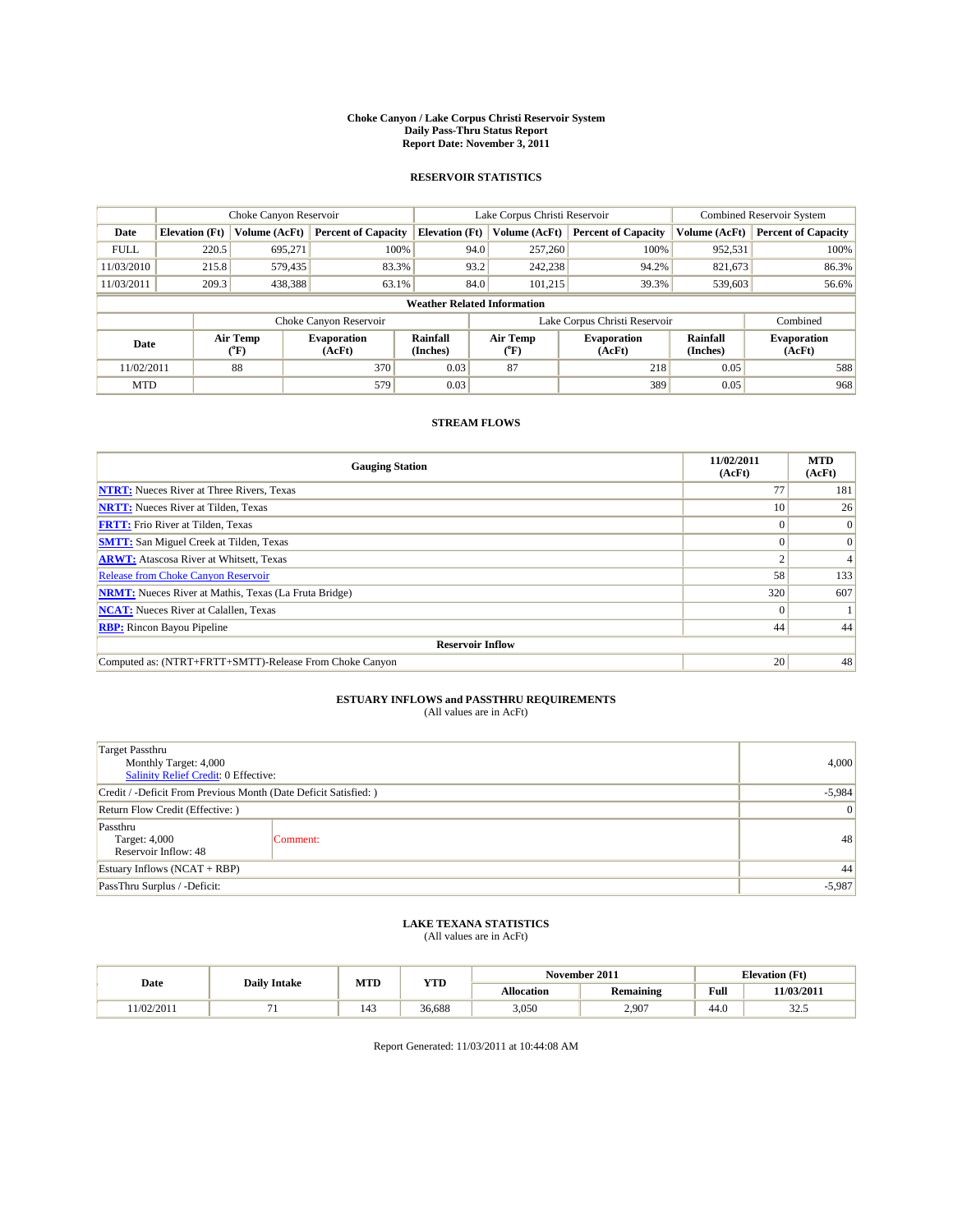#### **Choke Canyon / Lake Corpus Christi Reservoir System Daily Pass-Thru Status Report Report Date: November 4, 2011**

### **RESERVOIR STATISTICS**

|             | Choke Canyon Reservoir             |                  |                              |                       | Lake Corpus Christi Reservoir |                               |                      | Combined Reservoir System    |  |  |
|-------------|------------------------------------|------------------|------------------------------|-----------------------|-------------------------------|-------------------------------|----------------------|------------------------------|--|--|
| Date        | <b>Elevation</b> (Ft)              | Volume (AcFt)    | <b>Percent of Capacity</b>   | <b>Elevation (Ft)</b> | Volume (AcFt)                 | <b>Percent of Capacity</b>    | Volume (AcFt)        | <b>Percent of Capacity</b>   |  |  |
| <b>FULL</b> | 220.5                              | 695,271          | 100%                         |                       | 257,260<br>94.0               | 100%                          | 952,531              | 100%                         |  |  |
| 11/04/2010  | 215.7                              | 576,392          | 82.9%                        | 93.2                  | 242,417                       | 94.2%                         | 818,809              | 86.0%                        |  |  |
| 11/04/2011  | 209.3                              | 438,588          | 63.1%                        |                       | 84.0<br>100,981               | 39.3%                         | 539,569              | 56.6%                        |  |  |
|             | <b>Weather Related Information</b> |                  |                              |                       |                               |                               |                      |                              |  |  |
|             |                                    |                  | Choke Canyon Reservoir       |                       |                               | Lake Corpus Christi Reservoir |                      | Combined                     |  |  |
| Date        |                                    | Air Temp<br>(°F) | <b>Evaporation</b><br>(AcFt) | Rainfall<br>(Inches)  | Air Temp<br>("F)              | <b>Evaporation</b><br>(AcFt)  | Rainfall<br>(Inches) | <b>Evaporation</b><br>(AcFt) |  |  |
| 11/03/2011  |                                    | 65               | 266                          | 0.00                  | 65                            | 232                           | 0.00                 | 498                          |  |  |
| <b>MTD</b>  |                                    |                  | 845                          | 0.03                  |                               | 621                           | 0.05                 | 1.466                        |  |  |

### **STREAM FLOWS**

| <b>Gauging Station</b>                                       | 11/03/2011<br>(AcFt) | <b>MTD</b><br>(AcFt) |
|--------------------------------------------------------------|----------------------|----------------------|
| <b>NTRT:</b> Nueces River at Three Rivers, Texas             | 75                   | 256                  |
| <b>NRTT:</b> Nueces River at Tilden, Texas                   |                      | 30                   |
| <b>FRTT:</b> Frio River at Tilden, Texas                     |                      | $\Omega$             |
| <b>SMTT:</b> San Miguel Creek at Tilden, Texas               |                      | $\Omega$             |
| <b>ARWT:</b> Atascosa River at Whitsett, Texas               |                      |                      |
| <b>Release from Choke Canyon Reservoir</b>                   | 58                   | 191                  |
| <b>NRMT:</b> Nueces River at Mathis, Texas (La Fruta Bridge) | 326                  | 933                  |
| <b>NCAT:</b> Nueces River at Calallen, Texas                 | <sub>0</sub>         | 6                    |
| <b>RBP:</b> Rincon Bayou Pipeline                            | 77                   | 121                  |
| <b>Reservoir Inflow</b>                                      |                      |                      |
| Computed as: (NTRT+FRTT+SMTT)-Release From Choke Canyon      | 18                   | 66                   |

## **ESTUARY INFLOWS and PASSTHRU REQUIREMENTS**<br>(All values are in AcFt)

| Target Passthru<br>Monthly Target: 4,000<br>Salinity Relief Credit: 0 Effective: |                                                                                                            | 4,000           |
|----------------------------------------------------------------------------------|------------------------------------------------------------------------------------------------------------|-----------------|
| Credit / -Deficit From Previous Month (Date Deficit Satisfied: )                 |                                                                                                            | $-5,984$        |
| Return Flow Credit (Effective: )                                                 |                                                                                                            | $\vert 0 \vert$ |
| Passthru<br>Target: 4,000<br>Reservoir Inflow: 66                                | Comment: 2000 AF of the October 2011 deficit is being delivered. 3984 AF remain banked for future<br>luse. | 66              |
| Estuary Inflows $(NCAT + RBP)$                                                   |                                                                                                            | 127             |
| PassThru Surplus / -Deficit:                                                     |                                                                                                            | $-5,922$        |

## **LAKE TEXANA STATISTICS** (All values are in AcFt)

|           |                     | MTD | <b>YTD</b> |            | November 2011    | <b>Elevation</b> (Ft) |                        |
|-----------|---------------------|-----|------------|------------|------------------|-----------------------|------------------------|
| Date      | <b>Daily Intake</b> |     |            | Allocation | <b>Remaining</b> | Full                  | <b>11/04/2011</b>      |
| 1/03/2011 |                     | 214 | 36,758     | 3,050      | 2,836            | 44.0                  | $\overline{ }$<br>32.O |

Report Generated: 11/04/2011 at 9:21:05 AM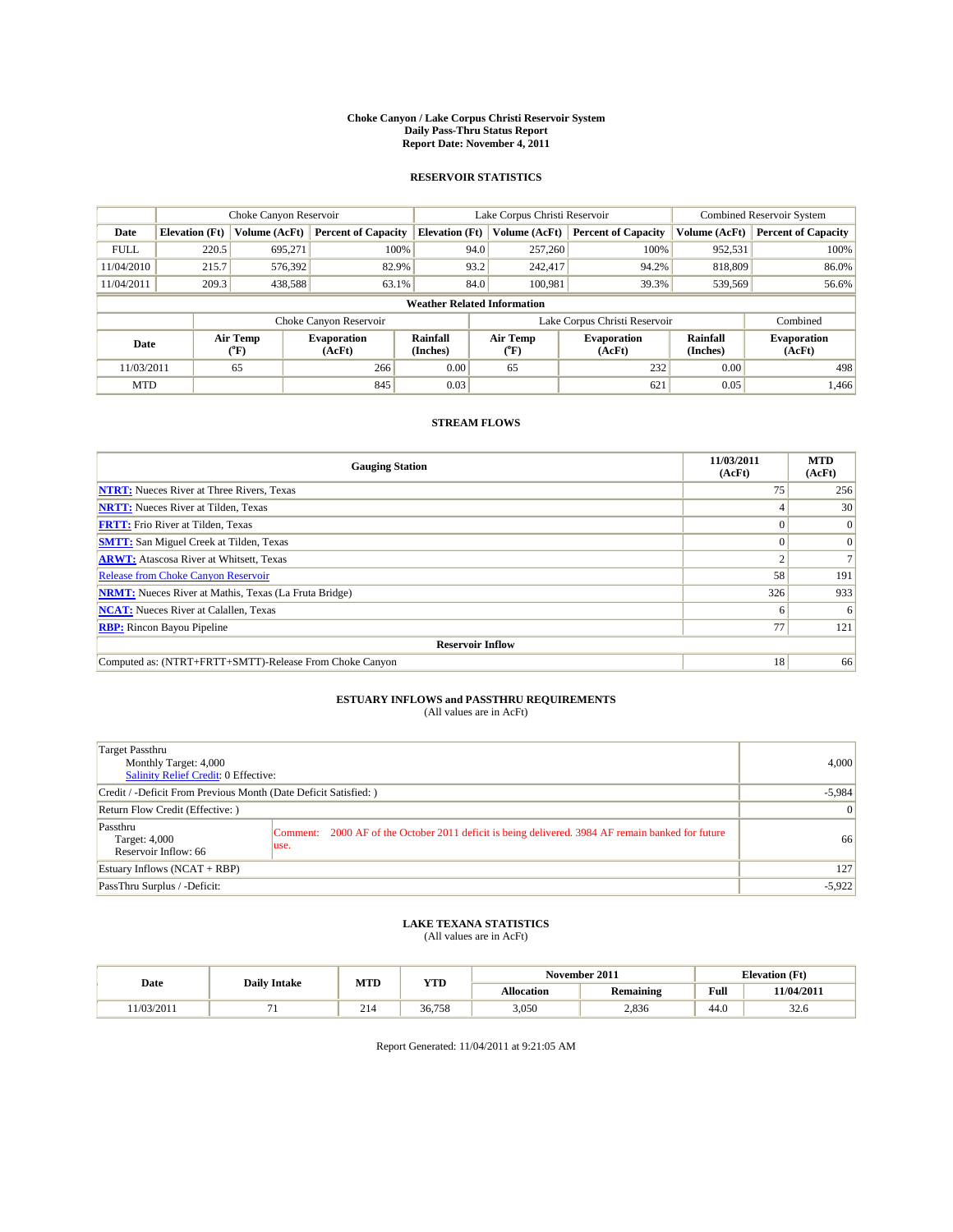#### **Choke Canyon / Lake Corpus Christi Reservoir System Daily Pass-Thru Status Report Report Date: November 5, 2011**

### **RESERVOIR STATISTICS**

|             | Choke Canyon Reservoir             |                  |                              |                       | Lake Corpus Christi Reservoir |                  |                               | Combined Reservoir System |                              |  |
|-------------|------------------------------------|------------------|------------------------------|-----------------------|-------------------------------|------------------|-------------------------------|---------------------------|------------------------------|--|
| Date        | <b>Elevation</b> (Ft)              | Volume (AcFt)    | <b>Percent of Capacity</b>   | <b>Elevation</b> (Ft) |                               | Volume (AcFt)    | <b>Percent of Capacity</b>    | Volume (AcFt)             | <b>Percent of Capacity</b>   |  |
| <b>FULL</b> | 220.5                              | 695,271          | 100%                         |                       | 94.0                          | 257,260          | 100%                          | 952,531                   | 100%                         |  |
| 11/05/2010  | 215.6                              | 575,455          | 82.8%                        |                       | 93.4                          | 245,654          | 95.5%                         | 821,109                   | 86.2%                        |  |
| 11/05/2011  | 209.3                              | 438,588          | 63.1%                        |                       | 83.9                          | 100.280          | 39.0%                         | 538,868                   | 56.6%                        |  |
|             | <b>Weather Related Information</b> |                  |                              |                       |                               |                  |                               |                           |                              |  |
|             |                                    |                  | Choke Canyon Reservoir       |                       |                               |                  | Lake Corpus Christi Reservoir |                           | Combined                     |  |
| Date        |                                    | Air Temp<br>(°F) | <b>Evaporation</b><br>(AcFt) | Rainfall<br>(Inches)  |                               | Air Temp<br>("F) | <b>Evaporation</b><br>(AcFt)  | Rainfall<br>(Inches)      | <b>Evaporation</b><br>(AcFt) |  |
| 11/04/2011  |                                    | 67               | 208                          | 0.00                  |                               | 68               | 129                           | 0.00                      | 337                          |  |
| <b>MTD</b>  |                                    |                  | 1,053                        | 0.03                  |                               |                  | 750                           | 0.05                      | 1,803                        |  |

### **STREAM FLOWS**

| <b>Gauging Station</b>                                       | 11/04/2011<br>(AcFt) | <b>MTD</b><br>(AcFt) |
|--------------------------------------------------------------|----------------------|----------------------|
| <b>NTRT:</b> Nueces River at Three Rivers, Texas             | 71                   | 328                  |
| <b>NRTT:</b> Nueces River at Tilden, Texas                   |                      | 34                   |
| <b>FRTT:</b> Frio River at Tilden, Texas                     |                      | $\Omega$             |
| <b>SMTT:</b> San Miguel Creek at Tilden, Texas               |                      | $\Omega$             |
| <b>ARWT:</b> Atascosa River at Whitsett, Texas               |                      | 9                    |
| Release from Choke Canyon Reservoir                          | 58                   | 248                  |
| <b>NRMT:</b> Nueces River at Mathis, Texas (La Fruta Bridge) | 335                  | 1,268                |
| <b>NCAT:</b> Nueces River at Calallen, Texas                 |                      | 6                    |
| <b>RBP:</b> Rincon Bayou Pipeline                            | 109                  | 230                  |
| <b>Reservoir Inflow</b>                                      |                      |                      |
| Computed as: (NTRT+FRTT+SMTT)-Release From Choke Canyon      | 14                   | 79                   |

# **ESTUARY INFLOWS and PASSTHRU REQUIREMENTS**<br>(All values are in AcFt)

| Target Passthru<br>Monthly Target: 4,000<br>Salinity Relief Credit: 0 Effective: |                                                                                                           | 4,000           |
|----------------------------------------------------------------------------------|-----------------------------------------------------------------------------------------------------------|-----------------|
| Credit / -Deficit From Previous Month (Date Deficit Satisfied: )                 | $-5,984$                                                                                                  |                 |
| Return Flow Credit (Effective:)                                                  |                                                                                                           | $\vert 0 \vert$ |
| Passthru<br>Target: 4,000<br>Reservoir Inflow: 79                                | Comment: 2000 AF of the October 2011 deficit is being delivered. 3984 AF remain banked for future<br>use. | 79 <sub>1</sub> |
| Estuary Inflows (NCAT + RBP)                                                     |                                                                                                           | 236             |
| PassThru Surplus / -Deficit:                                                     |                                                                                                           | $-5,827$        |

## **LAKE TEXANA STATISTICS** (All values are in AcFt)

|           | <b>Daily Intake</b> | MTD | <b>YTD</b> |            | November 2011    |                                             | <b>Elevation</b> (Ft) |
|-----------|---------------------|-----|------------|------------|------------------|---------------------------------------------|-----------------------|
| Date      |                     |     |            | Allocation | <b>Remaining</b> | Full<br>the contract of the contract of the | 11/05/2011            |
| 1/04/2011 |                     | 285 | 36,829     | 3,050      | 2.765            | 44.0                                        | $\sim$<br>ا∸. ے ر     |

Report Generated: 11/05/2011 at 8:25:13 AM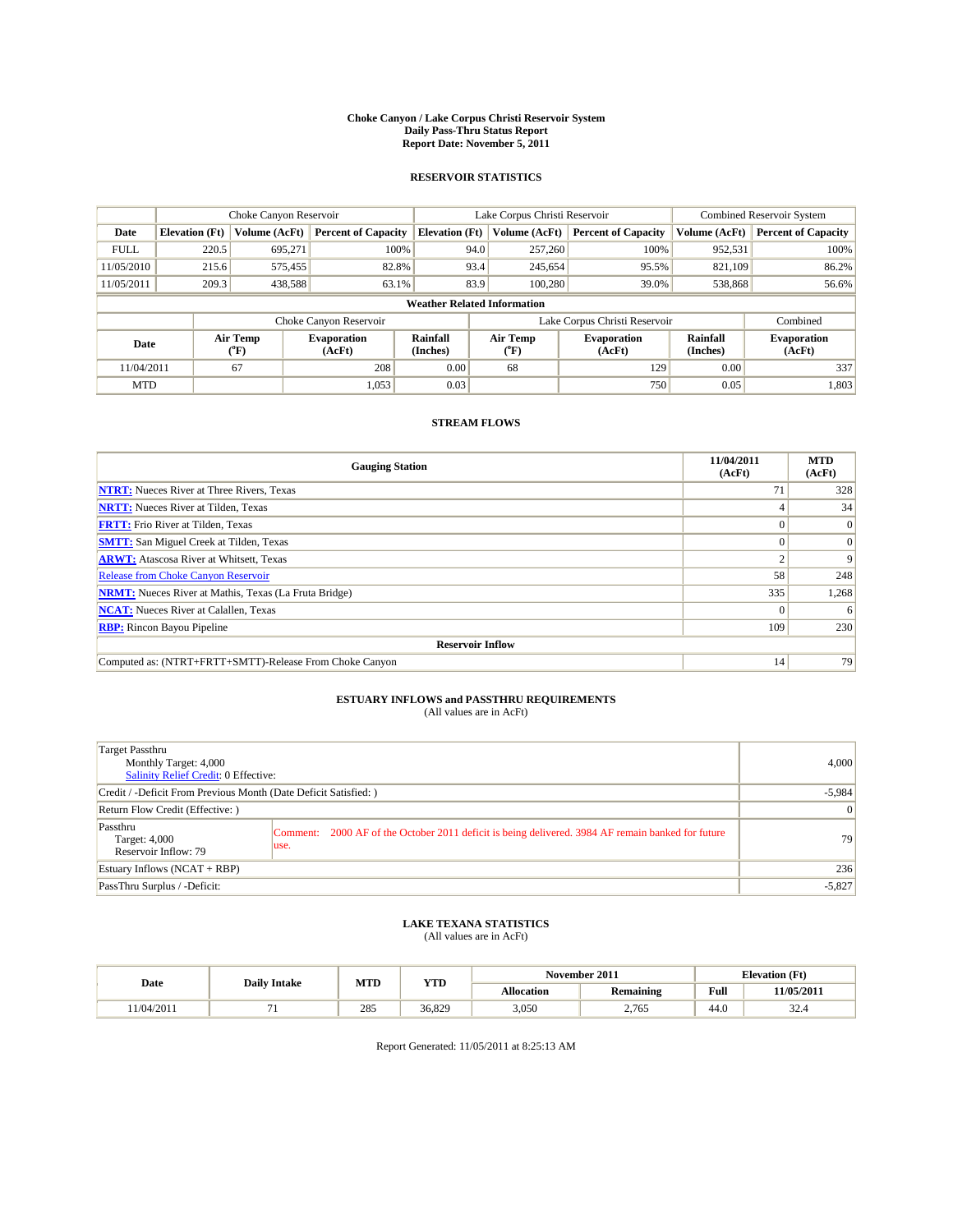#### **Choke Canyon / Lake Corpus Christi Reservoir System Daily Pass-Thru Status Report Report Date: November 6, 2011**

### **RESERVOIR STATISTICS**

|             | Choke Canyon Reservoir             |                  |                              |                             | Lake Corpus Christi Reservoir |                               |                      | <b>Combined Reservoir System</b> |  |  |
|-------------|------------------------------------|------------------|------------------------------|-----------------------------|-------------------------------|-------------------------------|----------------------|----------------------------------|--|--|
| Date        | <b>Elevation</b> (Ft)              | Volume (AcFt)    | <b>Percent of Capacity</b>   | <b>Elevation</b> (Ft)       | Volume (AcFt)                 | <b>Percent of Capacity</b>    | Volume (AcFt)        | <b>Percent of Capacity</b>       |  |  |
| <b>FULL</b> | 220.5                              | 695,271          | 100%                         | 94.0                        | 257,260                       | 100%                          | 952,531              | 100%                             |  |  |
| 11/06/2010  | 215.7                              | 575,689          | 82.8%                        | 93.3                        | 244,754                       | 95.1%                         | 820,443              | 86.1%                            |  |  |
| 11/06/2011  | 209.2                              | 436,993          | 62.9%                        | 83.8                        | 99,235                        | 38.6%                         | 536,228              | 56.3%                            |  |  |
|             | <b>Weather Related Information</b> |                  |                              |                             |                               |                               |                      |                                  |  |  |
|             |                                    |                  | Choke Canyon Reservoir       |                             |                               | Lake Corpus Christi Reservoir |                      | Combined                         |  |  |
| Date        |                                    | Air Temp<br>(°F) | <b>Evaporation</b><br>(AcFt) | <b>Rainfall</b><br>(Inches) | Air Temp<br>(°F)              | <b>Evaporation</b><br>(AcFt)  | Rainfall<br>(Inches) | <b>Evaporation</b><br>(AcFt)     |  |  |
| 11/05/2011  |                                    | 74               | 104                          | 0.00                        | 75                            | 88                            | 0.00                 | 192                              |  |  |
| <b>MTD</b>  |                                    |                  | 1,157                        | 0.03                        |                               | 838                           | 0.05                 | 1.995                            |  |  |

### **STREAM FLOWS**

| <b>Gauging Station</b>                                       | 11/05/2011<br>(AcFt) | <b>MTD</b><br>(AcFt) |
|--------------------------------------------------------------|----------------------|----------------------|
| <b>NTRT:</b> Nueces River at Three Rivers, Texas             | 67                   | 395                  |
| <b>NRTT:</b> Nueces River at Tilden, Texas                   |                      | 35                   |
| <b>FRTT:</b> Frio River at Tilden, Texas                     |                      | $\Omega$             |
| <b>SMTT:</b> San Miguel Creek at Tilden, Texas               |                      | $\Omega$             |
| <b>ARWT:</b> Atascosa River at Whitsett, Texas               |                      | 11                   |
| <b>Release from Choke Canyon Reservoir</b>                   | 58                   | 306                  |
| <b>NRMT:</b> Nueces River at Mathis, Texas (La Fruta Bridge) | 326                  | 1,594                |
| <b>NCAT:</b> Nueces River at Calallen, Texas                 | $\Omega$             | 6                    |
| <b>RBP:</b> Rincon Bayou Pipeline                            | 109                  | 339                  |
| <b>Reservoir Inflow</b>                                      |                      |                      |
| Computed as: (NTRT+FRTT+SMTT)-Release From Choke Canyon      | 10                   | 89                   |

# **ESTUARY INFLOWS and PASSTHRU REQUIREMENTS**<br>(All values are in AcFt)

| Target Passthru<br>Monthly Target: 4,000<br><b>Salinity Relief Credit: 0 Effective:</b> |                                                                                                               | 4,000    |
|-----------------------------------------------------------------------------------------|---------------------------------------------------------------------------------------------------------------|----------|
| Credit / -Deficit From Previous Month (Date Deficit Satisfied: )                        | $-5,984$                                                                                                      |          |
| Return Flow Credit (Effective: )                                                        | $\vert 0 \vert$                                                                                               |          |
| Passthru<br>Target: 4,000<br>Reservoir Inflow: 89                                       | 2000 AF of the October 2011 deficit is being delivered. 3984 AF remain banked for future<br>Comment:<br>luse. | 89       |
| Estuary Inflows $(NCAT + RBP)$                                                          |                                                                                                               | 346      |
| PassThru Surplus / -Deficit:                                                            |                                                                                                               | $-5,728$ |

# **LAKE TEXANA STATISTICS** (All values are in AcFt)

|           |                     | MTD | <b>YTD</b> | November 2011 |           |      | <b>Elevation</b> (Ft) |  |
|-----------|---------------------|-----|------------|---------------|-----------|------|-----------------------|--|
| Date      | <b>Daily Intake</b> |     |            | Allocation    | Remaining | Full | 11/06/2011            |  |
| 1/05/2011 |                     | 356 | 36,901     | 3,050         | 2,694     | 44.0 | $\sim$<br>. 32.4      |  |

Report Generated: 11/06/2011 at 8:32:17 AM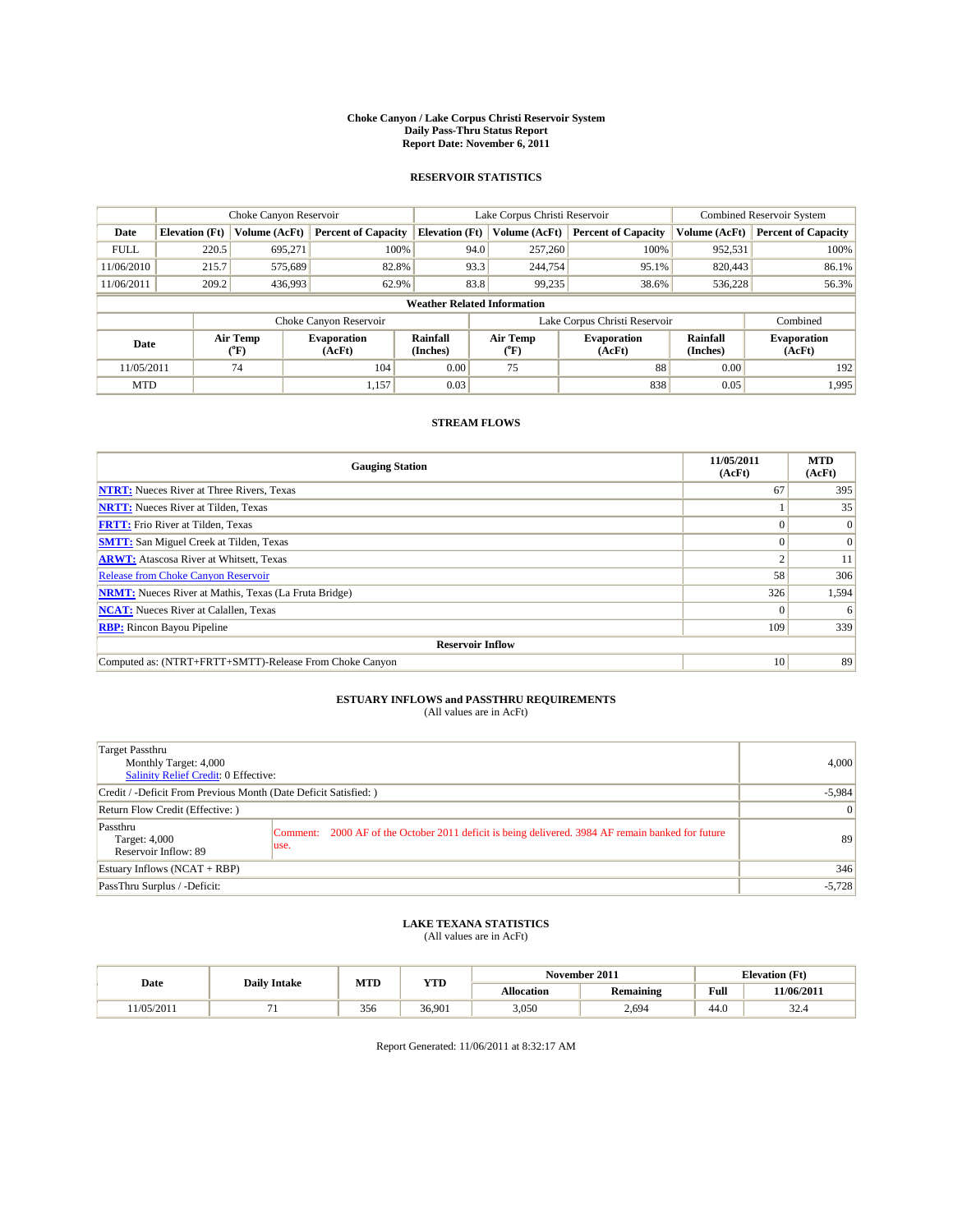#### **Choke Canyon / Lake Corpus Christi Reservoir System Daily Pass-Thru Status Report Report Date: November 7, 2011**

### **RESERVOIR STATISTICS**

|             | Choke Canyon Reservoir             |                            |                              |                             | Lake Corpus Christi Reservoir |                     |                              |                      | <b>Combined Reservoir System</b> |  |
|-------------|------------------------------------|----------------------------|------------------------------|-----------------------------|-------------------------------|---------------------|------------------------------|----------------------|----------------------------------|--|
| Date        | <b>Elevation</b> (Ft)              | Volume (AcFt)              | <b>Percent of Capacity</b>   | <b>Elevation</b> (Ft)       |                               | Volume (AcFt)       | <b>Percent of Capacity</b>   | Volume (AcFt)        | <b>Percent of Capacity</b>       |  |
| <b>FULL</b> | 220.5                              | 695.271                    | 100%                         |                             | 94.0                          | 257,260             | 100%                         | 952,531              | 100%                             |  |
| 11/07/2010  | 215.6                              | 574,752                    | 82.7%                        |                             | 93.3                          | 244,394             | 95.0%                        | 819.146              | 86.0%                            |  |
| 11/07/2011  | 209.2                              | 436,203                    | 62.7%                        |                             | 83.8                          | 98,888              | 38.4%                        | 535,091              | 56.2%                            |  |
|             | <b>Weather Related Information</b> |                            |                              |                             |                               |                     |                              |                      |                                  |  |
|             |                                    |                            | Choke Canyon Reservoir       |                             | Lake Corpus Christi Reservoir |                     |                              |                      | Combined                         |  |
| Date        |                                    | Air Temp<br>${}^{\circ}F)$ | <b>Evaporation</b><br>(AcFt) | <b>Rainfall</b><br>(Inches) |                               | Air Temp<br>$(^oF)$ | <b>Evaporation</b><br>(AcFt) | Rainfall<br>(Inches) | <b>Evaporation</b><br>(AcFt)     |  |
| 11/06/2011  |                                    | 80                         | 162                          | 0.00                        |                               | 81                  | 114                          | 0.00                 | 276                              |  |
| <b>MTD</b>  |                                    |                            | 1,319                        | 0.03                        |                               |                     | 952                          | 0.05                 | 2,271                            |  |

### **STREAM FLOWS**

| <b>Gauging Station</b>                                       | 11/06/2011<br>(AcFt) | <b>MTD</b><br>(AcFt) |
|--------------------------------------------------------------|----------------------|----------------------|
| <b>NTRT:</b> Nueces River at Three Rivers, Texas             | 67                   | 463                  |
| <b>NRTT:</b> Nueces River at Tilden, Texas                   |                      | 35                   |
| <b>FRTT:</b> Frio River at Tilden, Texas                     |                      | $\vert 0 \vert$      |
| <b>SMTT:</b> San Miguel Creek at Tilden, Texas               |                      | $\Omega$             |
| <b>ARWT:</b> Atascosa River at Whitsett, Texas               |                      | 13                   |
| <b>Release from Choke Canyon Reservoir</b>                   | 58                   | 363                  |
| <b>NRMT:</b> Nueces River at Mathis, Texas (La Fruta Bridge) | 320                  | 1,914                |
| <b>NCAT:</b> Nueces River at Calallen, Texas                 |                      | 6                    |
| <b>RBP:</b> Rincon Bayou Pipeline                            | 109                  | 449                  |
| <b>Reservoir Inflow</b>                                      |                      |                      |
| Computed as: (NTRT+FRTT+SMTT)-Release From Choke Canyon      | 10                   | 99                   |

# **ESTUARY INFLOWS and PASSTHRU REQUIREMENTS**<br>(All values are in AcFt)

| Target Passthru<br>Monthly Target: 4,000<br><b>Salinity Relief Credit: 0 Effective:</b> |                                                                                                               | 4,000    |
|-----------------------------------------------------------------------------------------|---------------------------------------------------------------------------------------------------------------|----------|
| Credit / -Deficit From Previous Month (Date Deficit Satisfied: )                        | $-5,984$                                                                                                      |          |
| Return Flow Credit (Effective: )                                                        | $\vert 0 \vert$                                                                                               |          |
| Passthru<br>Target: 4,000<br>Reservoir Inflow: 99                                       | 2000 AF of the October 2011 deficit is being delivered. 3984 AF remain banked for future<br>Comment:<br>luse. | 99       |
| Estuary Inflows $(NCAT + RBP)$                                                          |                                                                                                               | 455      |
| PassThru Surplus / -Deficit:                                                            |                                                                                                               | $-5,629$ |

# **LAKE TEXANA STATISTICS** (All values are in AcFt)

|           | <b>Daily Intake</b> | MTD        | <b>YTD</b> |                   | November 2011    | <b>Elevation</b> (Ft) |                   |
|-----------|---------------------|------------|------------|-------------------|------------------|-----------------------|-------------------|
| Date      |                     |            |            | <b>Allocation</b> | <b>Remaining</b> | Full                  | <b>11/07/2011</b> |
| 1/06/2011 |                     | 107<br>44. | 36.972     | 3,050             | 2,623            | $\sim$<br>44.0        | $\sim$<br>⊷ے ب    |

Report Generated: 11/07/2011 at 9:26:06 AM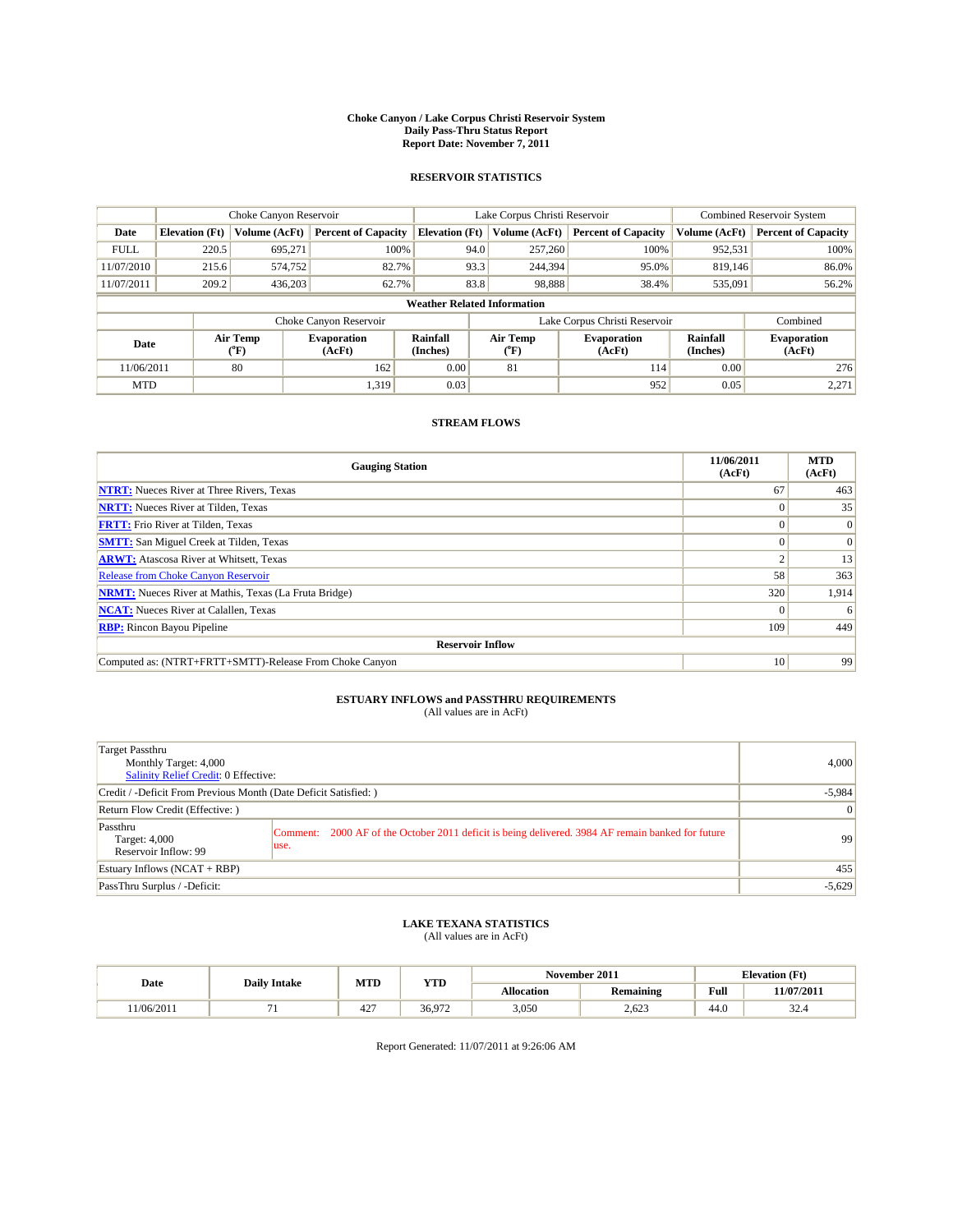#### **Choke Canyon / Lake Corpus Christi Reservoir System Daily Pass-Thru Status Report Report Date: November 8, 2011**

### **RESERVOIR STATISTICS**

|             | Choke Canyon Reservoir             |                  |                              |                             | Lake Corpus Christi Reservoir | <b>Combined Reservoir System</b> |                      |                              |  |  |
|-------------|------------------------------------|------------------|------------------------------|-----------------------------|-------------------------------|----------------------------------|----------------------|------------------------------|--|--|
| Date        | <b>Elevation</b> (Ft)              | Volume (AcFt)    | <b>Percent of Capacity</b>   | <b>Elevation</b> (Ft)       | Volume (AcFt)                 | <b>Percent of Capacity</b>       | Volume (AcFt)        | <b>Percent of Capacity</b>   |  |  |
| <b>FULL</b> | 220.5                              | 695,271          | 100%                         | 94.0                        | 257,260                       | 100%                             | 952,531              | 100%                         |  |  |
| 11/08/2010  | 215.6                              | 573,815          | 82.5%                        | 93.3                        | 243,854                       | 94.8%                            | 817.669              | 85.8%                        |  |  |
| 11/08/2011  | 209.2                              | 436,400          | 62.8%                        | 83.8                        | 99,119                        | 38.5%                            | 535,519              | 56.2%                        |  |  |
|             | <b>Weather Related Information</b> |                  |                              |                             |                               |                                  |                      |                              |  |  |
|             |                                    |                  | Choke Canyon Reservoir       |                             | Lake Corpus Christi Reservoir |                                  |                      | Combined                     |  |  |
| Date        |                                    | Air Temp<br>(°F) | <b>Evaporation</b><br>(AcFt) | <b>Rainfall</b><br>(Inches) | Air Temp<br>(°F)              | <b>Evaporation</b><br>(AcFt)     | Rainfall<br>(Inches) | <b>Evaporation</b><br>(AcFt) |  |  |
| 11/07/2011  |                                    | 83               | 242                          | 0.00                        | 85                            | 175                              | 0.00                 | 417                          |  |  |
| <b>MTD</b>  |                                    |                  | 1,561                        | 0.03                        |                               | 1.127                            | 0.05                 | 2,688                        |  |  |

### **STREAM FLOWS**

| <b>Gauging Station</b>                                       | 11/07/2011<br>(AcFt) | <b>MTD</b><br>(AcFt) |
|--------------------------------------------------------------|----------------------|----------------------|
| <b>NTRT:</b> Nueces River at Three Rivers, Texas             | 67                   | 530                  |
| <b>NRTT:</b> Nueces River at Tilden, Texas                   | $\Omega$             | 35                   |
| <b>FRTT:</b> Frio River at Tilden, Texas                     |                      | $\Omega$             |
| <b>SMTT:</b> San Miguel Creek at Tilden, Texas               |                      | $\Omega$             |
| <b>ARWT:</b> Atascosa River at Whitsett, Texas               |                      | 15                   |
| <b>Release from Choke Canyon Reservoir</b>                   | 58                   | 421                  |
| <b>NRMT:</b> Nueces River at Mathis, Texas (La Fruta Bridge) | 318                  | 2,231                |
| <b>NCAT:</b> Nueces River at Calallen, Texas                 | $\Omega$             | 6                    |
| <b>RBP:</b> Rincon Bayou Pipeline                            | 105                  | 554                  |
| <b>Reservoir Inflow</b>                                      |                      |                      |
| Computed as: (NTRT+FRTT+SMTT)-Release From Choke Canyon      | 10                   | 109                  |

# **ESTUARY INFLOWS and PASSTHRU REQUIREMENTS**<br>(All values are in AcFt)

| Target Passthru<br>Monthly Target: 4,000<br>Salinity Relief Credit: 0 Effective: |                                                                                                            | 4,000    |
|----------------------------------------------------------------------------------|------------------------------------------------------------------------------------------------------------|----------|
| Credit / -Deficit From Previous Month (Date Deficit Satisfied: )                 | $-5,984$                                                                                                   |          |
| Return Flow Credit (Effective:)                                                  | $\vert 0 \vert$                                                                                            |          |
| Passthru<br>Target: 4,000<br>Reservoir Inflow: 109                               | Comment: 2000 AF of the October 2011 deficit is being delivered. 3984 AF remain banked for future<br>luse. | 109      |
| Estuary Inflows (NCAT + RBP)                                                     |                                                                                                            | 560      |
| PassThru Surplus / -Deficit:                                                     |                                                                                                            | $-5,533$ |

## **LAKE TEXANA STATISTICS** (All values are in AcFt)

|           | <b>Daily Intake</b> | MTD<br><b>YTD</b> |        |            | November 2011    | <b>Elevation</b> (Ft)                       |                 |
|-----------|---------------------|-------------------|--------|------------|------------------|---------------------------------------------|-----------------|
| Date      |                     |                   |        | Allocation | <b>Remaining</b> | Full<br>the contract of the contract of the | 11/08/2011      |
| 1/07/2011 |                     | 498               | 37,043 | 3,050      | 55<<br>ے رہے     | 44.0                                        | $\sim$<br>ر. ےر |

Report Generated: 11/08/2011 at 8:43:51 AM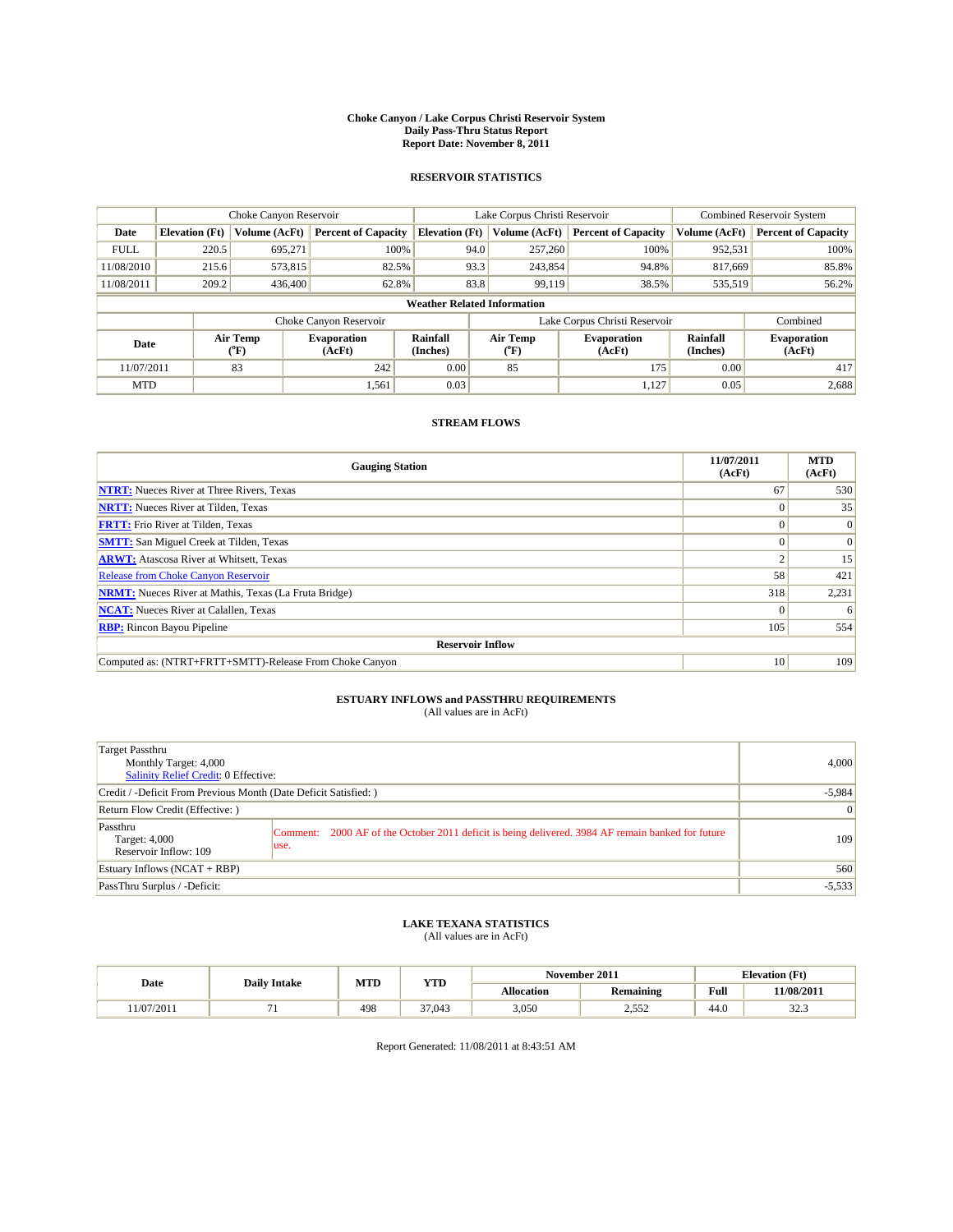#### **Choke Canyon / Lake Corpus Christi Reservoir System Daily Pass-Thru Status Report Report Date: November 9, 2011**

### **RESERVOIR STATISTICS**

|             | Choke Canyon Reservoir             |                  |                              |                       | Lake Corpus Christi Reservoir | <b>Combined Reservoir System</b> |                      |                              |  |  |
|-------------|------------------------------------|------------------|------------------------------|-----------------------|-------------------------------|----------------------------------|----------------------|------------------------------|--|--|
| Date        | <b>Elevation</b> (Ft)              | Volume (AcFt)    | <b>Percent of Capacity</b>   | <b>Elevation</b> (Ft) | Volume (AcFt)                 | <b>Percent of Capacity</b>       | Volume (AcFt)        | <b>Percent of Capacity</b>   |  |  |
| <b>FULL</b> | 220.5                              | 695,271          | 100%                         | 94.0                  | 257,260                       | 100%                             | 952,531              | 100%                         |  |  |
| 11/09/2010  | 215.6                              | 575.221          | 82.7%                        | 93.2                  | 243,495                       | 94.6%                            | 818,716              | 86.0%                        |  |  |
| 11/09/2011  | 209.2                              | 436,400          | 62.8%                        | 83.8                  | 99,119                        | 38.5%                            | 535,519              | 56.2%                        |  |  |
|             | <b>Weather Related Information</b> |                  |                              |                       |                               |                                  |                      |                              |  |  |
|             |                                    |                  | Choke Canyon Reservoir       |                       | Lake Corpus Christi Reservoir |                                  |                      | Combined                     |  |  |
| Date        |                                    | Air Temp<br>(°F) | <b>Evaporation</b><br>(AcFt) | Rainfall<br>(Inches)  | Air Temp<br>("F)              | <b>Evaporation</b><br>(AcFt)     | Rainfall<br>(Inches) | <b>Evaporation</b><br>(AcFt) |  |  |
| 11/08/2011  |                                    | 79               | 265                          | 0.00                  | 84                            | 155                              | 0.00                 | 420                          |  |  |
| <b>MTD</b>  |                                    |                  | 1.826                        | 0.03                  |                               | 1,282                            | 0.05                 | 3,108                        |  |  |

### **STREAM FLOWS**

| <b>Gauging Station</b>                                       | 11/08/2011<br>(AcFt) | <b>MTD</b><br>(AcFt) |
|--------------------------------------------------------------|----------------------|----------------------|
| <b>NTRT:</b> Nueces River at Three Rivers, Texas             | 67                   | 597                  |
| <b>NRTT:</b> Nueces River at Tilden, Texas                   |                      | 36                   |
| <b>FRTT:</b> Frio River at Tilden, Texas                     |                      | $\Omega$             |
| <b>SMTT:</b> San Miguel Creek at Tilden, Texas               |                      | $\Omega$             |
| <b>ARWT:</b> Atascosa River at Whitsett, Texas               |                      | 17                   |
| <b>Release from Choke Canyon Reservoir</b>                   | 58                   | 478                  |
| <b>NRMT:</b> Nueces River at Mathis, Texas (La Fruta Bridge) | 328                  | 2,571                |
| <b>NCAT:</b> Nueces River at Calallen, Texas                 | $\theta$             | 6                    |
| <b>RBP:</b> Rincon Bayou Pipeline                            | 105                  | 659                  |
| <b>Reservoir Inflow</b>                                      |                      |                      |
| Computed as: (NTRT+FRTT+SMTT)-Release From Choke Canyon      | 10                   | 119                  |

## **ESTUARY INFLOWS and PASSTHRU REQUIREMENTS**<br>(All values are in AcFt)

| Target Passthru<br>Monthly Target: 4,000<br><b>Salinity Relief Credit: 0 Effective:</b> |                                                                                                           | 4,000           |
|-----------------------------------------------------------------------------------------|-----------------------------------------------------------------------------------------------------------|-----------------|
| Credit / -Deficit From Previous Month (Date Deficit Satisfied: )                        |                                                                                                           | $-5,984$        |
| Return Flow Credit (Effective: )                                                        |                                                                                                           | $\vert 0 \vert$ |
| Passthru<br>Target: 4,000<br>Reservoir Inflow: 119                                      | Comment: 2000 AF of the October 2011 deficit is being delivered. 3984 AF remain banked for future<br>use. | 119             |
| Estuary Inflows $(NCAT + RBP)$                                                          |                                                                                                           | 665             |
| PassThru Surplus / -Deficit:                                                            |                                                                                                           | $-5,438$        |

## **LAKE TEXANA STATISTICS** (All values are in AcFt)

|           |                     | MTD | YTD          | November 2011     |           |      | <b>Elevation</b> (Ft) |
|-----------|---------------------|-----|--------------|-------------------|-----------|------|-----------------------|
| Date      | <b>Daily Intake</b> |     |              | <b>Allocation</b> | Remaining | Full | 11/09/2011            |
| 1/08/2011 |                     | 570 | 27<br>37.114 | 3,050             | 2.480     | 44.0 | $\sim$<br>ے کے ب      |

Report Generated: 11/09/2011 at 8:58:40 AM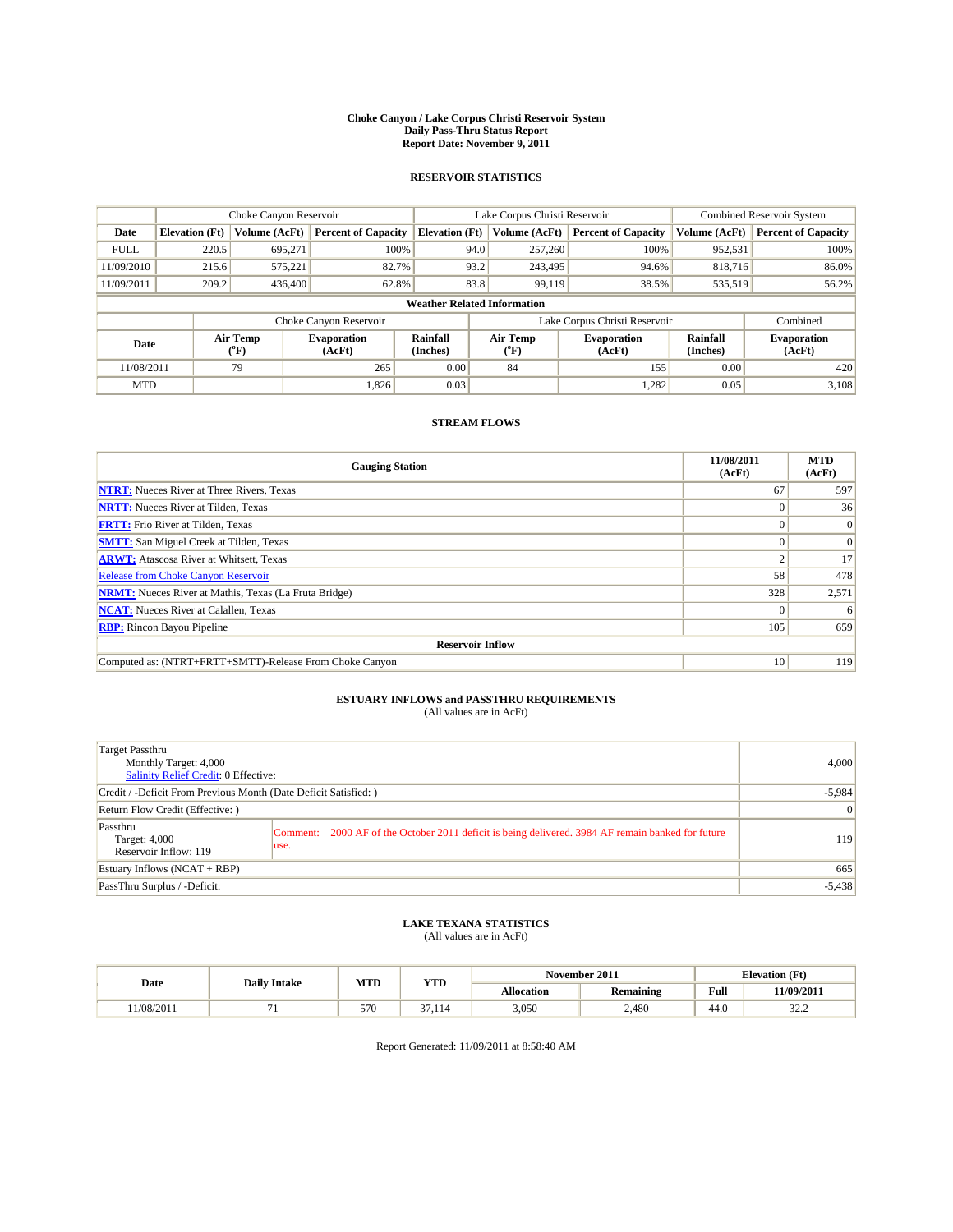#### **Choke Canyon / Lake Corpus Christi Reservoir System Daily Pass-Thru Status Report Report Date: November 10, 2011**

### **RESERVOIR STATISTICS**

|             | Choke Canyon Reservoir             |                             |                              |                             | Lake Corpus Christi Reservoir |                  |                               |                      | <b>Combined Reservoir System</b> |  |  |
|-------------|------------------------------------|-----------------------------|------------------------------|-----------------------------|-------------------------------|------------------|-------------------------------|----------------------|----------------------------------|--|--|
| Date        | <b>Elevation</b> (Ft)              | Volume (AcFt)               | <b>Percent of Capacity</b>   | <b>Elevation</b> (Ft)       |                               | Volume (AcFt)    | <b>Percent of Capacity</b>    | Volume (AcFt)        | <b>Percent of Capacity</b>       |  |  |
| <b>FULL</b> | 220.5                              | 695,271                     | 100%                         |                             | 94.0                          | 257,260          | 100%                          | 952,531              | 100%                             |  |  |
| 11/10/2010  | 215.6                              | 573,347                     | 82.5%                        |                             | 93.2                          | 243,136          | 94.5%                         | 816,483              | 85.7%                            |  |  |
| 11/10/2011  | 209.1                              | 435,808                     | 62.7%                        |                             | 83.7                          | 98.196           | 38.2%                         | 534,004              | 56.1%                            |  |  |
|             | <b>Weather Related Information</b> |                             |                              |                             |                               |                  |                               |                      |                                  |  |  |
|             |                                    |                             | Choke Canyon Reservoir       |                             |                               |                  | Lake Corpus Christi Reservoir |                      | Combined                         |  |  |
| Date        |                                    | Air Temp<br>${}^{\circ}$ F) | <b>Evaporation</b><br>(AcFt) | <b>Rainfall</b><br>(Inches) |                               | Air Temp<br>(°F) | <b>Evaporation</b><br>(AcFt)  | Rainfall<br>(Inches) | <b>Evaporation</b><br>(AcFt)     |  |  |
| 11/09/2011  |                                    | 63                          | 196                          | 0.02                        |                               | 64               | 147                           | 0.08                 | 343                              |  |  |
| <b>MTD</b>  |                                    |                             | 2,022                        | 0.05                        |                               |                  | 1,429                         | 0.13                 | 3,451                            |  |  |

### **STREAM FLOWS**

| <b>Gauging Station</b>                                       | 11/09/2011<br>(AcFt) | <b>MTD</b><br>(AcFt) |  |  |  |  |  |
|--------------------------------------------------------------|----------------------|----------------------|--|--|--|--|--|
| <b>NTRT:</b> Nueces River at Three Rivers, Texas             | 67                   | 665                  |  |  |  |  |  |
| <b>NRTT:</b> Nueces River at Tilden, Texas                   |                      | 36                   |  |  |  |  |  |
| <b>FRTT:</b> Frio River at Tilden, Texas                     |                      | $\Omega$             |  |  |  |  |  |
| <b>SMTT:</b> San Miguel Creek at Tilden, Texas               |                      | $\Omega$             |  |  |  |  |  |
| <b>ARWT:</b> Atascosa River at Whitsett, Texas               |                      | 20                   |  |  |  |  |  |
| <b>Release from Choke Canyon Reservoir</b>                   | 58                   | 536                  |  |  |  |  |  |
| <b>NRMT:</b> Nueces River at Mathis, Texas (La Fruta Bridge) | 326                  | 2,896                |  |  |  |  |  |
| <b>NCAT:</b> Nueces River at Calallen, Texas                 | $\Omega$             | 6                    |  |  |  |  |  |
| <b>RBP:</b> Rincon Bayou Pipeline                            | 81                   | 740                  |  |  |  |  |  |
| <b>Reservoir Inflow</b>                                      |                      |                      |  |  |  |  |  |
| Computed as: (NTRT+FRTT+SMTT)-Release From Choke Canyon      | 10                   | 129                  |  |  |  |  |  |

# **ESTUARY INFLOWS and PASSTHRU REQUIREMENTS**<br>(All values are in AcFt)

| Target Passthru<br>Monthly Target: 4,000<br>Salinity Relief Credit: 0 Effective: |                                                                                                            | 4,000          |
|----------------------------------------------------------------------------------|------------------------------------------------------------------------------------------------------------|----------------|
| Credit / -Deficit From Previous Month (Date Deficit Satisfied: )                 | $-5,984$                                                                                                   |                |
| Return Flow Credit (Effective:)                                                  |                                                                                                            | $\overline{0}$ |
| Passthru<br>Target: 4,000<br>Reservoir Inflow: 129                               | Comment: 2000 AF of the October 2011 deficit is being delivered. 3984 AF remain banked for future<br>luse. | 129            |
| Estuary Inflows (NCAT + RBP)                                                     |                                                                                                            | 746            |
| PassThru Surplus / -Deficit:                                                     |                                                                                                            | $-5,367$       |

## **LAKE TEXANA STATISTICS** (All values are in AcFt)

|             |                     | MTD | YTD          | November 2011     |           |      | <b>Elevation</b> (Ft) |
|-------------|---------------------|-----|--------------|-------------------|-----------|------|-----------------------|
| Date        | <b>Daily Intake</b> |     |              | <b>Allocation</b> | Remaining | Full | 11/10/2011            |
| ' 1/09/2011 |                     | 641 | 27<br>37.186 | 3,050             | 2.409     | 44.0 | $\sim$<br>ے کے ب      |

Report Generated: 11/10/2011 at 9:10:42 AM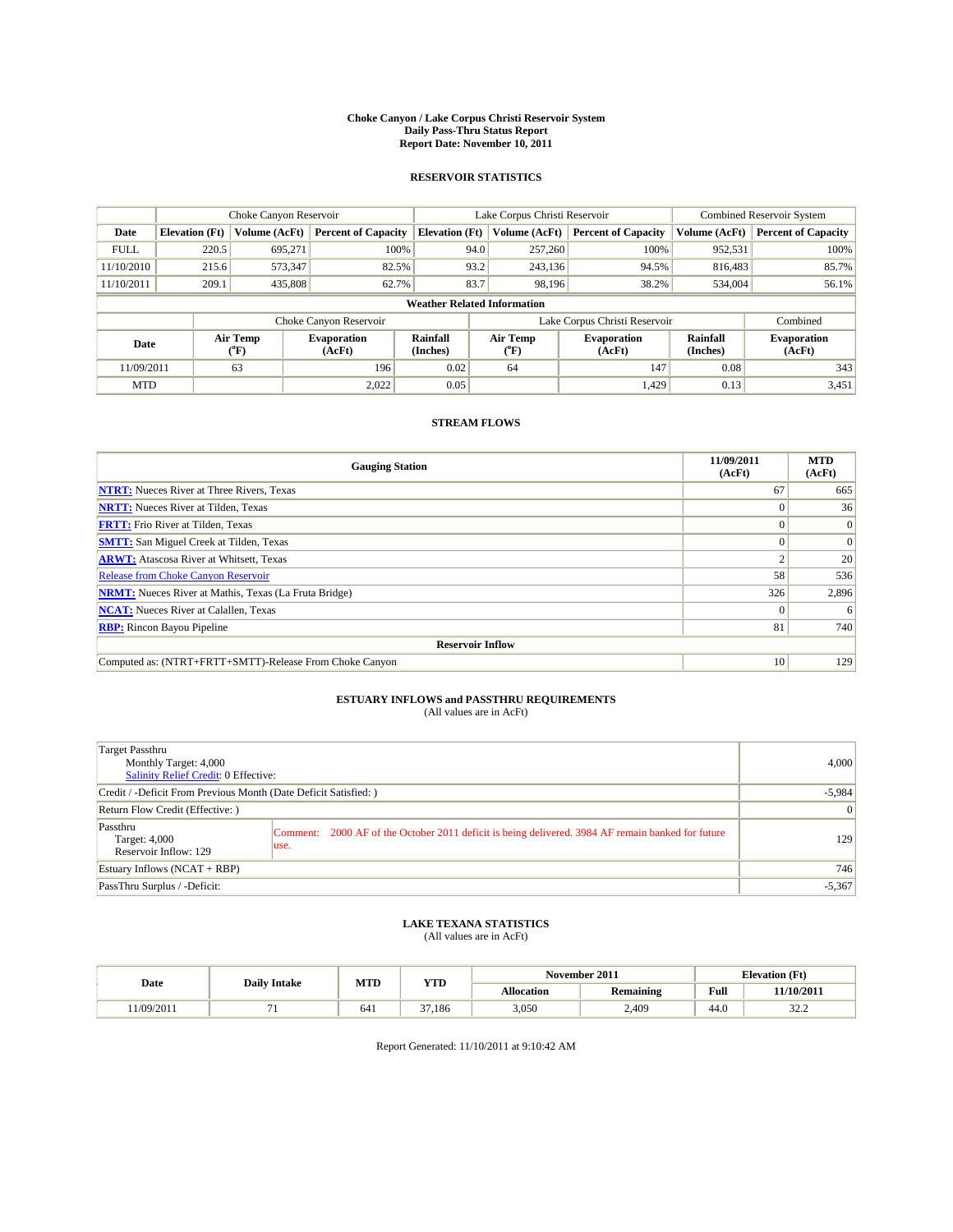#### **Choke Canyon / Lake Corpus Christi Reservoir System Daily Pass-Thru Status Report Report Date: November 11, 2011**

### **RESERVOIR STATISTICS**

|             | Choke Canyon Reservoir             |                             |                              |                             | Lake Corpus Christi Reservoir |                  |                               |                      | <b>Combined Reservoir System</b> |  |  |
|-------------|------------------------------------|-----------------------------|------------------------------|-----------------------------|-------------------------------|------------------|-------------------------------|----------------------|----------------------------------|--|--|
| Date        | <b>Elevation</b> (Ft)              | Volume (AcFt)               | <b>Percent of Capacity</b>   | <b>Elevation</b> (Ft)       |                               | Volume (AcFt)    | <b>Percent of Capacity</b>    | Volume (AcFt)        | <b>Percent of Capacity</b>       |  |  |
| <b>FULL</b> | 220.5                              | 695,271                     | 100%                         |                             | 94.0                          | 257,260          | 100%                          | 952,531              | 100%                             |  |  |
| 11/11/2010  | 215.6                              | 573,581                     | 82.5%                        |                             | 93.2                          | 243,315          | 94.6%                         | 816,896              | 85.8%                            |  |  |
| 11/11/2011  | 209.1                              | 435,808                     | 62.7%                        |                             | 83.7                          | 97,622           | 37.9%                         | 533,430              | 56.0%                            |  |  |
|             | <b>Weather Related Information</b> |                             |                              |                             |                               |                  |                               |                      |                                  |  |  |
|             |                                    |                             | Choke Canyon Reservoir       |                             |                               |                  | Lake Corpus Christi Reservoir |                      | Combined                         |  |  |
| Date        |                                    | Air Temp<br>${}^{\circ}$ F) | <b>Evaporation</b><br>(AcFt) | <b>Rainfall</b><br>(Inches) |                               | Air Temp<br>(°F) | <b>Evaporation</b><br>(AcFt)  | Rainfall<br>(Inches) | <b>Evaporation</b><br>(AcFt)     |  |  |
| 11/10/2011  |                                    | 65                          | 173                          | 0.00                        |                               | 66               | 154                           | 0.00                 | 327                              |  |  |
| <b>MTD</b>  |                                    |                             | 2,195                        | 0.05                        |                               |                  | 1,583                         | 0.13                 | 3,778                            |  |  |

### **STREAM FLOWS**

| <b>Gauging Station</b>                                       | 11/10/2011<br>(AcFt) | <b>MTD</b><br>(AcFt) |
|--------------------------------------------------------------|----------------------|----------------------|
| <b>NTRT:</b> Nueces River at Three Rivers, Texas             | 67                   | 732                  |
| <b>NRTT:</b> Nueces River at Tilden, Texas                   | $\Omega$             | 36                   |
| <b>FRTT:</b> Frio River at Tilden, Texas                     |                      | $\Omega$             |
| <b>SMTT:</b> San Miguel Creek at Tilden, Texas               |                      | $\Omega$             |
| <b>ARWT:</b> Atascosa River at Whitsett, Texas               |                      | 22                   |
| <b>Release from Choke Canyon Reservoir</b>                   | 58                   | 594                  |
| <b>NRMT:</b> Nueces River at Mathis, Texas (La Fruta Bridge) | 326                  | 3,222                |
| <b>NCAT:</b> Nueces River at Calallen, Texas                 | $\Omega$             | 6                    |
| <b>RBP:</b> Rincon Bayou Pipeline                            | 107                  | 848                  |
| <b>Reservoir Inflow</b>                                      |                      |                      |
| Computed as: (NTRT+FRTT+SMTT)-Release From Choke Canyon      | 10                   | 139                  |

# **ESTUARY INFLOWS and PASSTHRU REQUIREMENTS**<br>(All values are in AcFt)

| Target Passthru<br>Monthly Target: 4,000<br>Salinity Relief Credit: 0 Effective: |                                                                                                            | 4,000          |
|----------------------------------------------------------------------------------|------------------------------------------------------------------------------------------------------------|----------------|
| Credit / -Deficit From Previous Month (Date Deficit Satisfied: )                 | $-5,984$                                                                                                   |                |
| Return Flow Credit (Effective:)                                                  |                                                                                                            | $\overline{0}$ |
| Passthru<br>Target: 4,000<br>Reservoir Inflow: 139                               | Comment: 2000 AF of the October 2011 deficit is being delivered. 3984 AF remain banked for future<br>luse. | 139            |
| Estuary Inflows (NCAT + RBP)                                                     |                                                                                                            | 854            |
| PassThru Surplus / -Deficit:                                                     |                                                                                                            | $-5,269$       |

## **LAKE TEXANA STATISTICS** (All values are in AcFt)

| Date      |                     | MTD        | YTD                     |                   | November 2011 | <b>Elevation</b> (Ft) |                  |
|-----------|---------------------|------------|-------------------------|-------------------|---------------|-----------------------|------------------|
|           | <b>Daily Intake</b> |            |                         | <b>Allocation</b> | Remaining     | Full                  | 11/11/2011       |
| 1/10/2011 |                     | 71<br>- 12 | $\sim$<br>257<br>رے ، د | 3,050             | 2,338         | 44.0                  | $\sim$<br>ے کے ب |

Report Generated: 11/11/2011 at 8:30:17 AM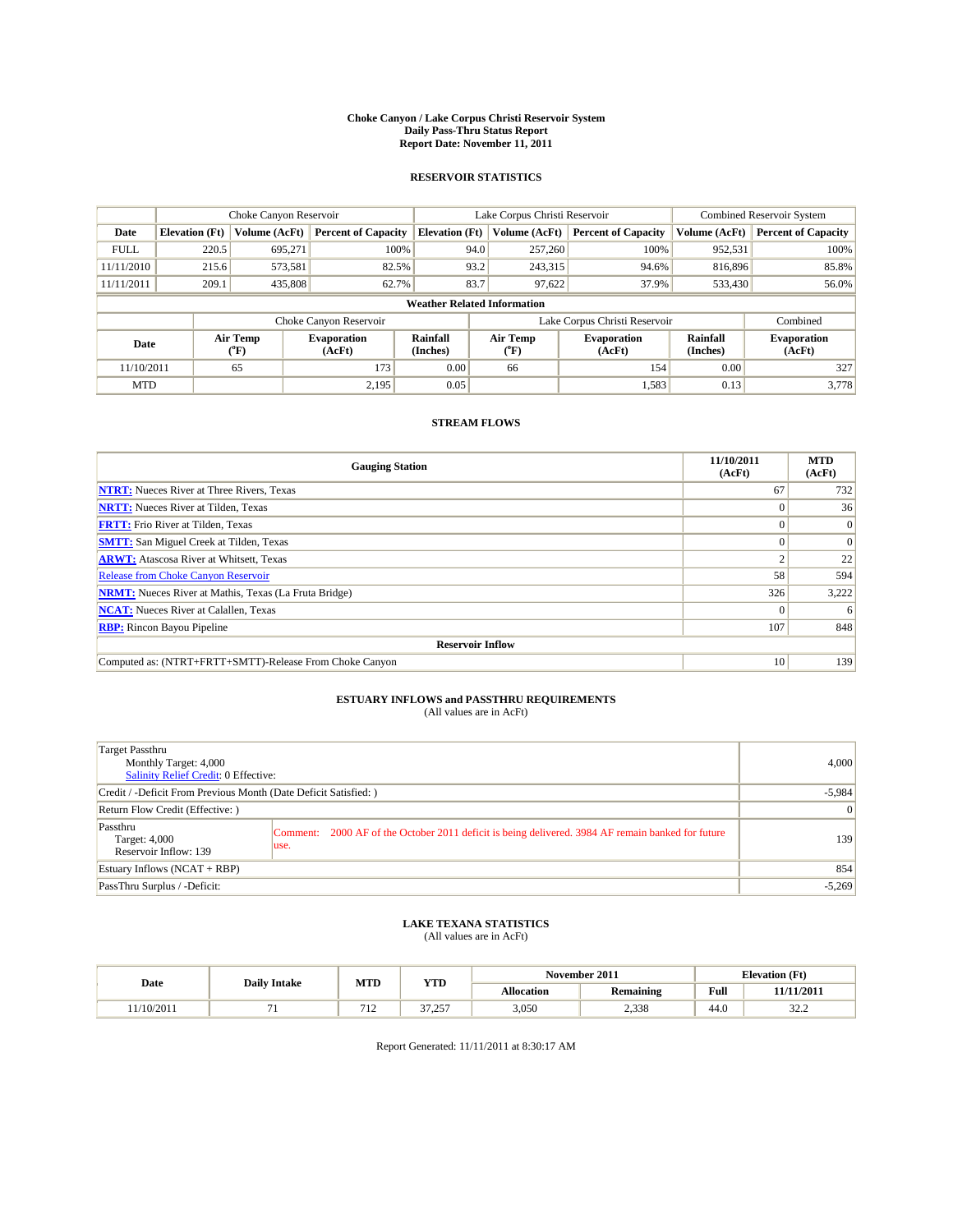#### **Choke Canyon / Lake Corpus Christi Reservoir System Daily Pass-Thru Status Report Report Date: November 12, 2011**

### **RESERVOIR STATISTICS**

|             | Choke Canyon Reservoir             |                                    |                              |                       | Lake Corpus Christi Reservoir | <b>Combined Reservoir System</b> |                             |                              |  |  |  |
|-------------|------------------------------------|------------------------------------|------------------------------|-----------------------|-------------------------------|----------------------------------|-----------------------------|------------------------------|--|--|--|
| Date        | <b>Elevation</b> (Ft)              | Volume (AcFt)                      | <b>Percent of Capacity</b>   | <b>Elevation</b> (Ft) | Volume (AcFt)                 | <b>Percent of Capacity</b>       | Volume (AcFt)               | <b>Percent of Capacity</b>   |  |  |  |
| <b>FULL</b> | 220.5                              | 695,271                            | 100%                         | 94.0                  | 257,260                       | 100%                             | 952,531                     | 100%                         |  |  |  |
| 11/12/2010  | 215.5                              | 572,410                            | 82.3%                        |                       | 93.2<br>243,315               | 94.6%                            | 815,725                     | 85.6%                        |  |  |  |
| 11/12/2011  | 209.1                              | 435,019                            | 62.6%                        | 83.7                  | 97.164                        | 37.8%                            | 532,183                     | 55.9%                        |  |  |  |
|             | <b>Weather Related Information</b> |                                    |                              |                       |                               |                                  |                             |                              |  |  |  |
|             |                                    |                                    | Choke Canyon Reservoir       |                       |                               | Lake Corpus Christi Reservoir    |                             | Combined                     |  |  |  |
| Date        |                                    | Air Temp<br>${}^{\prime\prime}$ F) | <b>Evaporation</b><br>(AcFt) | Rainfall<br>(Inches)  | Air Temp<br>(°F)              | <b>Evaporation</b><br>(AcFt)     | <b>Rainfall</b><br>(Inches) | <b>Evaporation</b><br>(AcFt) |  |  |  |
| 11/11/2011  |                                    | 66                                 | 196                          | 0.00                  | 71                            | 120                              | 0.00                        | 316                          |  |  |  |
| <b>MTD</b>  |                                    |                                    | 2,391                        | 0.05                  |                               | 1.703                            | 0.13                        | 4,094                        |  |  |  |

### **STREAM FLOWS**

| <b>Gauging Station</b>                                       | 11/11/2011<br>(AcFt) | <b>MTD</b><br>(AcFt) |  |  |  |  |  |
|--------------------------------------------------------------|----------------------|----------------------|--|--|--|--|--|
| <b>NTRT:</b> Nueces River at Three Rivers, Texas             | 66                   | 798                  |  |  |  |  |  |
| <b>NRTT:</b> Nueces River at Tilden, Texas                   | $\Omega$             | 36                   |  |  |  |  |  |
| <b>FRTT:</b> Frio River at Tilden, Texas                     |                      | $\Omega$             |  |  |  |  |  |
| <b>SMTT:</b> San Miguel Creek at Tilden, Texas               |                      | $\Omega$             |  |  |  |  |  |
| <b>ARWT:</b> Atascosa River at Whitsett, Texas               |                      | 25                   |  |  |  |  |  |
| <b>Release from Choke Canyon Reservoir</b>                   | 58                   | 651                  |  |  |  |  |  |
| <b>NRMT:</b> Nueces River at Mathis, Texas (La Fruta Bridge) | 322                  | 3,543                |  |  |  |  |  |
| <b>NCAT:</b> Nueces River at Calallen, Texas                 | $\Omega$             | -6                   |  |  |  |  |  |
| <b>RBP:</b> Rincon Bayou Pipeline                            | 103                  | 951                  |  |  |  |  |  |
| <b>Reservoir Inflow</b>                                      |                      |                      |  |  |  |  |  |
| Computed as: (NTRT+FRTT+SMTT)-Release From Choke Canyon      | 8                    | 147                  |  |  |  |  |  |

# **ESTUARY INFLOWS and PASSTHRU REQUIREMENTS**<br>(All values are in AcFt)

| Target Passthru<br>Monthly Target: 4,000<br>Salinity Relief Credit: 0 Effective: |                                                                                                            | 4,000    |
|----------------------------------------------------------------------------------|------------------------------------------------------------------------------------------------------------|----------|
| Credit / -Deficit From Previous Month (Date Deficit Satisfied: )                 | $-5,984$                                                                                                   |          |
| Return Flow Credit (Effective:)                                                  | $\vert 0 \vert$                                                                                            |          |
| Passthru<br>Target: 4,000<br>Reservoir Inflow: 147                               | Comment: 2000 AF of the October 2011 deficit is being delivered. 3984 AF remain banked for future<br>luse. | 147      |
| Estuary Inflows (NCAT + RBP)                                                     |                                                                                                            | 957      |
| PassThru Surplus / -Deficit:                                                     |                                                                                                            | $-5,174$ |

# **LAKE TEXANA STATISTICS** (All values are in AcFt)

|       |                     | MTD | <b>YTD</b>          | November 2011 |           |             | <b>Elevation</b> (Ft) |
|-------|---------------------|-----|---------------------|---------------|-----------|-------------|-----------------------|
| Date  | <b>Daily Intake</b> |     |                     | Allocation    | Remaining | <b>Full</b> | 11/12/2011            |
| /2011 |                     | 783 | 27<br>220<br>31.320 | 3,050         | 2.267     | 44.0        | $\sim$<br>1. ے د      |

Report Generated: 11/12/2011 at 8:12:19 AM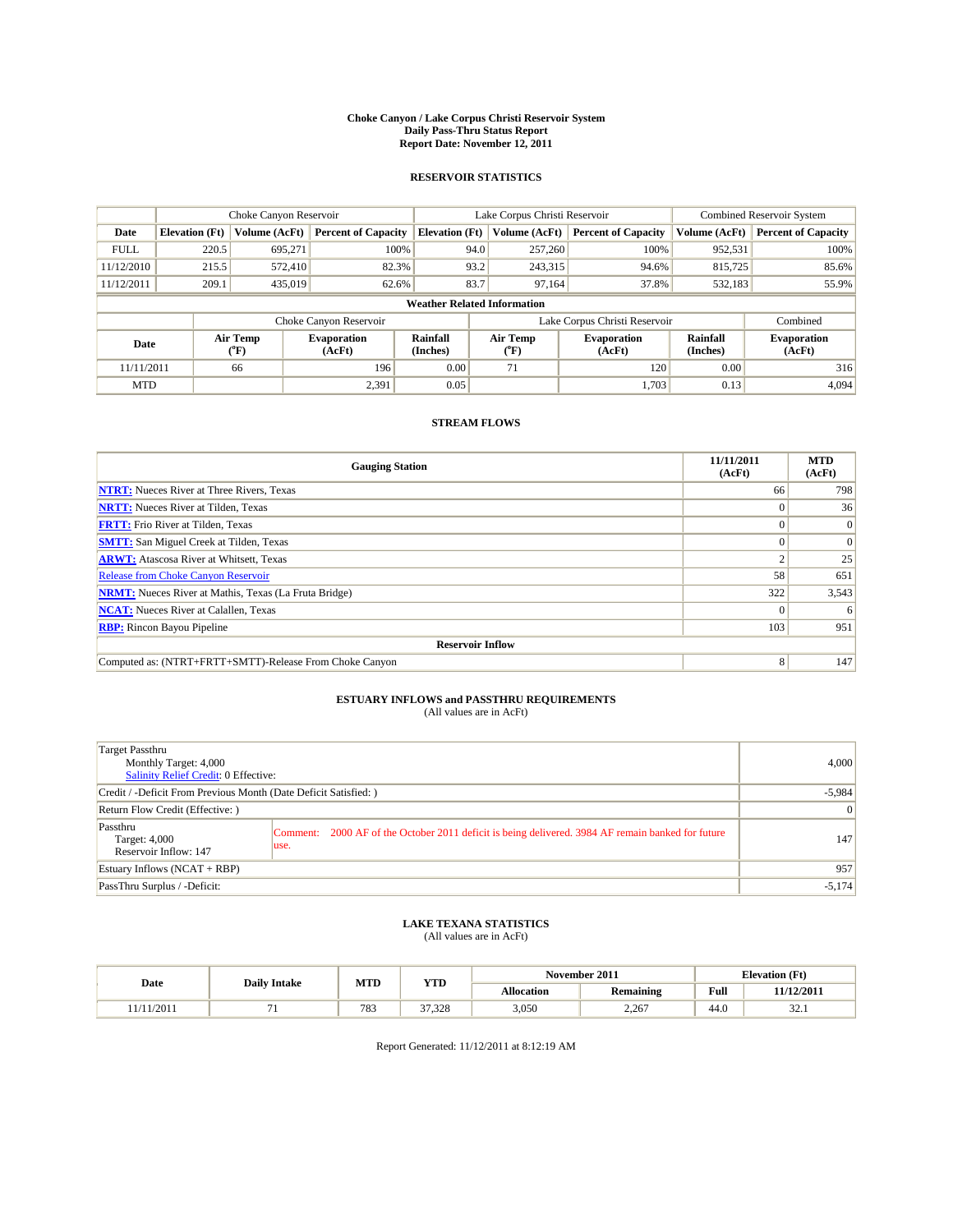#### **Choke Canyon / Lake Corpus Christi Reservoir System Daily Pass-Thru Status Report Report Date: November 13, 2011**

### **RESERVOIR STATISTICS**

|             | Choke Canyon Reservoir             |                          |                              |                       | Lake Corpus Christi Reservoir |                              |                      | <b>Combined Reservoir System</b> |  |
|-------------|------------------------------------|--------------------------|------------------------------|-----------------------|-------------------------------|------------------------------|----------------------|----------------------------------|--|
| Date        | <b>Elevation</b> (Ft)              | Volume (AcFt)            | <b>Percent of Capacity</b>   | <b>Elevation (Ft)</b> | Volume (AcFt)                 | <b>Percent of Capacity</b>   | Volume (AcFt)        | <b>Percent of Capacity</b>       |  |
| <b>FULL</b> | 220.5                              | 695,271                  | 100%                         | 94.0                  | 257,260                       | 100%                         | 952,531              | 100%                             |  |
| 11/13/2010  | 215.5                              | 572,879                  | 82.4%                        | 93.3                  | 244,574                       | 95.1%                        | 817,453              | 85.8%                            |  |
| 11/13/2011  | 209.1                              | 435.216                  | 62.6%                        | 83.6                  | 96,935                        | 37.7%                        | 532,151              | 55.9%                            |  |
|             | <b>Weather Related Information</b> |                          |                              |                       |                               |                              |                      |                                  |  |
|             |                                    |                          | Choke Canyon Reservoir       |                       | Lake Corpus Christi Reservoir |                              |                      | Combined                         |  |
| Date        |                                    | Air Temp<br>$\rm ^{o}F)$ | <b>Evaporation</b><br>(AcFt) | Rainfall<br>(Inches)  | Air Temp<br>$\rm ^{o}F)$      | <b>Evaporation</b><br>(AcFt) | Rainfall<br>(Inches) | <b>Evaporation</b><br>(AcFt)     |  |
| 11/12/2011  |                                    | 80                       | 173                          | 0.00                  | 81                            | 126                          | 0.00                 | 299                              |  |
| <b>MTD</b>  |                                    |                          | 2,564                        | 0.05                  |                               | 1,829                        | 0.13                 | 4,393                            |  |

### **STREAM FLOWS**

| <b>Gauging Station</b>                                       | 11/12/2011<br>(AcFt) | <b>MTD</b><br>(AcFt) |  |  |  |  |
|--------------------------------------------------------------|----------------------|----------------------|--|--|--|--|
| <b>NTRT:</b> Nueces River at Three Rivers, Texas             | 67                   | 865                  |  |  |  |  |
| <b>NRTT:</b> Nueces River at Tilden, Texas                   |                      | 36 <sup>1</sup>      |  |  |  |  |
| <b>FRTT:</b> Frio River at Tilden, Texas                     |                      | $\vert 0 \vert$      |  |  |  |  |
| <b>SMTT:</b> San Miguel Creek at Tilden, Texas               |                      | $\Omega$             |  |  |  |  |
| <b>ARWT:</b> Atascosa River at Whitsett, Texas               |                      | 27                   |  |  |  |  |
| <b>Release from Choke Canyon Reservoir</b>                   | 58                   | 709                  |  |  |  |  |
| <b>NRMT:</b> Nueces River at Mathis, Texas (La Fruta Bridge) | 316                  | 3,859                |  |  |  |  |
| <b>NCAT:</b> Nueces River at Calallen, Texas                 |                      | 6                    |  |  |  |  |
| <b>RBP:</b> Rincon Bayou Pipeline                            | 105                  | 1,056                |  |  |  |  |
| <b>Reservoir Inflow</b>                                      |                      |                      |  |  |  |  |
| Computed as: (NTRT+FRTT+SMTT)-Release From Choke Canyon      | 10                   | 157                  |  |  |  |  |

# **ESTUARY INFLOWS and PASSTHRU REQUIREMENTS**<br>(All values are in AcFt)

| Target Passthru<br>Monthly Target: 4,000<br>Salinity Relief Credit: 0 Effective: |                                                                                                           | 4,000    |
|----------------------------------------------------------------------------------|-----------------------------------------------------------------------------------------------------------|----------|
| Credit / -Deficit From Previous Month (Date Deficit Satisfied: )                 | $-5,984$                                                                                                  |          |
| Return Flow Credit (Effective:)                                                  |                                                                                                           | 0        |
| Passthru<br>Target: 4,000<br>Reservoir Inflow: 157                               | Comment: 2000 AF of the October 2011 deficit is being delivered. 3984 AF remain banked for future<br>use. | 157      |
| Estuary Inflows (NCAT + RBP)                                                     |                                                                                                           | 1,062    |
| PassThru Surplus / -Deficit:                                                     |                                                                                                           | $-5,079$ |

## **LAKE TEXANA STATISTICS** (All values are in AcFt)

|           |                     | MTD | <b>YTD</b>   | November 2011<br><b>Elevation</b> (Ft) |           |      |                  |
|-----------|---------------------|-----|--------------|----------------------------------------|-----------|------|------------------|
| Date      | <b>Daily Intake</b> |     |              | Allocation                             | Remaining | Full | 11/13/2011       |
| 1/12/2011 |                     | 854 | 27<br>37,399 | 3,050                                  | 2,196     | 44.0 | $\sim$<br>1. ے د |

Report Generated: 11/13/2011 at 8:06:28 AM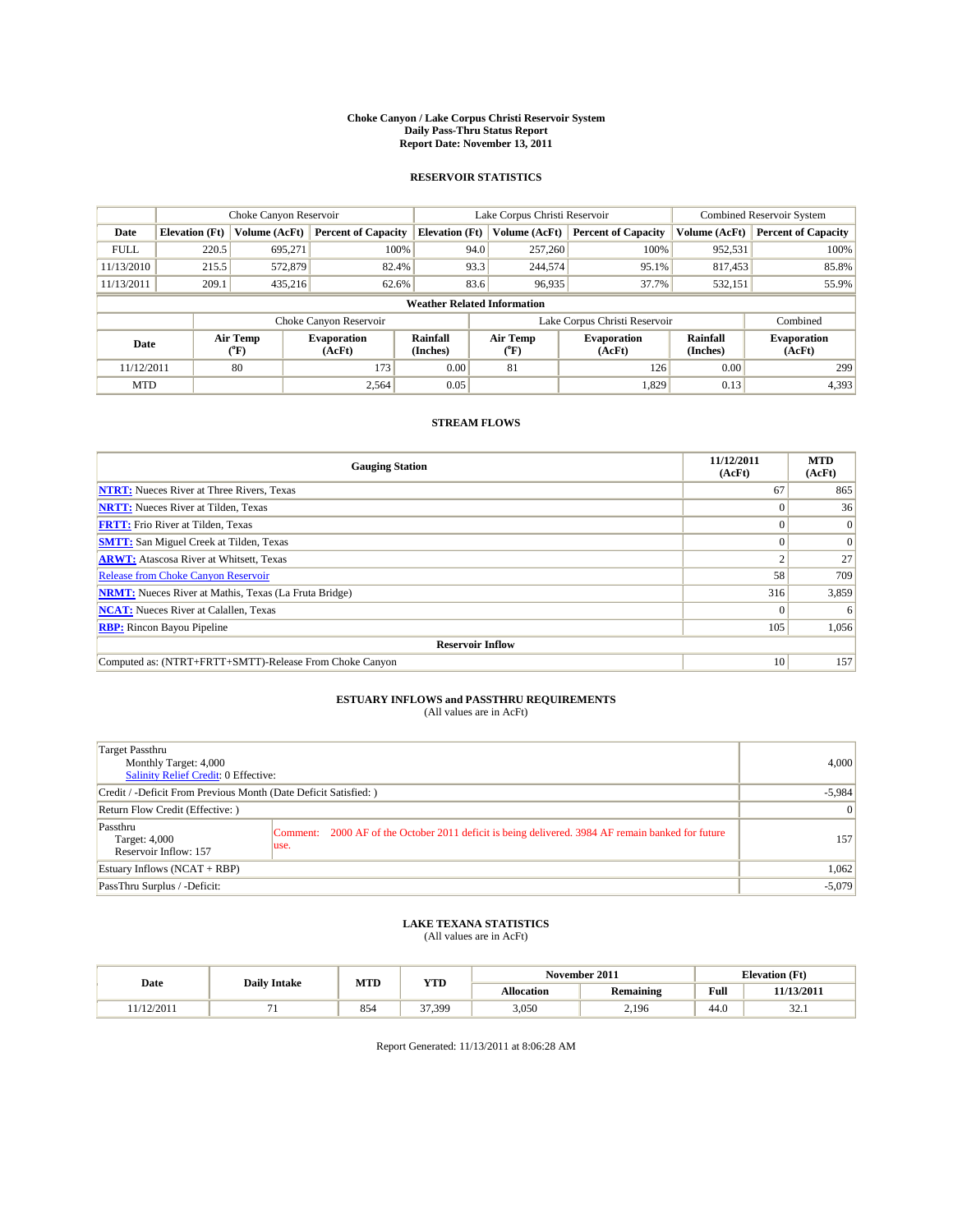#### **Choke Canyon / Lake Corpus Christi Reservoir System Daily Pass-Thru Status Report Report Date: November 14, 2011**

### **RESERVOIR STATISTICS**

|             | Choke Canyon Reservoir             |                  |                              |                       | Lake Corpus Christi Reservoir | <b>Combined Reservoir System</b> |                             |                              |  |
|-------------|------------------------------------|------------------|------------------------------|-----------------------|-------------------------------|----------------------------------|-----------------------------|------------------------------|--|
| Date        | <b>Elevation</b> (Ft)              | Volume (AcFt)    | <b>Percent of Capacity</b>   | <b>Elevation</b> (Ft) | Volume (AcFt)                 | <b>Percent of Capacity</b>       | Volume (AcFt)               | <b>Percent of Capacity</b>   |  |
| <b>FULL</b> | 220.5                              | 695,271          | 100%                         | 94.0                  | 257,260                       | 100%                             | 952,531                     | 100%                         |  |
| 11/14/2010  | 215.5                              | 572,410          | 82.3%                        | 93.2                  | 243,495                       | 94.6%                            | 815,905                     | 85.7%                        |  |
| 11/14/2011  | 209.1                              | 435,413          | 62.6%                        | 83.6                  | 96,821                        | 37.6%                            | 532,234                     | 55.9%                        |  |
|             | <b>Weather Related Information</b> |                  |                              |                       |                               |                                  |                             |                              |  |
|             |                                    |                  | Choke Canyon Reservoir       |                       |                               | Lake Corpus Christi Reservoir    |                             | Combined                     |  |
| Date        |                                    | Air Temp<br>(°F) | <b>Evaporation</b><br>(AcFt) | Rainfall<br>(Inches)  | Air Temp<br>(°F)              | <b>Evaporation</b><br>(AcFt)     | <b>Rainfall</b><br>(Inches) | <b>Evaporation</b><br>(AcFt) |  |
| 11/13/2011  |                                    | 85               | 231                          | 0.00                  | 88                            | 126                              | 0.00                        | 357                          |  |
| <b>MTD</b>  |                                    |                  | 2.795                        | 0.05                  |                               | 1,955                            | 0.13                        | 4,750                        |  |

### **STREAM FLOWS**

| <b>Gauging Station</b>                                       | 11/13/2011<br>(AcFt) | <b>MTD</b><br>(AcFt) |  |  |  |  |  |
|--------------------------------------------------------------|----------------------|----------------------|--|--|--|--|--|
| <b>NTRT:</b> Nueces River at Three Rivers, Texas             | 67                   | 933                  |  |  |  |  |  |
| <b>NRTT:</b> Nueces River at Tilden, Texas                   | $\Omega$             | 36                   |  |  |  |  |  |
| <b>FRTT:</b> Frio River at Tilden, Texas                     |                      | $\Omega$             |  |  |  |  |  |
| <b>SMTT:</b> San Miguel Creek at Tilden, Texas               |                      | $\Omega$             |  |  |  |  |  |
| <b>ARWT:</b> Atascosa River at Whitsett, Texas               |                      | 30                   |  |  |  |  |  |
| <b>Release from Choke Canyon Reservoir</b>                   | 58                   | 766                  |  |  |  |  |  |
| <b>NRMT:</b> Nueces River at Mathis, Texas (La Fruta Bridge) | 312                  | 4,170                |  |  |  |  |  |
| <b>NCAT:</b> Nueces River at Calallen, Texas                 | $\Omega$             | 6                    |  |  |  |  |  |
| <b>RBP:</b> Rincon Bayou Pipeline                            | 103                  | 1,159                |  |  |  |  |  |
| <b>Reservoir Inflow</b>                                      |                      |                      |  |  |  |  |  |
| Computed as: (NTRT+FRTT+SMTT)-Release From Choke Canyon      | 10                   | 167                  |  |  |  |  |  |

# **ESTUARY INFLOWS and PASSTHRU REQUIREMENTS**<br>(All values are in AcFt)

| Target Passthru<br>Monthly Target: 4,000<br>Salinity Relief Credit: 0 Effective: |                                                                                                            | 4,000          |
|----------------------------------------------------------------------------------|------------------------------------------------------------------------------------------------------------|----------------|
| Credit / -Deficit From Previous Month (Date Deficit Satisfied: )                 | $-5,984$                                                                                                   |                |
| Return Flow Credit (Effective:)                                                  |                                                                                                            | $\overline{0}$ |
| Passthru<br>Target: 4,000<br>Reservoir Inflow: 167                               | Comment: 2000 AF of the October 2011 deficit is being delivered. 3984 AF remain banked for future<br>luse. | 167            |
| Estuary Inflows (NCAT + RBP)                                                     |                                                                                                            | 1,165          |
| PassThru Surplus / -Deficit:                                                     |                                                                                                            | $-4,985$       |

## **LAKE TEXANA STATISTICS** (All values are in AcFt)

|           |                     | MTD | <b>YTD</b> | November 2011<br><b>Elevation</b> (Ft) |                         |             |                |
|-----------|---------------------|-----|------------|----------------------------------------|-------------------------|-------------|----------------|
| Date      | <b>Daily Intake</b> |     |            | Allocation                             | <b>Remaining</b>        | <b>Full</b> | 11/14/2011     |
| 1/13/2011 |                     | 926 | 7.470د     | 3,050                                  | 12 <sub>0</sub><br>4.14 | 44.0        | $\sim$<br>34.I |

Report Generated: 11/14/2011 at 8:30:03 AM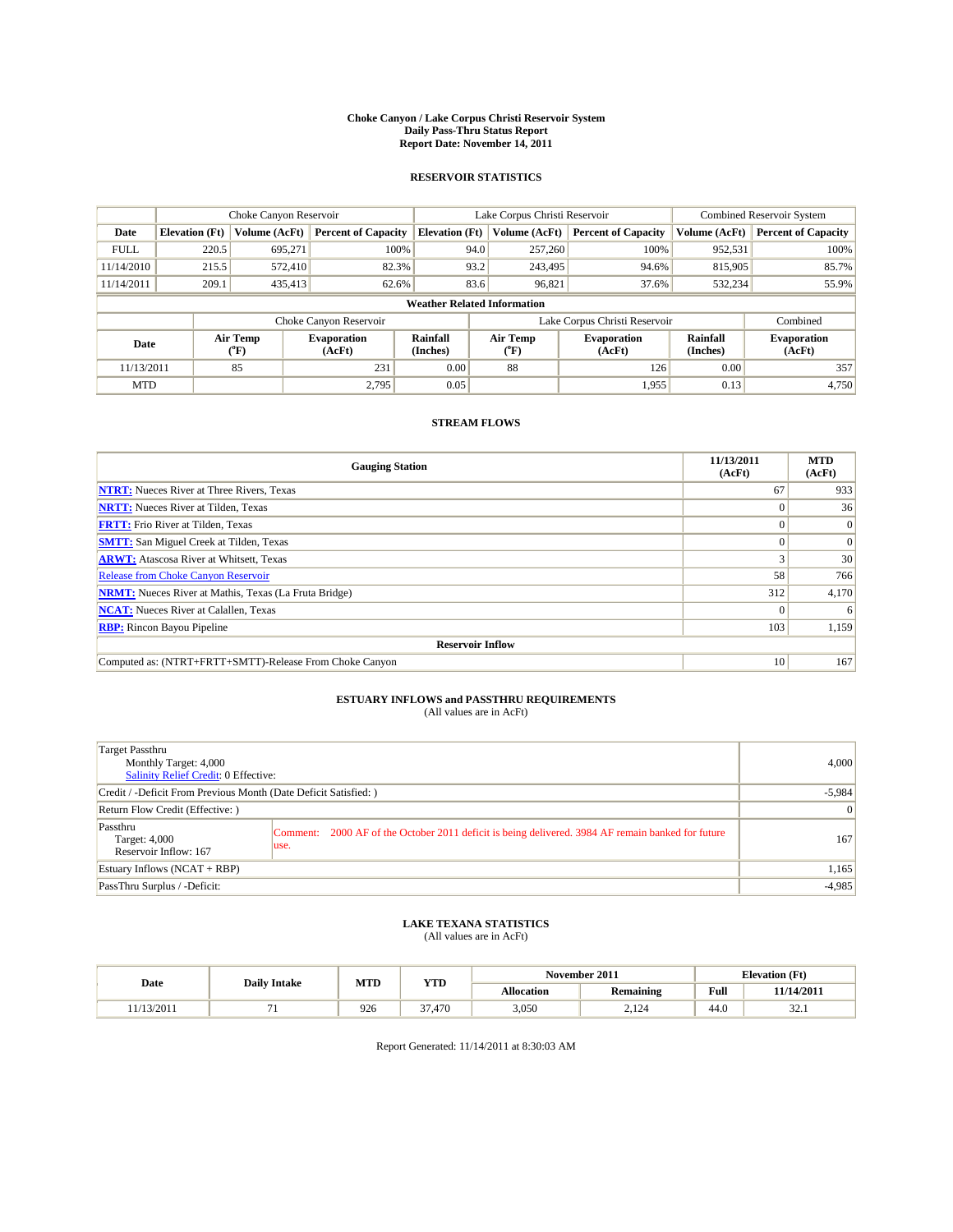#### **Choke Canyon / Lake Corpus Christi Reservoir System Daily Pass-Thru Status Report Report Date: November 15, 2011**

### **RESERVOIR STATISTICS**

|             | Choke Canyon Reservoir             |                          |                              |                       | Lake Corpus Christi Reservoir |                              |                      | <b>Combined Reservoir System</b> |  |
|-------------|------------------------------------|--------------------------|------------------------------|-----------------------|-------------------------------|------------------------------|----------------------|----------------------------------|--|
| Date        | <b>Elevation</b> (Ft)              | Volume (AcFt)            | <b>Percent of Capacity</b>   | <b>Elevation (Ft)</b> | Volume (AcFt)                 | <b>Percent of Capacity</b>   | Volume (AcFt)        | <b>Percent of Capacity</b>       |  |
| <b>FULL</b> | 220.5                              | 695,271                  | 100%                         |                       | 257,260<br>94.0               | 100%                         | 952,531              | 100%                             |  |
| 11/15/2010  | 215.5                              | 572,644                  | 82.4%                        |                       | 93.2<br>242,776               | 94.4%                        | 815,420              | 85.6%                            |  |
| 11/15/2011  | 209.0                              | 433,834                  | 62.4%                        |                       | 83.6<br>96,025                | 37.3%                        | 529,859              | 55.6%                            |  |
|             | <b>Weather Related Information</b> |                          |                              |                       |                               |                              |                      |                                  |  |
|             |                                    |                          | Choke Canyon Reservoir       |                       | Lake Corpus Christi Reservoir |                              |                      | Combined                         |  |
| Date        |                                    | Air Temp<br>$\rm ^{o}F)$ | <b>Evaporation</b><br>(AcFt) | Rainfall<br>(Inches)  | Air Temp<br>("F)              | <b>Evaporation</b><br>(AcFt) | Rainfall<br>(Inches) | <b>Evaporation</b><br>(AcFt)     |  |
| 11/14/2011  |                                    | 82                       | 161                          | 0.02                  | 84                            | 119                          | 0.00                 | 280                              |  |
| <b>MTD</b>  |                                    |                          | 2,956                        | 0.07                  |                               | 2,074                        | 0.13                 | 5,030                            |  |

### **STREAM FLOWS**

| <b>Gauging Station</b>                                       | 11/14/2011<br>(AcFt) | <b>MTD</b><br>(AcFt) |  |  |  |  |  |
|--------------------------------------------------------------|----------------------|----------------------|--|--|--|--|--|
| <b>NTRT:</b> Nueces River at Three Rivers, Texas             | 64                   | 996                  |  |  |  |  |  |
| <b>NRTT:</b> Nueces River at Tilden, Texas                   | $\Omega$             | 36                   |  |  |  |  |  |
| <b>FRTT:</b> Frio River at Tilden, Texas                     |                      | $\Omega$             |  |  |  |  |  |
| <b>SMTT:</b> San Miguel Creek at Tilden, Texas               |                      | $\Omega$             |  |  |  |  |  |
| <b>ARWT:</b> Atascosa River at Whitsett, Texas               |                      | 32                   |  |  |  |  |  |
| <b>Release from Choke Canyon Reservoir</b>                   | 58                   | 824                  |  |  |  |  |  |
| <b>NRMT:</b> Nueces River at Mathis, Texas (La Fruta Bridge) | 306                  | 4,476                |  |  |  |  |  |
| <b>NCAT:</b> Nueces River at Calallen, Texas                 | $\Omega$             | 6                    |  |  |  |  |  |
| <b>RBP:</b> Rincon Bayou Pipeline                            | 103                  | 1,262                |  |  |  |  |  |
| <b>Reservoir Inflow</b>                                      |                      |                      |  |  |  |  |  |
| Computed as: (NTRT+FRTT+SMTT)-Release From Choke Canyon      | 6                    | 173                  |  |  |  |  |  |

## **ESTUARY INFLOWS and PASSTHRU REQUIREMENTS**<br>(All values are in AcFt)

| Target Passthru<br>Monthly Target: 4,000<br><b>Salinity Relief Credit: 0 Effective:</b> |                                                                                                           | 4,000           |
|-----------------------------------------------------------------------------------------|-----------------------------------------------------------------------------------------------------------|-----------------|
| Credit / -Deficit From Previous Month (Date Deficit Satisfied: )                        |                                                                                                           | $-5,984$        |
| Return Flow Credit (Effective: )                                                        |                                                                                                           | $\vert 0 \vert$ |
| Passthru<br>Target: 4,000<br>Reservoir Inflow: 173                                      | Comment: 2000 AF of the October 2011 deficit is being delivered. 3984 AF remain banked for future<br>use. | 173             |
| Estuary Inflows $(NCAT + RBP)$                                                          |                                                                                                           | 1,269           |
| PassThru Surplus / -Deficit:                                                            |                                                                                                           | $-4,888$        |

## **LAKE TEXANA STATISTICS** (All values are in AcFt)

|           |                     | MTD | <b>YTD</b> | November 2011<br><b>Elevation</b> (Ft) |                  |      |                  |
|-----------|---------------------|-----|------------|----------------------------------------|------------------|------|------------------|
| Date      | <b>Daily Intake</b> |     |            | Allocation                             | <b>Remaining</b> | Full | 11/15/2011       |
| 1/14/2011 |                     | 997 | 37.542     | 3,050                                  | 2,053            | 44.0 | $\sim$<br>1. ے د |

Report Generated: 11/15/2011 at 8:51:48 AM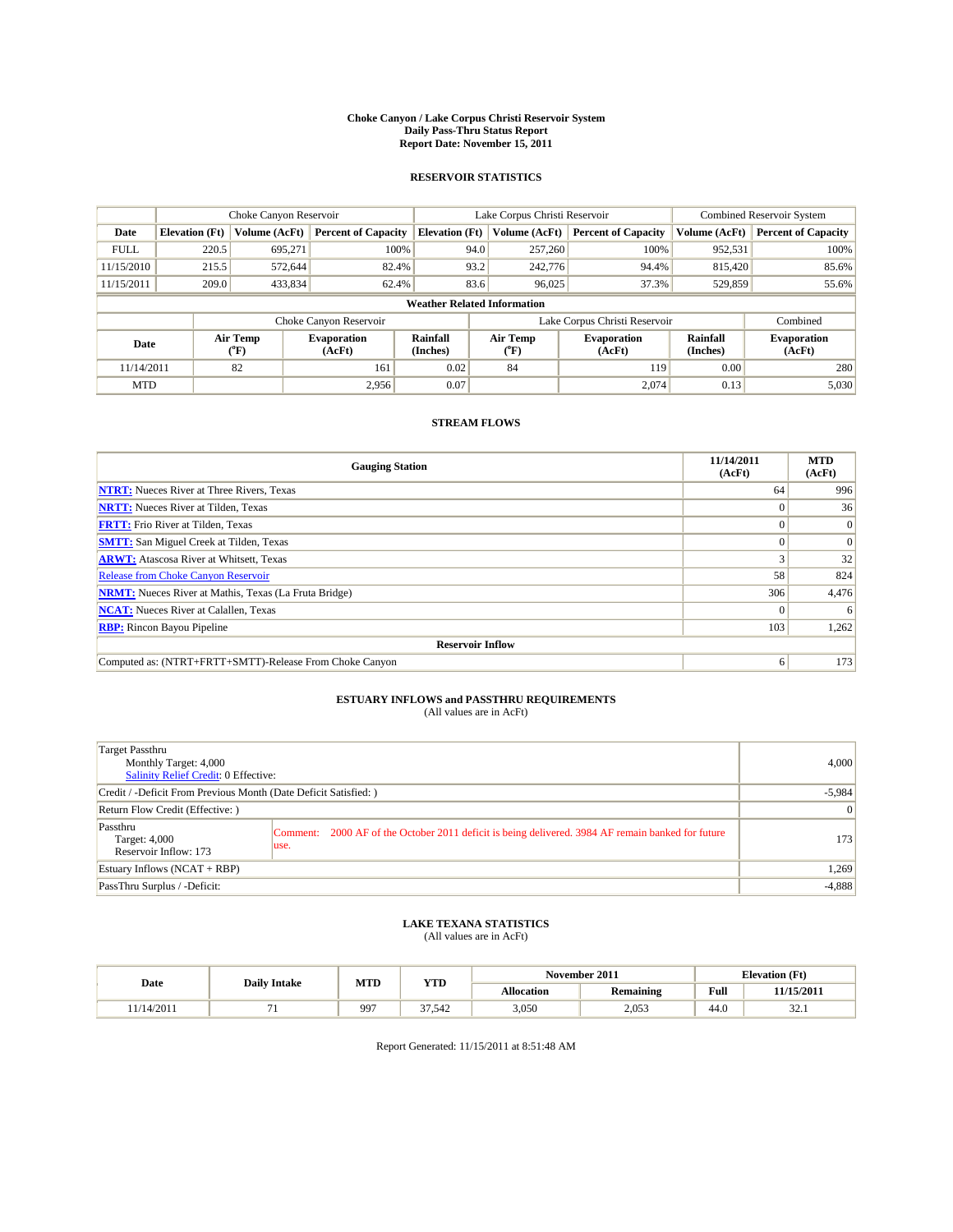#### **Choke Canyon / Lake Corpus Christi Reservoir System Daily Pass-Thru Status Report Report Date: November 16, 2011**

### **RESERVOIR STATISTICS**

|             | Choke Canyon Reservoir             |                             | Lake Corpus Christi Reservoir |                       |                               |               | <b>Combined Reservoir System</b> |                             |                              |  |
|-------------|------------------------------------|-----------------------------|-------------------------------|-----------------------|-------------------------------|---------------|----------------------------------|-----------------------------|------------------------------|--|
| Date        | <b>Elevation</b> (Ft)              | Volume (AcFt)               | <b>Percent of Capacity</b>    | <b>Elevation</b> (Ft) |                               | Volume (AcFt) | <b>Percent of Capacity</b>       | Volume (AcFt)               | <b>Percent of Capacity</b>   |  |
| <b>FULL</b> | 220.5                              | 695,271                     | 100%                          |                       | 94.0                          | 257,260       | 100%                             | 952,531                     | 100%                         |  |
| 11/16/2010  | 215.4                              | 570,785                     | 82.1%                         |                       | 92.9                          | 237,050       | 92.1%                            | 807,835                     | 84.8%                        |  |
| 11/16/2011  | 209.0                              | 433,439                     | 62.3%                         |                       | 83.6                          | 96,025        | 37.3%                            | 529,464                     | 55.6%                        |  |
|             | <b>Weather Related Information</b> |                             |                               |                       |                               |               |                                  |                             |                              |  |
|             |                                    |                             | Choke Canyon Reservoir        |                       | Lake Corpus Christi Reservoir |               |                                  |                             | Combined                     |  |
| Date        |                                    | Air Temp<br>${}^{\circ}$ F) | <b>Evaporation</b><br>(AcFt)  | Rainfall<br>(Inches)  | Air Temp<br>(°F)              |               | <b>Evaporation</b><br>(AcFt)     | <b>Rainfall</b><br>(Inches) | <b>Evaporation</b><br>(AcFt) |  |
| 11/15/2011  |                                    | 75                          | 127                           | 0.06                  | 79                            |               | 139                              | 0.12                        | 266                          |  |
| <b>MTD</b>  |                                    |                             | 3,083                         | 0.13                  |                               |               | 2,213                            | 0.25                        | 5,296                        |  |

### **STREAM FLOWS**

| <b>Gauging Station</b>                                       | 11/15/2011<br>(AcFt) | <b>MTD</b><br>(AcFt) |
|--------------------------------------------------------------|----------------------|----------------------|
| <b>NTRT:</b> Nueces River at Three Rivers, Texas             | 62                   | 1,058                |
| <b>NRTT:</b> Nueces River at Tilden, Texas                   |                      | 36                   |
| <b>FRTT:</b> Frio River at Tilden, Texas                     |                      | $\Omega$             |
| <b>SMTT:</b> San Miguel Creek at Tilden, Texas               |                      | $\Omega$             |
| <b>ARWT:</b> Atascosa River at Whitsett, Texas               |                      | 35                   |
| <b>Release from Choke Canyon Reservoir</b>                   | 58                   | 881                  |
| <b>NRMT:</b> Nueces River at Mathis, Texas (La Fruta Bridge) | 312                  | 4,788                |
| <b>NCAT:</b> Nueces River at Calallen, Texas                 | $\theta$             | 6                    |
| <b>RBP:</b> Rincon Bayou Pipeline                            | 99                   | 1,362                |
| <b>Reservoir Inflow</b>                                      |                      |                      |
| Computed as: (NTRT+FRTT+SMTT)-Release From Choke Canyon      |                      | 177                  |

# **ESTUARY INFLOWS and PASSTHRU REQUIREMENTS**<br>(All values are in AcFt)

| Target Passthru<br>Monthly Target: 4,000<br>Salinity Relief Credit: 0 Effective: |                                                                                                            | 4.000    |
|----------------------------------------------------------------------------------|------------------------------------------------------------------------------------------------------------|----------|
| Credit / -Deficit From Previous Month (Date Deficit Satisfied: )                 | $-5,984$                                                                                                   |          |
| Return Flow Credit (Effective:)                                                  | $\vert 0 \vert$                                                                                            |          |
| Passthru<br>Target: 4,000<br>Reservoir Inflow: 177                               | Comment: 2000 AF of the October 2011 deficit is being delivered. 3984 AF remain banked for future<br>luse. | 177      |
| Estuary Inflows (NCAT + RBP)                                                     |                                                                                                            | 1,368    |
| PassThru Surplus / -Deficit:                                                     |                                                                                                            | $-4,793$ |

# **LAKE TEXANA STATISTICS** (All values are in AcFt)

|          |     | MTD<br><b>YTD</b><br><b>Daily Intake</b> |              | November 2011 |           | <b>Elevation</b> (Ft) |            |
|----------|-----|------------------------------------------|--------------|---------------|-----------|-----------------------|------------|
| Date     |     |                                          |              | Allocation    | Remaining | Full                  | 11/16/2011 |
| /15/2011 | . . | 1.069                                    | 27<br>37.613 | 3,050         | .981      | 44.0                  | 32.0       |

Report Generated: 11/17/2011 at 8:25:12 AM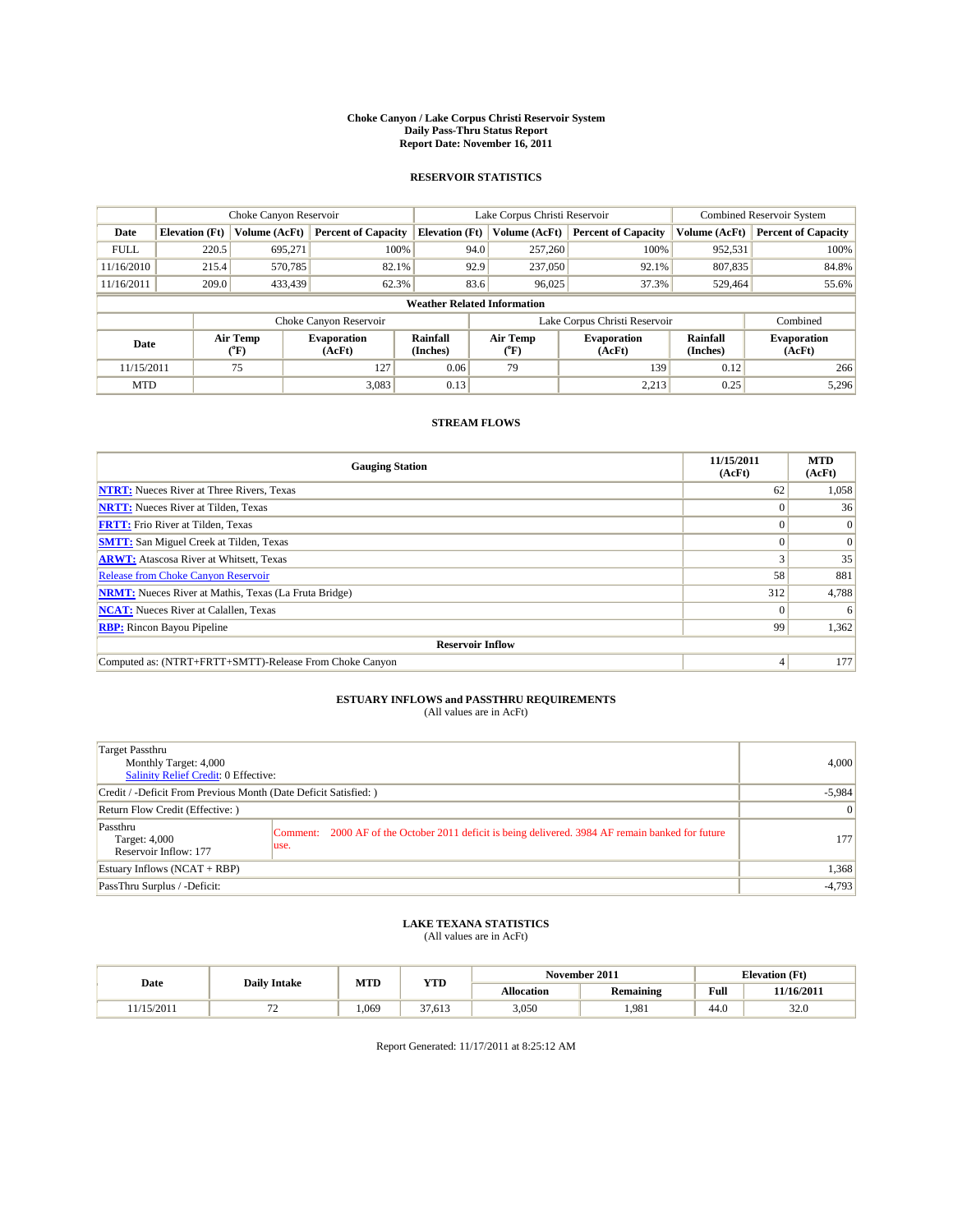#### **Choke Canyon / Lake Corpus Christi Reservoir System Daily Pass-Thru Status Report Report Date: November 17, 2011**

### **RESERVOIR STATISTICS**

|             |                                    | Choke Canyon Reservoir      |                              |                             | Lake Corpus Christi Reservoir | <b>Combined Reservoir System</b> |                      |                              |  |  |
|-------------|------------------------------------|-----------------------------|------------------------------|-----------------------------|-------------------------------|----------------------------------|----------------------|------------------------------|--|--|
| Date        | <b>Elevation</b> (Ft)              | Volume (AcFt)               | <b>Percent of Capacity</b>   | <b>Elevation</b> (Ft)       | Volume (AcFt)                 | <b>Percent of Capacity</b>       | Volume (AcFt)        | <b>Percent of Capacity</b>   |  |  |
| <b>FULL</b> | 220.5                              | 695,271                     | 100%                         | 94.0                        | 257,260                       | 100%                             | 952,531              | 100%                         |  |  |
| 11/17/2010  | 215.5                              | 571,249                     | 82.2%                        | 92.8                        | 235,803                       | 91.7%                            | 807.052              | 84.7%                        |  |  |
| 11/17/2011  | 209.0                              | 433,834                     | 62.4%                        | 83.5                        | 95,912                        | 37.3%                            | 529,746              | 55.6%                        |  |  |
|             | <b>Weather Related Information</b> |                             |                              |                             |                               |                                  |                      |                              |  |  |
|             |                                    |                             | Choke Canyon Reservoir       |                             | Lake Corpus Christi Reservoir |                                  | Combined             |                              |  |  |
| Date        |                                    | Air Temp<br>${}^{\circ}$ F) | <b>Evaporation</b><br>(AcFt) | <b>Rainfall</b><br>(Inches) | Air Temp<br>(°F)              | <b>Evaporation</b><br>(AcFt)     | Rainfall<br>(Inches) | <b>Evaporation</b><br>(AcFt) |  |  |
| 11/16/2011  |                                    | 82                          | 265                          | 0.00                        | 87                            | 205                              | 0.00                 | 470                          |  |  |
| <b>MTD</b>  |                                    |                             | 3,348                        | 0.13                        |                               | 2,418                            | 0.25                 | 5.766                        |  |  |

### **STREAM FLOWS**

| <b>Gauging Station</b>                                       | 11/16/2011<br>(AcFt) | <b>MTD</b><br>(AcFt) |
|--------------------------------------------------------------|----------------------|----------------------|
| <b>NTRT:</b> Nueces River at Three Rivers, Texas             | 66                   | 1,124                |
| <b>NRTT:</b> Nueces River at Tilden, Texas                   | $\Omega$             | 36                   |
| <b>FRTT:</b> Frio River at Tilden, Texas                     |                      | $\Omega$             |
| <b>SMTT:</b> San Miguel Creek at Tilden, Texas               |                      | $\Omega$             |
| <b>ARWT:</b> Atascosa River at Whitsett, Texas               |                      | 38                   |
| <b>Release from Choke Canyon Reservoir</b>                   | 58                   | 939                  |
| <b>NRMT:</b> Nueces River at Mathis, Texas (La Fruta Bridge) | 308                  | 5,095                |
| <b>NCAT:</b> Nueces River at Calallen, Texas                 |                      |                      |
| <b>RBP:</b> Rincon Bayou Pipeline                            | 107                  | 1,469                |
| <b>Reservoir Inflow</b>                                      |                      |                      |
| Computed as: (NTRT+FRTT+SMTT)-Release From Choke Canyon      | 8 <sup>1</sup>       | 185                  |

# **ESTUARY INFLOWS and PASSTHRU REQUIREMENTS**<br>(All values are in AcFt)

| Target Passthru<br>Monthly Target: 4,000<br>Salinity Relief Credit: 0 Effective: |                                                                                                            | 4,000          |
|----------------------------------------------------------------------------------|------------------------------------------------------------------------------------------------------------|----------------|
| Credit / -Deficit From Previous Month (Date Deficit Satisfied: )                 |                                                                                                            | $-5,984$       |
| Return Flow Credit (Effective:)                                                  |                                                                                                            | $\overline{0}$ |
| Passthru<br>Target: 4,000<br>Reservoir Inflow: 185                               | Comment: 2000 AF of the October 2011 deficit is being delivered. 3984 AF remain banked for future<br>luse. | 185            |
| Estuary Inflows (NCAT + RBP)                                                     |                                                                                                            | 1,476          |
| PassThru Surplus / -Deficit:                                                     |                                                                                                            | $-4,693$       |

## **LAKE TEXANA STATISTICS** (All values are in AcFt)

|           |                     | MTD  | YTD    |                   | November 2011 |      | <b>Elevation</b> (Ft) |
|-----------|---------------------|------|--------|-------------------|---------------|------|-----------------------|
| Date      | <b>Daily Intake</b> |      |        | <b>Allocation</b> | Remaining     | Full | 11/17/2011            |
| 1/16/2011 |                     | .140 | 37.685 | 3,050             | .910          | 44.0 | 32.0                  |

Report Generated: 11/17/2011 at 8:26:21 AM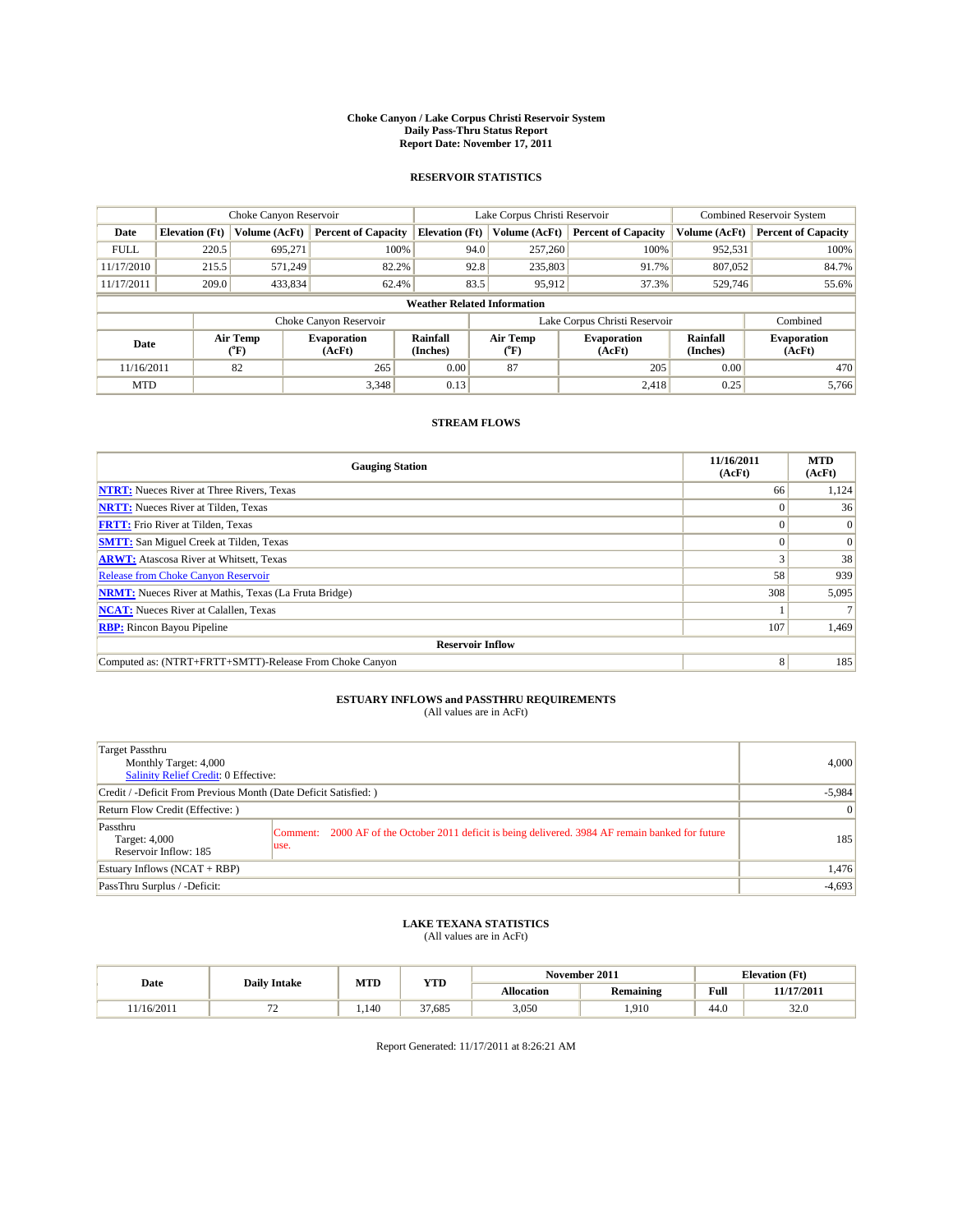#### **Choke Canyon / Lake Corpus Christi Reservoir System Daily Pass-Thru Status Report Report Date: November 18, 2011**

### **RESERVOIR STATISTICS**

|             |                                    | Choke Canyon Reservoir      |                              |                             | Lake Corpus Christi Reservoir | <b>Combined Reservoir System</b> |                      |                              |  |  |
|-------------|------------------------------------|-----------------------------|------------------------------|-----------------------------|-------------------------------|----------------------------------|----------------------|------------------------------|--|--|
| Date        | <b>Elevation</b> (Ft)              | Volume (AcFt)               | <b>Percent of Capacity</b>   | <b>Elevation</b> (Ft)       | Volume (AcFt)                 | <b>Percent of Capacity</b>       | Volume (AcFt)        | <b>Percent of Capacity</b>   |  |  |
| <b>FULL</b> | 220.5                              | 695,271                     | 100%                         | 94.0                        | 257,260                       | 100%                             | 952,531              | 100%                         |  |  |
| 11/18/2010  | 215.4                              | 570,090                     | 82.0%                        | 92.9                        | 236,872                       | 92.1%                            | 806.962              | 84.7%                        |  |  |
| 11/18/2011  | 209.1                              | 434,229                     | 62.5%                        | 83.5                        | 95,233                        | 37.0%                            | 529,462              | 55.6%                        |  |  |
|             | <b>Weather Related Information</b> |                             |                              |                             |                               |                                  |                      |                              |  |  |
|             |                                    |                             | Choke Canyon Reservoir       |                             | Lake Corpus Christi Reservoir |                                  | Combined             |                              |  |  |
| Date        |                                    | Air Temp<br>${}^{\circ}$ F) | <b>Evaporation</b><br>(AcFt) | <b>Rainfall</b><br>(Inches) | Air Temp<br>(°F)              | <b>Evaporation</b><br>(AcFt)     | Rainfall<br>(Inches) | <b>Evaporation</b><br>(AcFt) |  |  |
| 11/17/2011  |                                    | 64                          | 173                          | 0.00                        | 68                            | 184                              | 0.00                 | 357                          |  |  |
| <b>MTD</b>  |                                    |                             | 3,521                        | 0.13                        |                               | 2,602                            | 0.25                 | 6,123                        |  |  |

### **STREAM FLOWS**

| <b>Gauging Station</b>                                       | 11/17/2011<br>(AcFt) | <b>MTD</b><br>(AcFt) |
|--------------------------------------------------------------|----------------------|----------------------|
| <b>NTRT:</b> Nueces River at Three Rivers, Texas             | 62                   | 1,185                |
| <b>NRTT:</b> Nueces River at Tilden, Texas                   |                      | 36                   |
| <b>FRTT:</b> Frio River at Tilden, Texas                     |                      | $\Omega$             |
| <b>SMTT:</b> San Miguel Creek at Tilden, Texas               |                      | $\Omega$             |
| <b>ARWT:</b> Atascosa River at Whitsett, Texas               |                      | 40                   |
| <b>Release from Choke Canyon Reservoir</b>                   | 58                   | 996                  |
| <b>NRMT:</b> Nueces River at Mathis, Texas (La Fruta Bridge) | 306                  | 5,401                |
| <b>NCAT:</b> Nueces River at Calallen, Texas                 | $\Omega$             |                      |
| <b>RBP:</b> Rincon Bayou Pipeline                            | 105                  | 1,574                |
| <b>Reservoir Inflow</b>                                      |                      |                      |
| Computed as: (NTRT+FRTT+SMTT)-Release From Choke Canyon      |                      | 189                  |

# **ESTUARY INFLOWS and PASSTHRU REQUIREMENTS**<br>(All values are in AcFt)

| Target Passthru<br>Monthly Target: 4,000<br>Salinity Relief Credit: 0 Effective: |                                                                                                              | 4,000           |
|----------------------------------------------------------------------------------|--------------------------------------------------------------------------------------------------------------|-----------------|
| Credit / -Deficit From Previous Month (Date Deficit Satisfied: )                 |                                                                                                              | $-5,984$        |
| Return Flow Credit (Effective: )                                                 |                                                                                                              | $\vert 0 \vert$ |
| Passthru<br>Target: 4,000<br>Reservoir Inflow: 189                               | 2000 AF of the October 2011 deficit is being delivered. 3984 AF remain banked for future<br>Comment:<br>use. | 189             |
| Estuary Inflows $(NCAT + RBP)$                                                   |                                                                                                              | 1,581           |
| PassThru Surplus / -Deficit:                                                     |                                                                                                              | $-4,592$        |

## **LAKE TEXANA STATISTICS** (All values are in AcFt)

|          | <b>Daily Intake</b> |                                   | MTD<br><b>YTD</b> |            | November 2011    | <b>Elevation</b> (Ft)                       |            |
|----------|---------------------|-----------------------------------|-------------------|------------|------------------|---------------------------------------------|------------|
| Date     |                     |                                   |                   | Allocation | <b>Remaining</b> | Full<br>the contract of the contract of the | 11/18/2011 |
| /17/2011 | . .                 | 21 <sup>o</sup><br>$\overline{1}$ | 27.75<br>,,,,,,   | 3,050      | .838             | 44.0                                        | 32.0       |

Report Generated: 11/18/2011 at 8:56:15 AM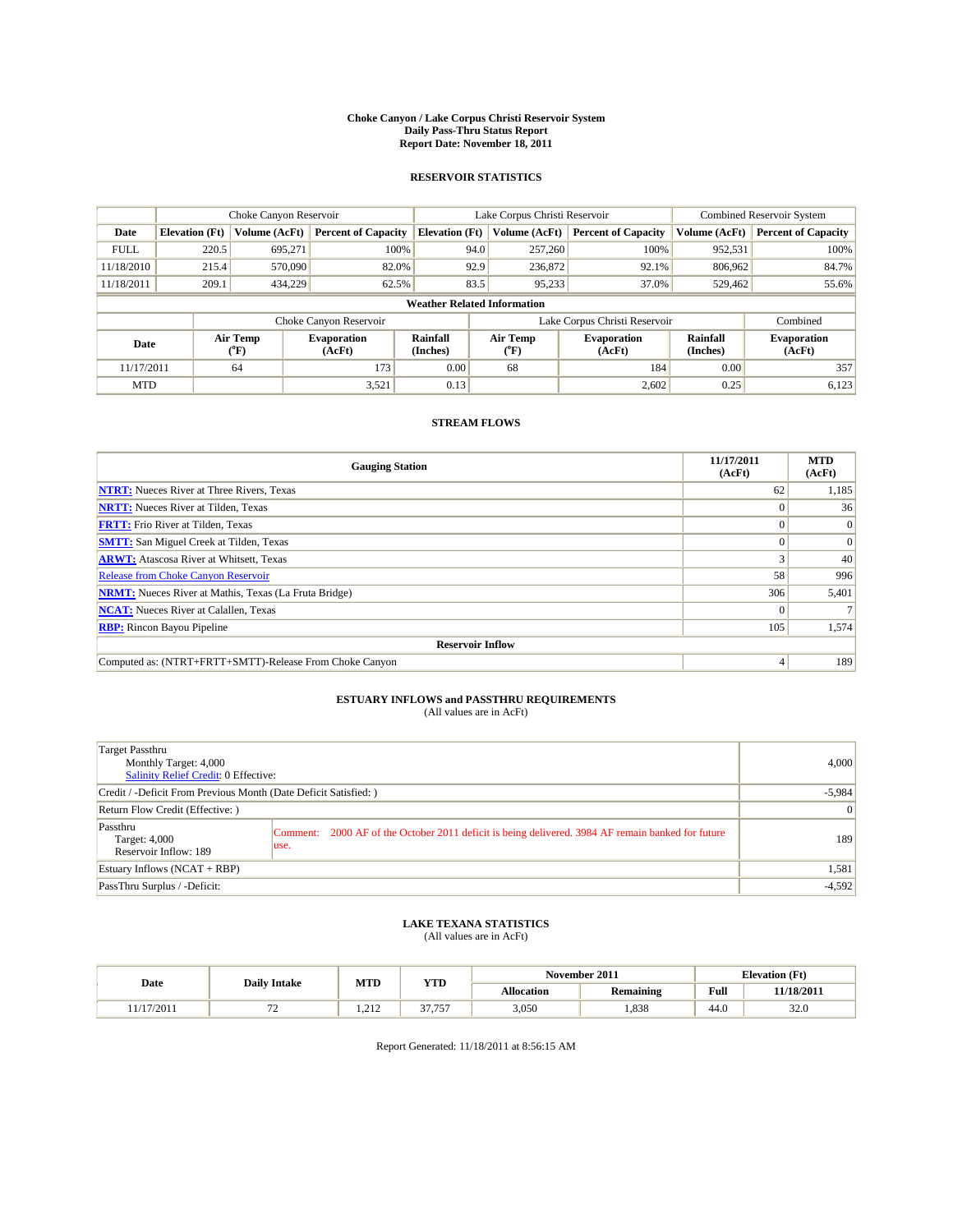#### **Choke Canyon / Lake Corpus Christi Reservoir System Daily Pass-Thru Status Report Report Date: November 19, 2011**

### **RESERVOIR STATISTICS**

|             | Choke Canyon Reservoir             |                             |                              |                             | Lake Corpus Christi Reservoir |                              |                      | <b>Combined Reservoir System</b> |  |  |
|-------------|------------------------------------|-----------------------------|------------------------------|-----------------------------|-------------------------------|------------------------------|----------------------|----------------------------------|--|--|
| Date        | <b>Elevation</b> (Ft)              | Volume (AcFt)               | <b>Percent of Capacity</b>   | <b>Elevation</b> (Ft)       | Volume (AcFt)                 | <b>Percent of Capacity</b>   | Volume (AcFt)        | <b>Percent of Capacity</b>       |  |  |
| <b>FULL</b> | 220.5                              | 695,271                     | 100%                         | 94.0                        | 257,260                       | 100%                         | 952,531              | 100%                             |  |  |
| 11/19/2010  | 215.5                              | 571,712                     | 82.2%                        | 92.8                        | 235,269                       | 91.5%                        | 806.981              | 84.7%                            |  |  |
| 11/19/2011  | 209.0                              | 433.439                     | 62.3%                        | 83.4                        | 94,782                        | 36.8%                        | 528,221              | 55.5%                            |  |  |
|             | <b>Weather Related Information</b> |                             |                              |                             |                               |                              |                      |                                  |  |  |
|             |                                    |                             | Choke Canyon Reservoir       |                             | Lake Corpus Christi Reservoir |                              |                      | Combined                         |  |  |
| Date        |                                    | Air Temp<br>${}^{\circ}$ F) | <b>Evaporation</b><br>(AcFt) | <b>Rainfall</b><br>(Inches) | Air Temp<br>(°F)              | <b>Evaporation</b><br>(AcFt) | Rainfall<br>(Inches) | <b>Evaporation</b><br>(AcFt)     |  |  |
| 11/18/2011  |                                    | 75                          | 81                           | 0.00                        | 77                            | 125                          | 0.00                 | 206                              |  |  |
| <b>MTD</b>  |                                    |                             | 3,602                        | 0.13                        |                               | 2,727                        | 0.25                 | 6,329                            |  |  |

### **STREAM FLOWS**

| <b>Gauging Station</b>                                       | 11/18/2011<br>(AcFt) | <b>MTD</b><br>(AcFt) |  |  |  |  |  |
|--------------------------------------------------------------|----------------------|----------------------|--|--|--|--|--|
| <b>NTRT:</b> Nueces River at Three Rivers, Texas             | 62                   | 1,247                |  |  |  |  |  |
| <b>NRTT:</b> Nueces River at Tilden, Texas                   |                      | 36                   |  |  |  |  |  |
| <b>FRTT:</b> Frio River at Tilden, Texas                     |                      | $\Omega$             |  |  |  |  |  |
| <b>SMTT:</b> San Miguel Creek at Tilden, Texas               |                      | $\Omega$             |  |  |  |  |  |
| <b>ARWT:</b> Atascosa River at Whitsett, Texas               |                      | 43                   |  |  |  |  |  |
| <b>Release from Choke Canyon Reservoir</b>                   | 58                   | 1,054                |  |  |  |  |  |
| <b>NRMT:</b> Nueces River at Mathis, Texas (La Fruta Bridge) | 288                  | 5,689                |  |  |  |  |  |
| <b>NCAT:</b> Nueces River at Calallen, Texas                 | $\Omega$             |                      |  |  |  |  |  |
| <b>RBP:</b> Rincon Bayou Pipeline                            | 107                  | 1,681                |  |  |  |  |  |
| <b>Reservoir Inflow</b>                                      |                      |                      |  |  |  |  |  |
| Computed as: (NTRT+FRTT+SMTT)-Release From Choke Canyon      |                      | 193                  |  |  |  |  |  |

# **ESTUARY INFLOWS and PASSTHRU REQUIREMENTS**<br>(All values are in AcFt)

| Target Passthru<br>Monthly Target: 4,000<br>Salinity Relief Credit: 0 Effective: |                                                                                                            | 4,000    |
|----------------------------------------------------------------------------------|------------------------------------------------------------------------------------------------------------|----------|
| Credit / -Deficit From Previous Month (Date Deficit Satisfied: )                 | $-5,984$                                                                                                   |          |
| Return Flow Credit (Effective:)                                                  | $\overline{0}$                                                                                             |          |
| Passthru<br>Target: 4,000<br>Reservoir Inflow: 193                               | Comment: 2000 AF of the October 2011 deficit is being delivered. 3984 AF remain banked for future<br>luse. | 193      |
| Estuary Inflows (NCAT + RBP)                                                     |                                                                                                            | 1,688    |
| PassThru Surplus / -Deficit:                                                     |                                                                                                            | $-4,489$ |

## **LAKE TEXANA STATISTICS** (All values are in AcFt)

|           | <b>Daily Intake</b> | MTD  | YTD    |                   | November 2011 |      | <b>Elevation</b> (Ft) |
|-----------|---------------------|------|--------|-------------------|---------------|------|-----------------------|
| Date      |                     |      |        | <b>Allocation</b> | Remaining     | Full | 11/19/2011            |
| 1/18/2011 |                     | .283 | 37.828 | 3,050             | .767          | 44.0 | 32.0                  |

Report Generated: 11/19/2011 at 9:25:01 AM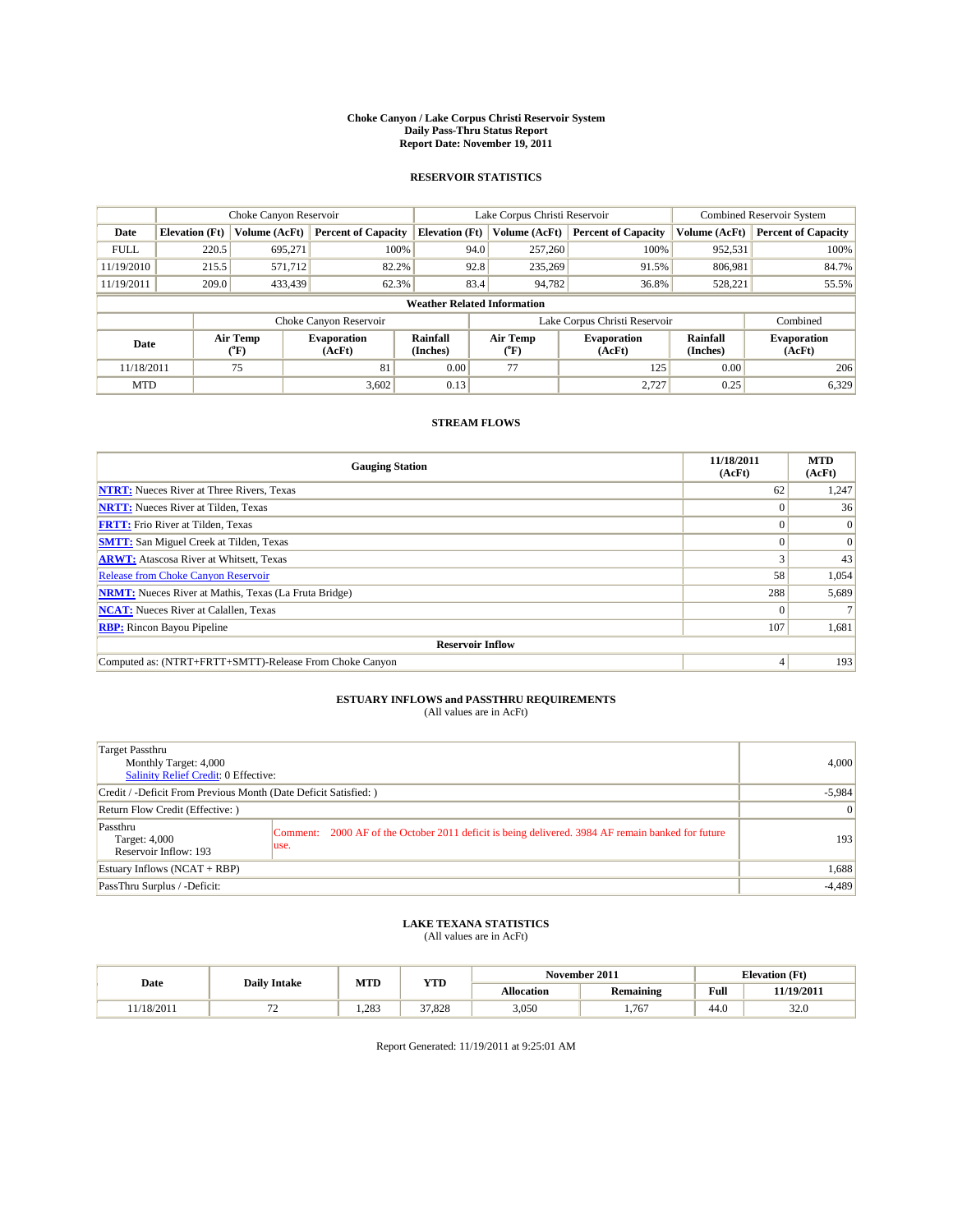#### **Choke Canyon / Lake Corpus Christi Reservoir System Daily Pass-Thru Status Report Report Date: November 20, 2011**

### **RESERVOIR STATISTICS**

|             | Choke Canyon Reservoir             |                  |                              |                             | Lake Corpus Christi Reservoir |                              |                      | <b>Combined Reservoir System</b> |  |
|-------------|------------------------------------|------------------|------------------------------|-----------------------------|-------------------------------|------------------------------|----------------------|----------------------------------|--|
| Date        | <b>Elevation</b> (Ft)              | Volume (AcFt)    | <b>Percent of Capacity</b>   | <b>Elevation</b> (Ft)       | Volume (AcFt)                 | <b>Percent of Capacity</b>   | Volume (AcFt)        | <b>Percent of Capacity</b>       |  |
| <b>FULL</b> | 220.5                              | 695,271          | 100%                         | 94.0                        | 257,260                       | 100%                         | 952,531              | 100%                             |  |
| 11/20/2010  | 215.4                              | 570,553          | 82.1%                        | 92.8                        | 234,735                       | 91.2%                        | 805,288              | 84.5%                            |  |
| 11/20/2011  | 209.0                              | 432,650          | 62.2%                        | 83.4                        | 94,557                        | 36.8%                        | 527,207              | 55.3%                            |  |
|             | <b>Weather Related Information</b> |                  |                              |                             |                               |                              |                      |                                  |  |
|             |                                    |                  | Choke Canyon Reservoir       |                             | Lake Corpus Christi Reservoir |                              |                      | Combined                         |  |
| Date        |                                    | Air Temp<br>(°F) | <b>Evaporation</b><br>(AcFt) | <b>Rainfall</b><br>(Inches) | Air Temp<br>(°F)              | <b>Evaporation</b><br>(AcFt) | Rainfall<br>(Inches) | <b>Evaporation</b><br>(AcFt)     |  |
| 11/19/2011  |                                    | 89               | 230                          | 0.00                        | 91                            | 144                          | 0.00                 | 374                              |  |
| <b>MTD</b>  |                                    |                  | 3,832                        | 0.13                        |                               | 2,871                        | 0.25                 | 6,703                            |  |

### **STREAM FLOWS**

| <b>Gauging Station</b>                                       | 11/19/2011<br>(AcFt) | <b>MTD</b><br>(AcFt) |  |  |  |  |  |
|--------------------------------------------------------------|----------------------|----------------------|--|--|--|--|--|
| <b>NTRT:</b> Nueces River at Three Rivers, Texas             | 62                   | 1,308                |  |  |  |  |  |
| <b>NRTT:</b> Nueces River at Tilden, Texas                   | $\Omega$             | 36                   |  |  |  |  |  |
| <b>FRTT:</b> Frio River at Tilden, Texas                     |                      | $\Omega$             |  |  |  |  |  |
| <b>SMTT:</b> San Miguel Creek at Tilden, Texas               |                      | $\Omega$             |  |  |  |  |  |
| <b>ARWT:</b> Atascosa River at Whitsett, Texas               |                      | 46                   |  |  |  |  |  |
| <b>Release from Choke Canyon Reservoir</b>                   | 58                   | 1,112                |  |  |  |  |  |
| <b>NRMT:</b> Nueces River at Mathis, Texas (La Fruta Bridge) | 258                  | 5,947                |  |  |  |  |  |
| <b>NCAT:</b> Nueces River at Calallen, Texas                 |                      | 10                   |  |  |  |  |  |
| <b>RBP:</b> Rincon Bayou Pipeline                            | 105                  | 1,787                |  |  |  |  |  |
| <b>Reservoir Inflow</b>                                      |                      |                      |  |  |  |  |  |
| Computed as: (NTRT+FRTT+SMTT)-Release From Choke Canyon      | $\overline{4}$       | 197                  |  |  |  |  |  |

# **ESTUARY INFLOWS and PASSTHRU REQUIREMENTS**<br>(All values are in AcFt)

| Target Passthru<br>Monthly Target: 4,000<br>Salinity Relief Credit: 0 Effective: |                                                                                                            | 4,000          |
|----------------------------------------------------------------------------------|------------------------------------------------------------------------------------------------------------|----------------|
| Credit / -Deficit From Previous Month (Date Deficit Satisfied: )                 | $-5,984$                                                                                                   |                |
| Return Flow Credit (Effective:)                                                  |                                                                                                            | $\overline{0}$ |
| Passthru<br>Target: 4,000<br>Reservoir Inflow: 197                               | Comment: 2000 AF of the October 2011 deficit is being delivered. 3984 AF remain banked for future<br>luse. | 197            |
| Estuary Inflows (NCAT + RBP)                                                     |                                                                                                            | 1,796          |
| PassThru Surplus / -Deficit:                                                     |                                                                                                            | $-4,384$       |

## **LAKE TEXANA STATISTICS** (All values are in AcFt)

|           |                     | MTD   | <b>YTD</b> |            | November 2011    |      | <b>Elevation</b> (Ft) |
|-----------|---------------------|-------|------------|------------|------------------|------|-----------------------|
| Date      | <b>Daily Intake</b> |       |            | Allocation | <b>Remaining</b> | Full | 11/20/2011            |
| 1/19/2011 | . .                 | 1.355 | 37,900     | 3,050      | ,695             | 44.0 | 32.0                  |

Report Generated: 11/20/2011 at 8:13:13 AM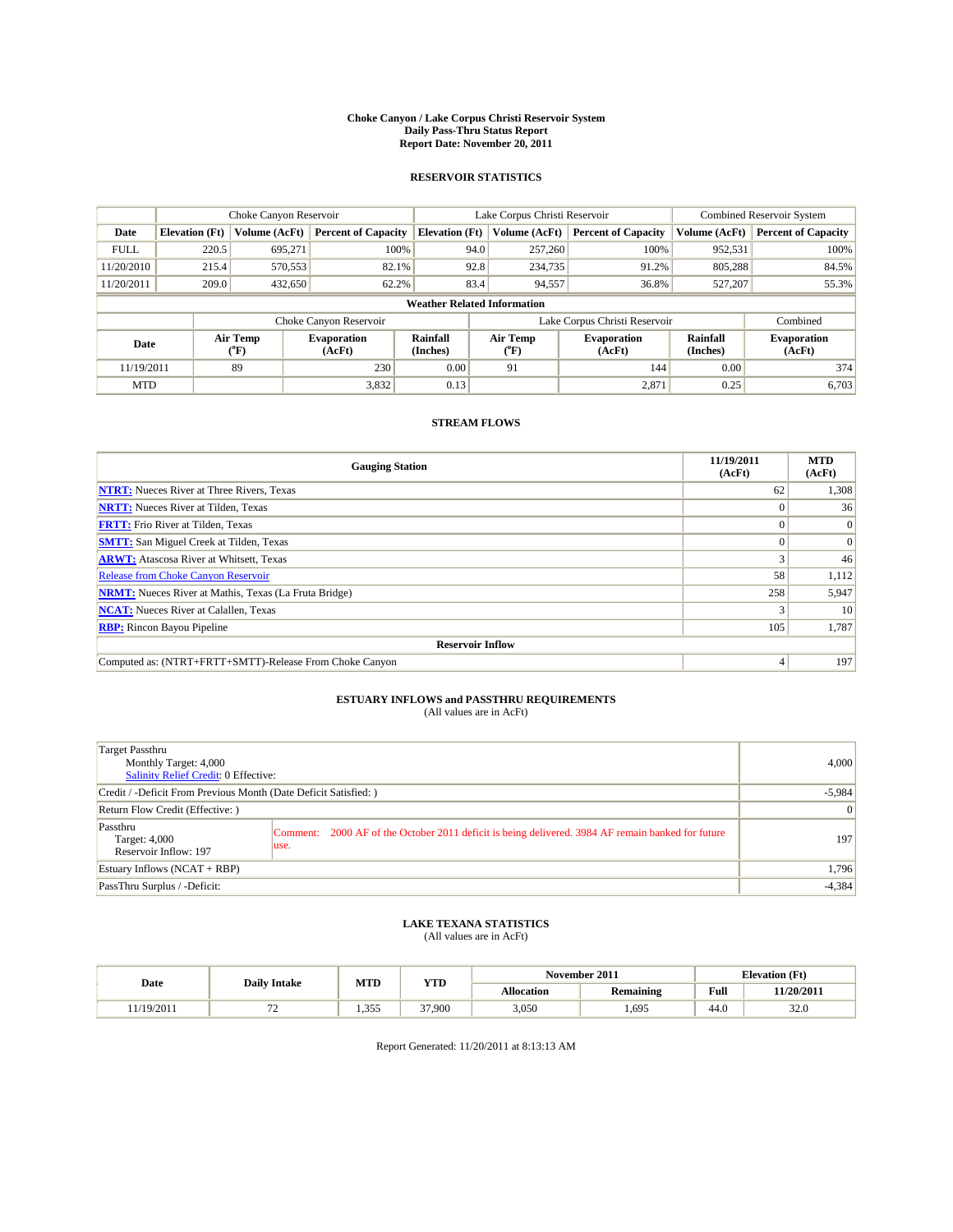#### **Choke Canyon / Lake Corpus Christi Reservoir System Daily Pass-Thru Status Report Report Date: November 21, 2011**

### **RESERVOIR STATISTICS**

|             | Choke Canyon Reservoir             |                             |                              |                             | Lake Corpus Christi Reservoir |                              |                      | <b>Combined Reservoir System</b> |  |
|-------------|------------------------------------|-----------------------------|------------------------------|-----------------------------|-------------------------------|------------------------------|----------------------|----------------------------------|--|
| Date        | <b>Elevation</b> (Ft)              | Volume (AcFt)               | <b>Percent of Capacity</b>   | <b>Elevation</b> (Ft)       | Volume (AcFt)                 | <b>Percent of Capacity</b>   | Volume (AcFt)        | <b>Percent of Capacity</b>       |  |
| <b>FULL</b> | 220.5                              | 695,271                     | 100%                         |                             | 257,260<br>94.0               | 100%                         | 952,531              | 100%                             |  |
| 11/21/2010  | 215.4                              | 568,930                     | 81.8%                        |                             | 92.7<br>234,024               | 91.0%                        | 802,954              | 84.3%                            |  |
| 11/21/2011  | 209.0                              | 433,242                     | 62.3%                        |                             | 83.4<br>93,772                | 36.5%                        | 527,014              | 55.3%                            |  |
|             | <b>Weather Related Information</b> |                             |                              |                             |                               |                              |                      |                                  |  |
|             |                                    |                             | Choke Canyon Reservoir       |                             | Lake Corpus Christi Reservoir |                              |                      | Combined                         |  |
| Date        |                                    | Air Temp<br>${}^{\circ}$ F) | <b>Evaporation</b><br>(AcFt) | <b>Rainfall</b><br>(Inches) | Air Temp<br>(°F)              | <b>Evaporation</b><br>(AcFt) | Rainfall<br>(Inches) | <b>Evaporation</b><br>(AcFt)     |  |
| 11/20/2011  |                                    | 87                          | 172                          | 0.00                        | 87                            | 143                          | 0.00                 | 315                              |  |
| <b>MTD</b>  |                                    |                             | 4,004                        | 0.13                        |                               | 3,014                        | 0.25                 | 7,018                            |  |

### **STREAM FLOWS**

| <b>Gauging Station</b>                                       | 11/20/2011<br>(AcFt) | <b>MTD</b><br>(AcFt) |
|--------------------------------------------------------------|----------------------|----------------------|
| <b>NTRT:</b> Nueces River at Three Rivers, Texas             | 62                   | 1,370                |
| <b>NRTT:</b> Nueces River at Tilden, Texas                   |                      | 36                   |
| <b>FRTT:</b> Frio River at Tilden, Texas                     |                      | $\Omega$             |
| <b>SMTT:</b> San Miguel Creek at Tilden, Texas               |                      | $\Omega$             |
| <b>ARWT:</b> Atascosa River at Whitsett, Texas               |                      | 49                   |
| <b>Release from Choke Canyon Reservoir</b>                   | 58                   | 1,169                |
| <b>NRMT:</b> Nueces River at Mathis, Texas (La Fruta Bridge) | 222                  | 6,169                |
| <b>NCAT:</b> Nueces River at Calallen, Texas                 |                      | 16                   |
| <b>RBP:</b> Rincon Bayou Pipeline                            | 105                  | 1,892                |
| <b>Reservoir Inflow</b>                                      |                      |                      |
| Computed as: (NTRT+FRTT+SMTT)-Release From Choke Canyon      |                      | 200                  |

# **ESTUARY INFLOWS and PASSTHRU REQUIREMENTS**<br>(All values are in AcFt)

| Target Passthru<br>Monthly Target: 4,000<br>Salinity Relief Credit: 0 Effective: |                                                                                                            | 4,000    |
|----------------------------------------------------------------------------------|------------------------------------------------------------------------------------------------------------|----------|
| Credit / -Deficit From Previous Month (Date Deficit Satisfied: )                 | $-5,984$                                                                                                   |          |
| Return Flow Credit (Effective:)                                                  | $\vert 0 \vert$                                                                                            |          |
| Passthru<br>Target: 4,000<br>Reservoir Inflow: 200                               | Comment: 2000 AF of the October 2011 deficit is being delivered. 3984 AF remain banked for future<br>luse. | 200      |
| Estuary Inflows (NCAT + RBP)                                                     |                                                                                                            | 1.908    |
| PassThru Surplus / -Deficit:                                                     |                                                                                                            | $-4,276$ |

# **LAKE TEXANA STATISTICS** (All values are in AcFt)

|           |                     | MTD   | <b>YTD</b>        | November 2011<br><b>Elevation</b> (Ft) |           |                                             |            |
|-----------|---------------------|-------|-------------------|----------------------------------------|-----------|---------------------------------------------|------------|
| Date      | <b>Daily Intake</b> |       |                   | Allocation                             | Remaining | Full<br>the contract of the contract of the | 11/21/2011 |
| 1/20/2011 | . .                 | 1.426 | 37.07 <sup></sup> | 3,050                                  | .624      | 44.0                                        | - 21.7     |

Report Generated: 11/21/2011 at 8:57:06 AM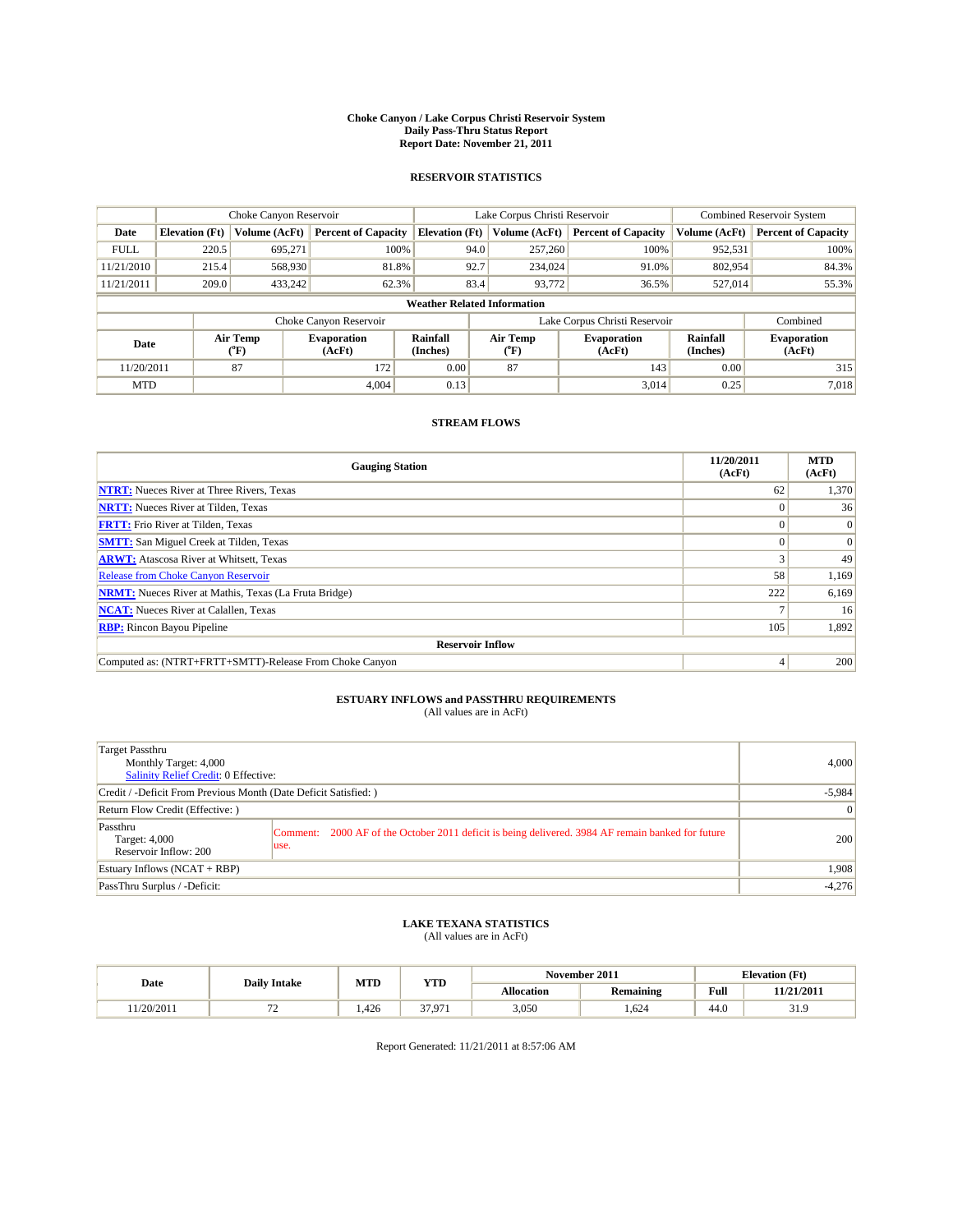#### **Choke Canyon / Lake Corpus Christi Reservoir System Daily Pass-Thru Status Report Report Date: November 22, 2011**

### **RESERVOIR STATISTICS**

|             | Choke Canyon Reservoir             |                             |                              |                       | Lake Corpus Christi Reservoir |                  |                               |                      | <b>Combined Reservoir System</b> |  |  |
|-------------|------------------------------------|-----------------------------|------------------------------|-----------------------|-------------------------------|------------------|-------------------------------|----------------------|----------------------------------|--|--|
| Date        | <b>Elevation</b> (Ft)              | Volume (AcFt)               | <b>Percent of Capacity</b>   | <b>Elevation</b> (Ft) |                               | Volume (AcFt)    | <b>Percent of Capacity</b>    | Volume (AcFt)        | <b>Percent of Capacity</b>       |  |  |
| <b>FULL</b> | 220.5                              | 695.271                     | 100%                         |                       | 94.0                          | 257,260          | 100%                          | 952,531              | 100%                             |  |  |
| 11/22/2010  | 215.4                              | 568,930                     | 81.8%                        |                       | 92.7                          | 233,846          | 90.9%                         | 802,776              | 84.3%                            |  |  |
| 11/22/2011  | 209.1                              | 434,426                     | 62.5%                        |                       | 83.4                          | 94,557           | 36.8%                         | 528,983              | 55.5%                            |  |  |
|             | <b>Weather Related Information</b> |                             |                              |                       |                               |                  |                               |                      |                                  |  |  |
|             |                                    |                             | Choke Canyon Reservoir       |                       |                               |                  | Lake Corpus Christi Reservoir |                      | Combined                         |  |  |
| Date        |                                    | Air Temp<br>${}^{\circ}$ F) | <b>Evaporation</b><br>(AcFt) | Rainfall<br>(Inches)  |                               | Air Temp<br>("F) | <b>Evaporation</b><br>(AcFt)  | Rainfall<br>(Inches) | <b>Evaporation</b><br>(AcFt)     |  |  |
| 11/21/2011  |                                    | 83                          | 161                          | 0.00                  |                               | 84               | 98                            | 0.00                 | 259                              |  |  |
| <b>MTD</b>  |                                    |                             | 4,165                        | 0.13                  |                               |                  | 3,112                         | 0.25                 | 7,277                            |  |  |

### **STREAM FLOWS**

| <b>Gauging Station</b>                                       | 11/21/2011<br>(AcFt) | <b>MTD</b><br>(AcFt) |
|--------------------------------------------------------------|----------------------|----------------------|
| <b>NTRT:</b> Nueces River at Three Rivers, Texas             | 62                   | 1,431                |
| <b>NRTT:</b> Nueces River at Tilden, Texas                   |                      | 36 <sup>1</sup>      |
| <b>FRTT:</b> Frio River at Tilden, Texas                     |                      | $\vert 0 \vert$      |
| <b>SMTT:</b> San Miguel Creek at Tilden, Texas               |                      | $\Omega$             |
| <b>ARWT:</b> Atascosa River at Whitsett, Texas               |                      | 52                   |
| Release from Choke Canyon Reservoir                          | 58                   | 1,227                |
| <b>NRMT:</b> Nueces River at Mathis, Texas (La Fruta Bridge) | 181                  | 6,350                |
| <b>NCAT:</b> Nueces River at Calallen, Texas                 |                      | 17                   |
| <b>RBP:</b> Rincon Bayou Pipeline                            | 105                  | 1,997                |
| <b>Reservoir Inflow</b>                                      |                      |                      |
| Computed as: (NTRT+FRTT+SMTT)-Release From Choke Canyon      |                      | 204                  |

## **ESTUARY INFLOWS and PASSTHRU REQUIREMENTS**<br>(All values are in AcFt)

| Target Passthru<br>Monthly Target: 4,000<br><b>Salinity Relief Credit: 0 Effective:</b> |                                                                                                           | 4,000           |
|-----------------------------------------------------------------------------------------|-----------------------------------------------------------------------------------------------------------|-----------------|
| Credit / -Deficit From Previous Month (Date Deficit Satisfied: )                        |                                                                                                           | $-5,984$        |
| Return Flow Credit (Effective: )                                                        |                                                                                                           | $\vert 0 \vert$ |
| Passthru<br>Target: 4,000<br>Reservoir Inflow: 204                                      | Comment: 2000 AF of the October 2011 deficit is being delivered. 3984 AF remain banked for future<br>use. | 204             |
| Estuary Inflows $(NCAT + RBP)$                                                          |                                                                                                           | 2,013           |
| PassThru Surplus / -Deficit:                                                            |                                                                                                           | $-4,175$        |

## **LAKE TEXANA STATISTICS** (All values are in AcFt)

|                    |                     | MTD  | <b>YTD</b> |            | November 2011    |      | <b>Elevation</b> (Ft) |
|--------------------|---------------------|------|------------|------------|------------------|------|-----------------------|
| Date               | <b>Daily Intake</b> |      |            | Allocation | <b>Remaining</b> | Full | 11/22/2011            |
| 12011<br>1/21/2011 |                     | .498 | 38,043     | 3,050      | $- - -$<br>ے رہی | 44.0 | 51.8                  |

Report Generated: 11/22/2011 at 8:37:24 AM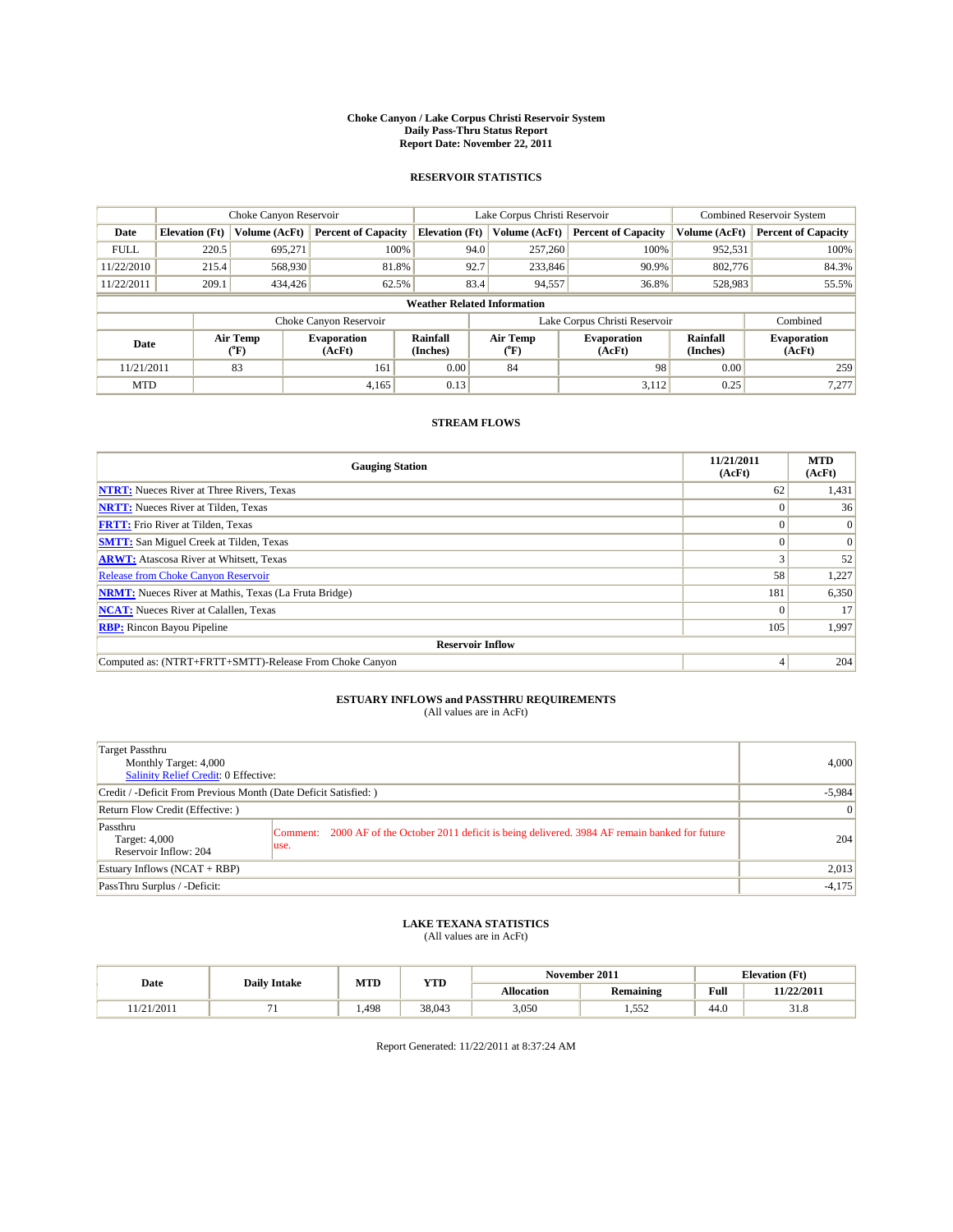#### **Choke Canyon / Lake Corpus Christi Reservoir System Daily Pass-Thru Status Report Report Date: November 23, 2011**

### **RESERVOIR STATISTICS**

|             |                                    | Choke Canyon Reservoir   |                              |                       | Lake Corpus Christi Reservoir | <b>Combined Reservoir System</b> |                      |                              |  |  |  |
|-------------|------------------------------------|--------------------------|------------------------------|-----------------------|-------------------------------|----------------------------------|----------------------|------------------------------|--|--|--|
| Date        | <b>Elevation</b> (Ft)              | Volume (AcFt)            | <b>Percent of Capacity</b>   | <b>Elevation (Ft)</b> | Volume (AcFt)                 | <b>Percent of Capacity</b>       | Volume (AcFt)        | <b>Percent of Capacity</b>   |  |  |  |
| <b>FULL</b> | 220.5                              | 695,271                  | 100%                         | 94.0                  | 257,260                       | 100%                             | 952,531              | 100%                         |  |  |  |
| 11/23/2010  | 215.4                              | 569,394                  | 81.9%                        | 92.8                  | 234,735                       | 91.2%                            | 804.129              | 84.4%                        |  |  |  |
| 11/23/2011  | 209.0                              | 433,045                  | 62.3%                        | 83.4                  | 94,108                        | 36.6%                            | 527,153              | 55.3%                        |  |  |  |
|             | <b>Weather Related Information</b> |                          |                              |                       |                               |                                  |                      |                              |  |  |  |
|             |                                    |                          | Choke Canyon Reservoir       |                       |                               | Lake Corpus Christi Reservoir    |                      | Combined                     |  |  |  |
| Date        |                                    | Air Temp<br>$\rm ^{o}F)$ | <b>Evaporation</b><br>(AcFt) | Rainfall<br>(Inches)  | Air Temp<br>$\rm ^{o}F)$      | <b>Evaporation</b><br>(AcFt)     | Rainfall<br>(Inches) | <b>Evaporation</b><br>(AcFt) |  |  |  |
| 11/22/2011  |                                    | 80                       | 299                          | 0.00                  | 80                            | 163                              | 0.00                 | 462                          |  |  |  |
| <b>MTD</b>  |                                    |                          | 4.464                        | 0.13                  |                               | 3,275                            | 0.25                 | 7,739                        |  |  |  |

### **STREAM FLOWS**

| <b>Gauging Station</b>                                       | 11/22/2011<br>(AcFt) | <b>MTD</b><br>(AcFt) |
|--------------------------------------------------------------|----------------------|----------------------|
| <b>NTRT:</b> Nueces River at Three Rivers, Texas             | 62                   | 1,493                |
| <b>NRTT:</b> Nueces River at Tilden, Texas                   |                      | 36                   |
| <b>FRTT:</b> Frio River at Tilden, Texas                     |                      | $\Omega$             |
| <b>SMTT:</b> San Miguel Creek at Tilden, Texas               |                      | $\Omega$             |
| <b>ARWT:</b> Atascosa River at Whitsett, Texas               |                      | 56                   |
| <b>Release from Choke Canyon Reservoir</b>                   | 58                   | 1,284                |
| <b>NRMT:</b> Nueces River at Mathis, Texas (La Fruta Bridge) | 189                  | 6,539                |
| <b>NCAT:</b> Nueces River at Calallen, Texas                 | $\theta$             | 17                   |
| <b>RBP:</b> Rincon Bayou Pipeline                            | 34                   | 2,031                |
| <b>Reservoir Inflow</b>                                      |                      |                      |
| Computed as: (NTRT+FRTT+SMTT)-Release From Choke Canyon      |                      | 208                  |

## **ESTUARY INFLOWS and PASSTHRU REQUIREMENTS**<br>(All values are in AcFt)

| Target Passthru<br>Monthly Target: 4,000<br><b>Salinity Relief Credit: 0 Effective:</b> |                                                                                                           | 4,000           |
|-----------------------------------------------------------------------------------------|-----------------------------------------------------------------------------------------------------------|-----------------|
| Credit / -Deficit From Previous Month (Date Deficit Satisfied: )                        |                                                                                                           | $-5,984$        |
| Return Flow Credit (Effective: )                                                        |                                                                                                           | $\vert 0 \vert$ |
| Passthru<br>Target: 4,000<br>Reservoir Inflow: 208                                      | Comment: 2000 AF of the October 2011 deficit is being delivered. 3984 AF remain banked for future<br>use. | 208             |
| Estuary Inflows $(NCAT + RBP)$                                                          |                                                                                                           | 2,047           |
| PassThru Surplus / -Deficit:                                                            |                                                                                                           | $-4,145$        |

## **LAKE TEXANA STATISTICS** (All values are in AcFt)

|                      |                     | MTD   | <b>YTD</b> |            | November 2011    |                                             | <b>Elevation</b> (Ft) |
|----------------------|---------------------|-------|------------|------------|------------------|---------------------------------------------|-----------------------|
| Date                 | <b>Daily Intake</b> |       |            | Allocation | <b>Remaining</b> | Full<br>the contract of the contract of the | 11/23/2011            |
| 1020011<br>1/22/2011 |                     | 1.569 | 38,114     | 3,050      | .481             | 44.0                                        | <b>21 Q</b><br>51.8   |

Report Generated: 11/23/2011 at 8:03:54 AM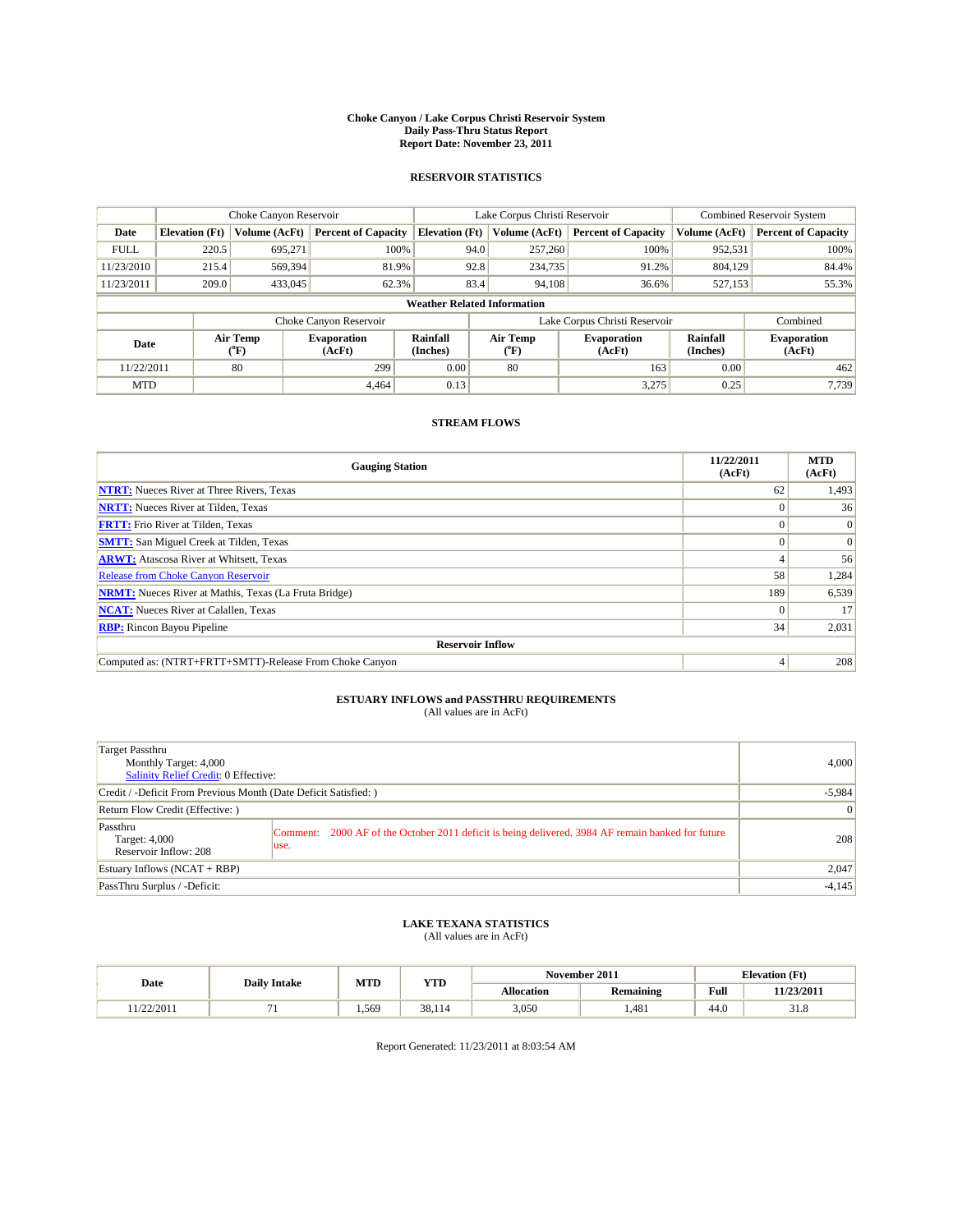#### **Choke Canyon / Lake Corpus Christi Reservoir System Daily Pass-Thru Status Report Report Date: November 24, 2011**

### **RESERVOIR STATISTICS**

|             | Choke Canyon Reservoir             |                          | Lake Corpus Christi Reservoir |                       |                               |                          | <b>Combined Reservoir System</b> |                      |                              |  |  |
|-------------|------------------------------------|--------------------------|-------------------------------|-----------------------|-------------------------------|--------------------------|----------------------------------|----------------------|------------------------------|--|--|
| Date        | <b>Elevation</b> (Ft)              | Volume (AcFt)            | <b>Percent of Capacity</b>    | <b>Elevation (Ft)</b> |                               | Volume (AcFt)            | <b>Percent of Capacity</b>       | Volume (AcFt)        | <b>Percent of Capacity</b>   |  |  |
| <b>FULL</b> | 220.5                              | 695,271                  | 100%                          |                       | 94.0                          | 257,260                  | 100%                             | 952,531              | 100%                         |  |  |
| 11/24/2010  | 215.4                              | 569.162                  | 81.9%                         |                       | 92.7                          | 233,846                  | 90.9%                            | 803,008              | 84.3%                        |  |  |
| 11/24/2011  | 209.0                              | 433,045                  | 62.3%                         |                       | 83.4                          | 93,996                   | 36.5%                            | 527,041              | 55.3%                        |  |  |
|             | <b>Weather Related Information</b> |                          |                               |                       |                               |                          |                                  |                      |                              |  |  |
|             |                                    |                          | Choke Canyon Reservoir        |                       | Lake Corpus Christi Reservoir |                          |                                  |                      | Combined                     |  |  |
| Date        |                                    | Air Temp<br>$\rm ^{o}F)$ | <b>Evaporation</b><br>(AcFt)  | Rainfall<br>(Inches)  |                               | Air Temp<br>$\rm ^{o}F)$ | <b>Evaporation</b><br>(AcFt)     | Rainfall<br>(Inches) | <b>Evaporation</b><br>(AcFt) |  |  |
| 11/23/2011  |                                    | 71                       | 172                           | 0.00                  |                               | 80                       | 117                              | 0.00                 | 289                          |  |  |
| <b>MTD</b>  |                                    |                          | 4,636                         | 0.13                  |                               |                          | 3,392                            | 0.25                 | 8,028                        |  |  |

### **STREAM FLOWS**

| <b>Gauging Station</b>                                       | 11/23/2011<br>(AcFt) | <b>MTD</b><br>(AcFt) |
|--------------------------------------------------------------|----------------------|----------------------|
| <b>NTRT:</b> Nueces River at Three Rivers, Texas             | 62                   | 1,554                |
| <b>NRTT:</b> Nueces River at Tilden, Texas                   |                      | 36                   |
| <b>FRTT:</b> Frio River at Tilden, Texas                     |                      | $\Omega$             |
| <b>SMTT:</b> San Miguel Creek at Tilden, Texas               |                      | $\Omega$             |
| <b>ARWT:</b> Atascosa River at Whitsett, Texas               |                      | 60                   |
| <b>Release from Choke Canyon Reservoir</b>                   | 58                   | 1,342                |
| <b>NRMT:</b> Nueces River at Mathis, Texas (La Fruta Bridge) | 187                  | 6,725                |
| <b>NCAT:</b> Nueces River at Calallen, Texas                 | $\theta$             | 17                   |
| <b>RBP:</b> Rincon Bayou Pipeline                            | $\overline{0}$       | 2,031                |
| <b>Reservoir Inflow</b>                                      |                      |                      |
| Computed as: (NTRT+FRTT+SMTT)-Release From Choke Canyon      |                      | 212                  |

# **ESTUARY INFLOWS and PASSTHRU REQUIREMENTS**<br>(All values are in AcFt)

| Target Passthru<br>Monthly Target: 4,000<br>Salinity Relief Credit: 0 Effective: |                                                                                | 4,000 |
|----------------------------------------------------------------------------------|--------------------------------------------------------------------------------|-------|
| Credit / -Deficit From Previous Month (Date Deficit Satisfied: )                 | $-5,984$                                                                       |       |
| Return Flow Credit (Effective:)                                                  | $\overline{0}$                                                                 |       |
| Passthru<br>Target: 4,000<br>Reservoir Inflow: 212                               | Comment: 3953 AC/FT of the October 2011 deficit remains banked for future use. | 212   |
| Estuary Inflows (NCAT + RBP)                                                     | 2,047                                                                          |       |
| PassThru Surplus / -Deficit:                                                     | $-4,149$                                                                       |       |

## **LAKE TEXANA STATISTICS** (All values are in AcFt)

|           |    | MTD<br><b>Daily Intake</b> |            |            | November 2011    | <b>Elevation</b> (Ft) |            |
|-----------|----|----------------------------|------------|------------|------------------|-----------------------|------------|
| Date      |    |                            | <b>YTD</b> | Allocation | <b>Remaining</b> | Full                  | 11/24/2011 |
| 1/23/2011 | 69 | .638                       | 38.183     | 3,050      | .412             | 44.0                  | 51.8       |

Report Generated: 11/24/2011 at 8:23:06 AM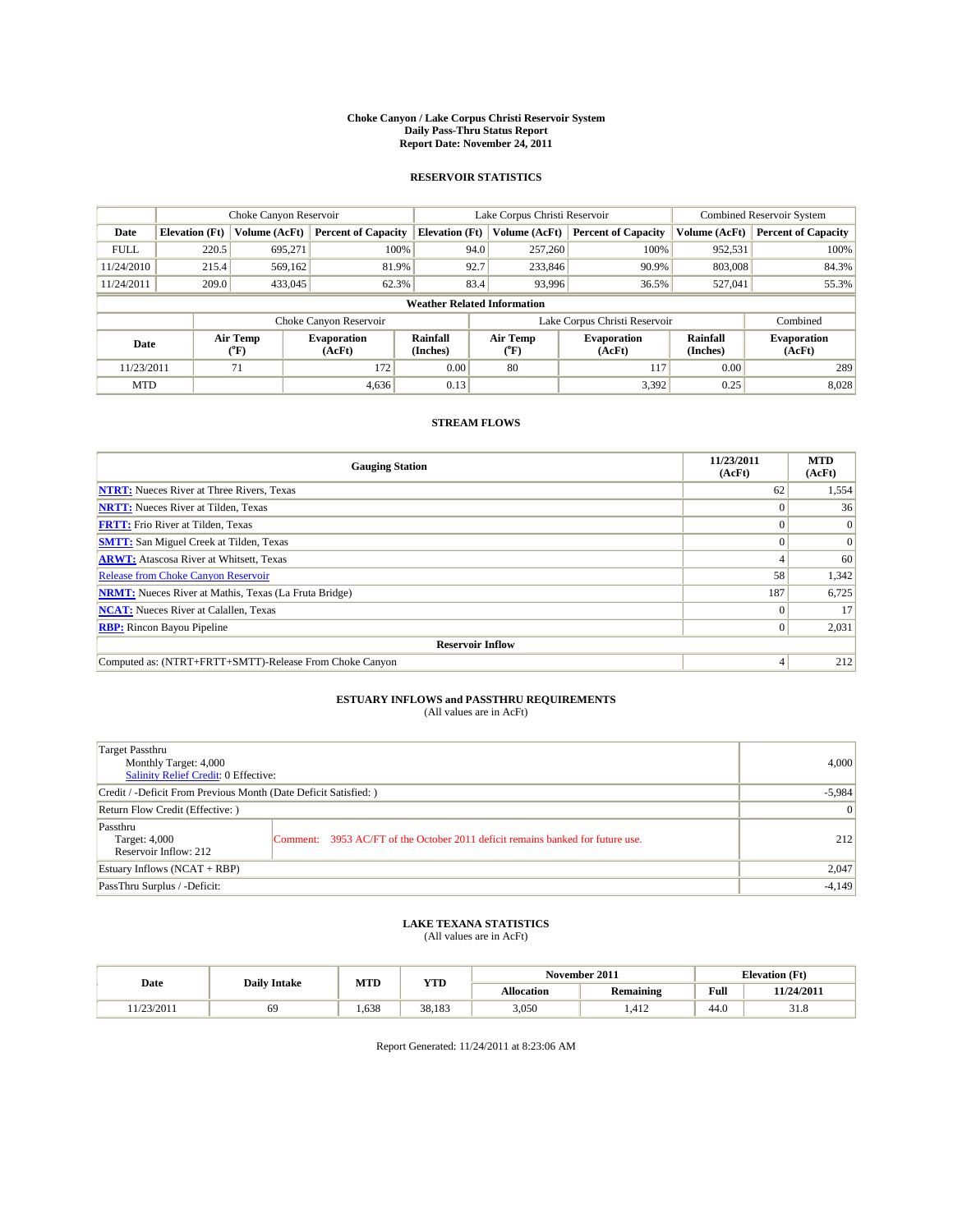#### **Choke Canyon / Lake Corpus Christi Reservoir System Daily Pass-Thru Status Report Report Date: November 25, 2011**

### **RESERVOIR STATISTICS**

|             | Choke Canyon Reservoir             |                             |                              |                             | Lake Corpus Christi Reservoir |                               |                      | <b>Combined Reservoir System</b> |  |
|-------------|------------------------------------|-----------------------------|------------------------------|-----------------------------|-------------------------------|-------------------------------|----------------------|----------------------------------|--|
| Date        | <b>Elevation</b> (Ft)              | Volume (AcFt)               | <b>Percent of Capacity</b>   | <b>Elevation</b> (Ft)       | Volume (AcFt)                 | <b>Percent of Capacity</b>    | Volume (AcFt)        | <b>Percent of Capacity</b>       |  |
| <b>FULL</b> | 220.5                              | 695,271                     | 100%                         |                             | 257,260<br>94.0               | 100%                          | 952,531              | 100%                             |  |
| 11/25/2010  | 215.3                              | 567,539                     | 81.6%                        | 92.7                        | 233,669                       | 90.8%                         | 801.208              | 84.1%                            |  |
| 11/25/2011  | 209.0                              | 433,439                     | 62.3%                        |                             | 83.3<br>93,661                | 36.4%                         | 527,100              | 55.3%                            |  |
|             | <b>Weather Related Information</b> |                             |                              |                             |                               |                               |                      |                                  |  |
|             |                                    |                             | Choke Canyon Reservoir       |                             |                               | Lake Corpus Christi Reservoir |                      | Combined                         |  |
| Date        |                                    | Air Temp<br>${}^{\circ}$ F) | <b>Evaporation</b><br>(AcFt) | <b>Rainfall</b><br>(Inches) | Air Temp<br>(°F)              | <b>Evaporation</b><br>(AcFt)  | Rainfall<br>(Inches) | <b>Evaporation</b><br>(AcFt)     |  |
| 11/24/2011  |                                    | 76                          | 138                          | 0.00                        | 76                            | 130                           | 0.00                 | 268                              |  |
| <b>MTD</b>  |                                    |                             | 4,774                        | 0.13                        |                               | 3,522                         | 0.25                 | 8,296                            |  |

### **STREAM FLOWS**

| <b>Gauging Station</b>                                       | 11/24/2011<br>(AcFt) | <b>MTD</b><br>(AcFt) |
|--------------------------------------------------------------|----------------------|----------------------|
| <b>NTRT:</b> Nueces River at Three Rivers, Texas             | 62                   | 1,616                |
| <b>NRTT:</b> Nueces River at Tilden, Texas                   | $\Omega$             | 36                   |
| <b>FRTT:</b> Frio River at Tilden, Texas                     |                      | $\Omega$             |
| <b>SMTT:</b> San Miguel Creek at Tilden, Texas               |                      | $\Omega$             |
| <b>ARWT:</b> Atascosa River at Whitsett, Texas               |                      | 63                   |
| <b>Release from Choke Canyon Reservoir</b>                   | 58                   | 1,399                |
| <b>NRMT:</b> Nueces River at Mathis, Texas (La Fruta Bridge) | 183                  | 6,908                |
| <b>NCAT:</b> Nueces River at Calallen, Texas                 |                      | 27                   |
| <b>RBP:</b> Rincon Bayou Pipeline                            | $\overline{0}$       | 2,031                |
| <b>Reservoir Inflow</b>                                      |                      |                      |
| Computed as: (NTRT+FRTT+SMTT)-Release From Choke Canyon      | $\overline{4}$       | 216                  |

# **ESTUARY INFLOWS and PASSTHRU REQUIREMENTS**<br>(All values are in AcFt)

| Target Passthru<br>Monthly Target: 4,000<br>Salinity Relief Credit: 0 Effective: |                                                                                | 4.000    |
|----------------------------------------------------------------------------------|--------------------------------------------------------------------------------|----------|
| Credit / -Deficit From Previous Month (Date Deficit Satisfied: )                 | $-5,984$                                                                       |          |
| Return Flow Credit (Effective:)                                                  | $\overline{0}$                                                                 |          |
| Passthru<br>Target: 4,000<br>Reservoir Inflow: 216                               | Comment: 3953 AC/FT of the October 2011 deficit remains banked for future use. | 216      |
| Estuary Inflows (NCAT + RBP)                                                     |                                                                                | 2,058    |
| PassThru Surplus / -Deficit:                                                     |                                                                                | $-4,142$ |

## **LAKE TEXANA STATISTICS** (All values are in AcFt)

|           |                     | MTD             | <b>YTD</b> | November 2011<br><b>Elevation</b> (Ft) |                  |      |            |
|-----------|---------------------|-----------------|------------|----------------------------------------|------------------|------|------------|
| Date      | <b>Daily Intake</b> |                 |            | Allocation                             | <b>Remaining</b> | Full | 11/25/2011 |
| 1/24/2011 |                     | 71'<br>$\cdots$ | 38.256     | 3,050                                  | 339<br>رزن       | 44.0 | 51.8       |

Report Generated: 11/25/2011 at 8:03:06 AM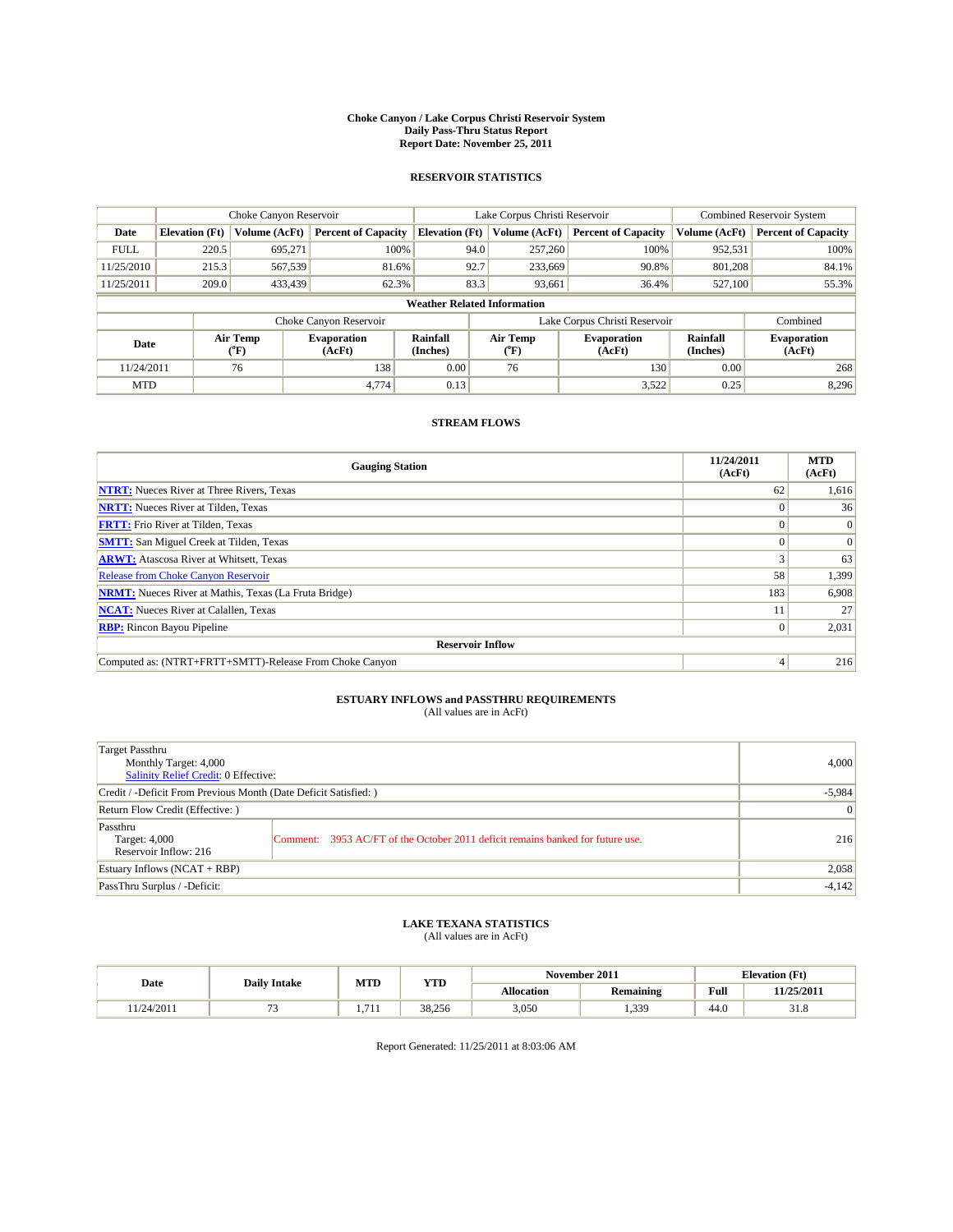#### **Choke Canyon / Lake Corpus Christi Reservoir System Daily Pass-Thru Status Report Report Date: November 26, 2011**

### **RESERVOIR STATISTICS**

|             | Choke Canyon Reservoir             |                             |                              |                       | Lake Corpus Christi Reservoir |                               |                      | <b>Combined Reservoir System</b> |  |  |
|-------------|------------------------------------|-----------------------------|------------------------------|-----------------------|-------------------------------|-------------------------------|----------------------|----------------------------------|--|--|
| Date        | <b>Elevation</b> (Ft)              | Volume (AcFt)               | <b>Percent of Capacity</b>   | <b>Elevation (Ft)</b> | Volume (AcFt)                 | <b>Percent of Capacity</b>    | Volume (AcFt)        | <b>Percent of Capacity</b>       |  |  |
| <b>FULL</b> | 220.5                              | 695,271                     | 100%                         | 94.0                  | 257,260                       | 100%                          | 952,531              | 100%                             |  |  |
| 11/26/2010  | 215.3                              | 567,307                     | 81.6%                        | 92.8                  | 234,735                       | 91.2%                         | 802.042              | 84.2%                            |  |  |
| 11/26/2011  | 209.0                              | 433,242                     | 62.3%                        | 83.3                  | 93.103                        | 36.2%                         | 526,345              | 55.3%                            |  |  |
|             | <b>Weather Related Information</b> |                             |                              |                       |                               |                               |                      |                                  |  |  |
|             |                                    |                             | Choke Canyon Reservoir       |                       |                               | Lake Corpus Christi Reservoir |                      | Combined                         |  |  |
| Date        |                                    | Air Temp<br>${}^{\circ}$ F) | <b>Evaporation</b><br>(AcFt) | Rainfall<br>(Inches)  | Air Temp<br>$\rm ^{o}F)$      | <b>Evaporation</b><br>(AcFt)  | Rainfall<br>(Inches) | <b>Evaporation</b><br>(AcFt)     |  |  |
| 11/25/2011  |                                    | 81                          | 161                          | 0.00                  | 82                            | 130                           | 0.01                 | 291                              |  |  |
| <b>MTD</b>  |                                    |                             | 4,935                        | 0.13                  |                               | 3,652                         | 0.26                 | 8,587                            |  |  |

### **STREAM FLOWS**

| <b>Gauging Station</b>                                       | 11/25/2011<br>(AcFt) | <b>MTD</b><br>(AcFt) |  |  |  |  |  |
|--------------------------------------------------------------|----------------------|----------------------|--|--|--|--|--|
| <b>NTRT:</b> Nueces River at Three Rivers, Texas             | 62                   | 1,677                |  |  |  |  |  |
| <b>NRTT:</b> Nueces River at Tilden, Texas                   | $\Omega$             | 36                   |  |  |  |  |  |
| <b>FRTT:</b> Frio River at Tilden, Texas                     |                      | $\Omega$             |  |  |  |  |  |
| <b>SMTT:</b> San Miguel Creek at Tilden, Texas               |                      | $\Omega$             |  |  |  |  |  |
| <b>ARWT:</b> Atascosa River at Whitsett, Texas               |                      | 66                   |  |  |  |  |  |
| <b>Release from Choke Canyon Reservoir</b>                   | 58                   | 1,457                |  |  |  |  |  |
| <b>NRMT:</b> Nueces River at Mathis, Texas (La Fruta Bridge) | 181                  | 7,088                |  |  |  |  |  |
| <b>NCAT:</b> Nueces River at Calallen, Texas                 | 50                   | 77                   |  |  |  |  |  |
| <b>RBP:</b> Rincon Bayou Pipeline                            | $\overline{0}$       | 2,031                |  |  |  |  |  |
| <b>Reservoir Inflow</b>                                      |                      |                      |  |  |  |  |  |
| Computed as: (NTRT+FRTT+SMTT)-Release From Choke Canyon      |                      | 220                  |  |  |  |  |  |

# **ESTUARY INFLOWS and PASSTHRU REQUIREMENTS**<br>(All values are in AcFt)

| Target Passthru<br>Monthly Target: 4,000<br>Salinity Relief Credit: 0 Effective: |                                                                                | 4,000    |
|----------------------------------------------------------------------------------|--------------------------------------------------------------------------------|----------|
| Credit / -Deficit From Previous Month (Date Deficit Satisfied: )                 |                                                                                | $-5,984$ |
| Return Flow Credit (Effective:)                                                  | 0                                                                              |          |
| Passthru<br>Target: 4,000<br>Reservoir Inflow: 220                               | Comment: 3953 AC/FT of the October 2011 deficit remains banked for future use. | 220      |
| Estuary Inflows (NCAT + RBP)                                                     |                                                                                | 2,108    |
| PassThru Surplus / -Deficit:                                                     |                                                                                | $-4,097$ |

# **LAKE TEXANA STATISTICS** (All values are in AcFt)

|           | <b>Daily Intake</b> | MTD  | YTD    | November 2011     |           |      | <b>Elevation</b> (Ft) |
|-----------|---------------------|------|--------|-------------------|-----------|------|-----------------------|
| Date      |                     |      |        | <b>Allocation</b> | Remaining | Full | 11/26/2011            |
| 1/25/2011 |                     | .784 | 38.329 | 3,050             | .266      | 44.0 | <b>21 O</b><br>51.8   |

Report Generated: 11/26/2011 at 8:00:03 AM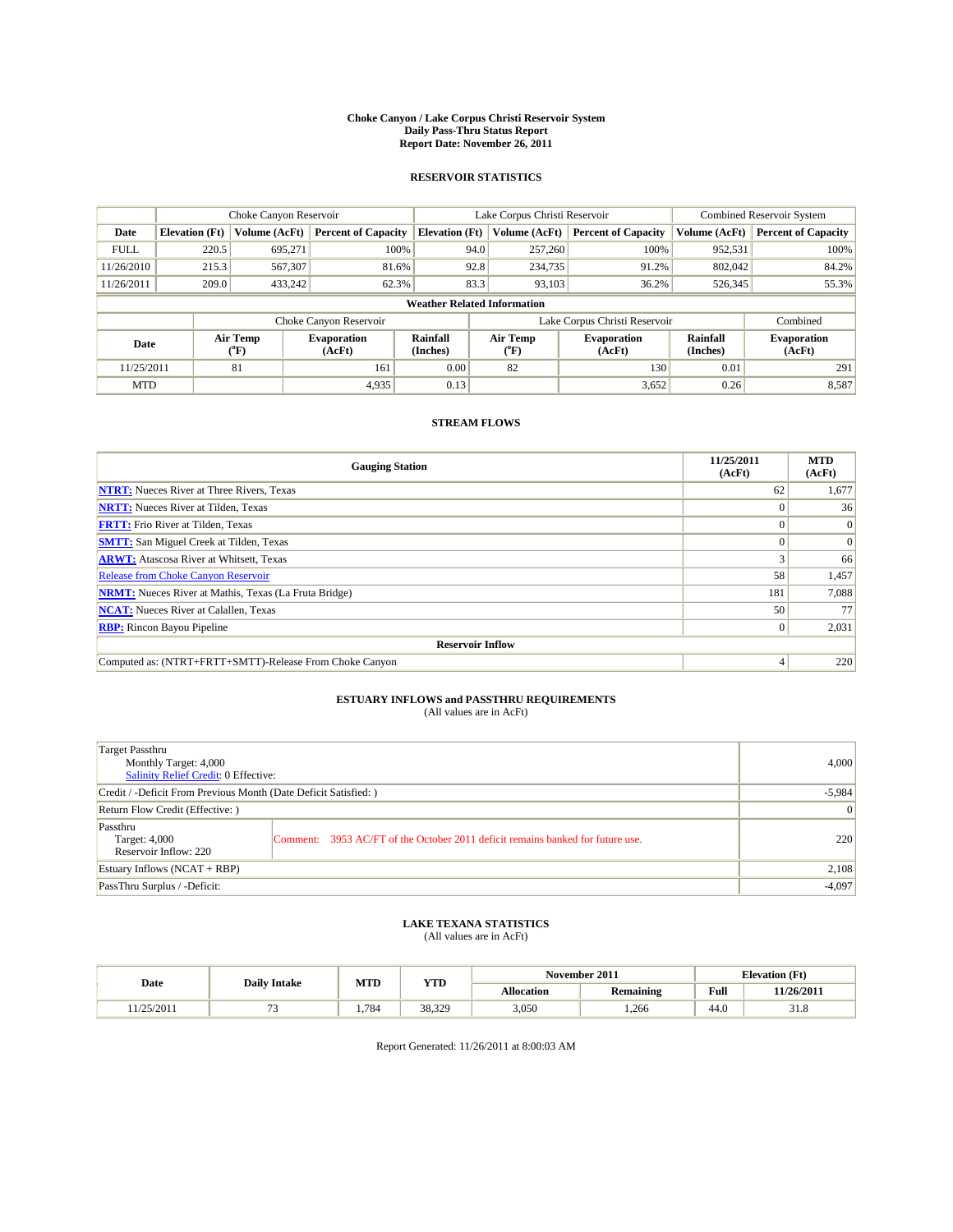#### **Choke Canyon / Lake Corpus Christi Reservoir System Daily Pass-Thru Status Report Report Date: November 27, 2011**

### **RESERVOIR STATISTICS**

|             | Choke Canyon Reservoir             |                  |                              |                             | Lake Corpus Christi Reservoir |                               |                      | <b>Combined Reservoir System</b> |  |
|-------------|------------------------------------|------------------|------------------------------|-----------------------------|-------------------------------|-------------------------------|----------------------|----------------------------------|--|
| Date        | <b>Elevation</b> (Ft)              | Volume (AcFt)    | <b>Percent of Capacity</b>   | <b>Elevation</b> (Ft)       | Volume (AcFt)                 | <b>Percent of Capacity</b>    | Volume (AcFt)        | <b>Percent of Capacity</b>       |  |
| <b>FULL</b> | 220.5                              | 695,271          | 100%                         | 94.0                        | 257,260                       | 100%                          | 952,531              | 100%                             |  |
| 11/27/2010  | 215.3                              | 567,307          | 81.6%                        | 92.7                        | 233,846                       | 90.9%                         | 801,153              | 84.1%                            |  |
| 11/27/2011  | 208.9                              | 431,662          | 62.1%                        | 82.9                        | 89,258                        | 34.7%                         | 520,920              | 54.7%                            |  |
|             | <b>Weather Related Information</b> |                  |                              |                             |                               |                               |                      |                                  |  |
|             |                                    |                  | Choke Canyon Reservoir       |                             |                               | Lake Corpus Christi Reservoir |                      | Combined                         |  |
| Date        |                                    | Air Temp<br>(°F) | <b>Evaporation</b><br>(AcFt) | <b>Rainfall</b><br>(Inches) | Air Temp<br>(°F)              | <b>Evaporation</b><br>(AcFt)  | Rainfall<br>(Inches) | <b>Evaporation</b><br>(AcFt)     |  |
| 11/26/2011  |                                    | 70               | 230                          | 0.00                        | 76                            | 164                           | 0.00                 | 394                              |  |
| <b>MTD</b>  |                                    |                  | 5,165                        | 0.13                        |                               | 3.816                         | 0.26                 | 8,981                            |  |

### **STREAM FLOWS**

| <b>Gauging Station</b>                                       | 11/26/2011<br>(AcFt) | <b>MTD</b><br>(AcFt) |  |  |  |  |  |
|--------------------------------------------------------------|----------------------|----------------------|--|--|--|--|--|
| <b>NTRT:</b> Nueces River at Three Rivers, Texas             | 64                   | 1,741                |  |  |  |  |  |
| <b>NRTT:</b> Nueces River at Tilden, Texas                   | $\Omega$             | 36                   |  |  |  |  |  |
| <b>FRTT:</b> Frio River at Tilden, Texas                     | $\theta$             | $\Omega$             |  |  |  |  |  |
| <b>SMTT:</b> San Miguel Creek at Tilden, Texas               | $\Omega$             | $\Omega$             |  |  |  |  |  |
| <b>ARWT:</b> Atascosa River at Whitsett, Texas               |                      | 69                   |  |  |  |  |  |
| <b>Release from Choke Canyon Reservoir</b>                   | 58                   | 1,515                |  |  |  |  |  |
| <b>NRMT:</b> Nueces River at Mathis, Texas (La Fruta Bridge) | 175                  | 7,263                |  |  |  |  |  |
| <b>NCAT:</b> Nueces River at Calallen, Texas                 | 36                   | 113                  |  |  |  |  |  |
| <b>RBP:</b> Rincon Bayou Pipeline                            | $\overline{0}$       | 2,031                |  |  |  |  |  |
| <b>Reservoir Inflow</b>                                      |                      |                      |  |  |  |  |  |
| Computed as: (NTRT+FRTT+SMTT)-Release From Choke Canyon      | 6                    | 226                  |  |  |  |  |  |

# **ESTUARY INFLOWS and PASSTHRU REQUIREMENTS**<br>(All values are in AcFt)

| Target Passthru<br>Monthly Target: 4,000<br>Salinity Relief Credit: 0 Effective: |                                                                                | 4.000    |
|----------------------------------------------------------------------------------|--------------------------------------------------------------------------------|----------|
| Credit / -Deficit From Previous Month (Date Deficit Satisfied: )                 | $-5,984$                                                                       |          |
| Return Flow Credit (Effective:)                                                  | $\vert 0 \vert$                                                                |          |
| Passthru<br>Target: 4,000<br>Reservoir Inflow: 226                               | Comment: 3953 AC/FT of the October 2011 deficit remains banked for future use. | 226      |
| Estuary Inflows (NCAT + RBP)                                                     |                                                                                | 2,143    |
| PassThru Surplus / -Deficit:                                                     |                                                                                | $-4,067$ |

## **LAKE TEXANA STATISTICS** (All values are in AcFt)

|           |                     |       | MTD<br>YTD |                   | November 2011 | <b>Elevation</b> (Ft) |                     |
|-----------|---------------------|-------|------------|-------------------|---------------|-----------------------|---------------------|
| Date      | <b>Daily Intake</b> |       |            | <b>Allocation</b> | Remaining     | Full                  | 11/27/2011          |
| 1/26/2011 |                     | 1.857 | 38.402     | 3,050             | 103<br>.      | 44.0                  | <b>21 O</b><br>51.8 |

Report Generated: 11/27/2011 at 7:51:37 AM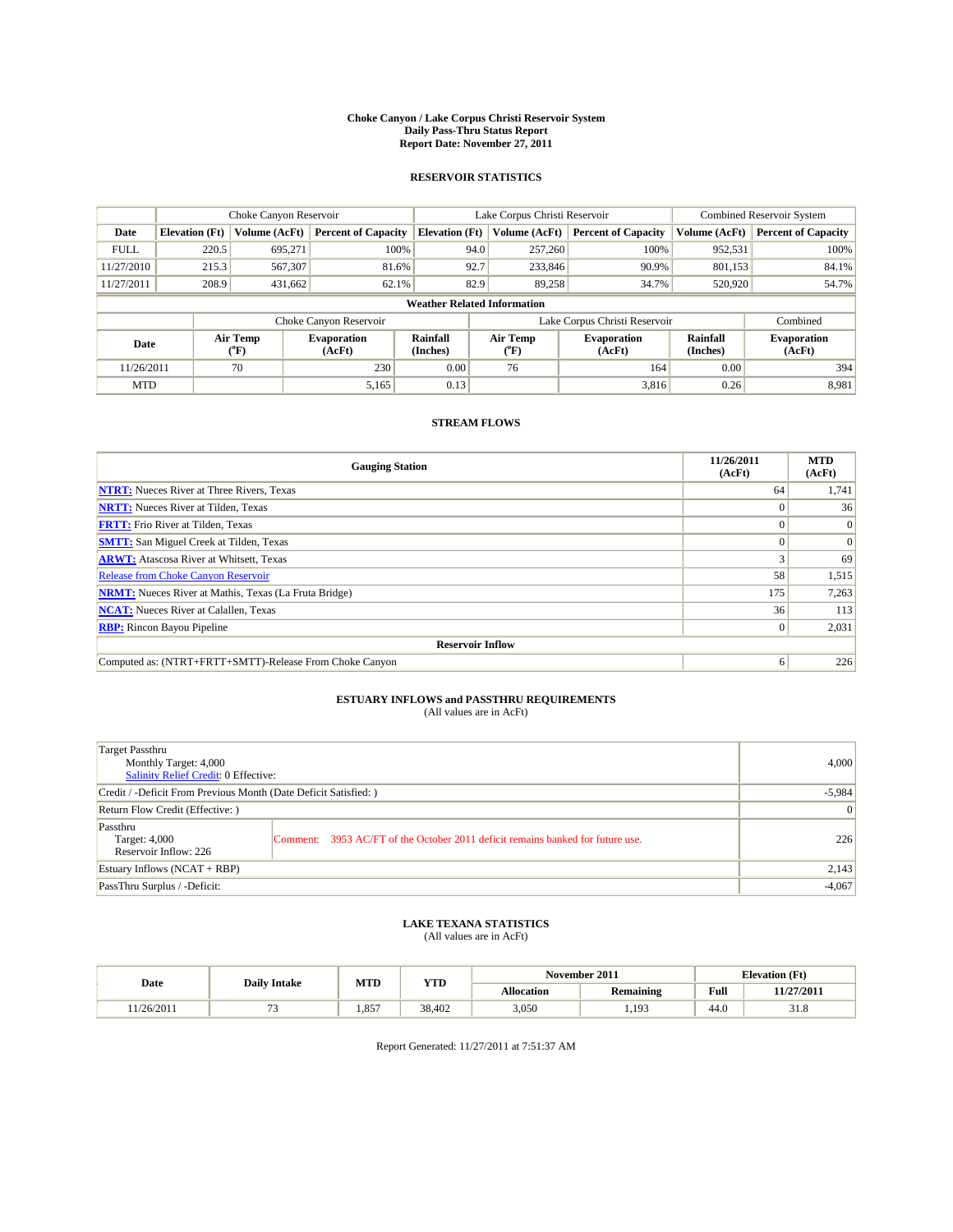#### **Choke Canyon / Lake Corpus Christi Reservoir System Daily Pass-Thru Status Report Report Date: November 28, 2011**

### **RESERVOIR STATISTICS**

|             | Choke Canyon Reservoir             |                          |                              |                       | Lake Corpus Christi Reservoir |                               |                      | <b>Combined Reservoir System</b> |  |
|-------------|------------------------------------|--------------------------|------------------------------|-----------------------|-------------------------------|-------------------------------|----------------------|----------------------------------|--|
| Date        | <b>Elevation</b> (Ft)              | Volume (AcFt)            | <b>Percent of Capacity</b>   | <b>Elevation (Ft)</b> | Volume (AcFt)                 | <b>Percent of Capacity</b>    | Volume (AcFt)        | <b>Percent of Capacity</b>       |  |
| <b>FULL</b> | 220.5                              | 695,271                  | 100%                         | 94.0                  | 257,260                       | 100%                          | 952,531              | 100%                             |  |
| 11/28/2010  | 215.4                              | 569,394                  | 81.9%                        | 92.7                  | 233,313                       | 90.7%                         | 802.707              | 84.3%                            |  |
| 11/28/2011  | 208.9                              | 430,872                  | 62.0%                        | 83.2                  | 91.773                        | 35.7%                         | 522,645              | 54.9%                            |  |
|             | <b>Weather Related Information</b> |                          |                              |                       |                               |                               |                      |                                  |  |
|             |                                    |                          | Choke Canyon Reservoir       |                       |                               | Lake Corpus Christi Reservoir |                      | Combined                         |  |
| Date        |                                    | Air Temp<br>$\rm ^{o}F)$ | <b>Evaporation</b><br>(AcFt) | Rainfall<br>(Inches)  | Air Temp<br>("F)              | <b>Evaporation</b><br>(AcFt)  | Rainfall<br>(Inches) | <b>Evaporation</b><br>(AcFt)     |  |
| 11/27/2011  |                                    | 58                       | 264                          | 0.00                  | 59                            | 193                           | 0.00                 | 457                              |  |
| <b>MTD</b>  |                                    |                          | 5,429                        | 0.13                  |                               | 4.009                         | 0.26                 | 9,438                            |  |

### **STREAM FLOWS**

| <b>Gauging Station</b>                                       | 11/27/2011<br>(AcFt) | <b>MTD</b><br>(AcFt) |
|--------------------------------------------------------------|----------------------|----------------------|
| <b>NTRT:</b> Nueces River at Three Rivers, Texas             | 66                   | 1,806                |
| <b>NRTT:</b> Nueces River at Tilden, Texas                   | $\Omega$             | 36                   |
| <b>FRTT:</b> Frio River at Tilden, Texas                     |                      | $\Omega$             |
| <b>SMTT:</b> San Miguel Creek at Tilden, Texas               |                      | $\Omega$             |
| <b>ARWT:</b> Atascosa River at Whitsett, Texas               |                      | 73                   |
| <b>Release from Choke Canyon Reservoir</b>                   | 58                   | 1,572                |
| <b>NRMT:</b> Nueces River at Mathis, Texas (La Fruta Bridge) | 169                  | 7,432                |
| <b>NCAT:</b> Nueces River at Calallen, Texas                 | 24                   | 136                  |
| <b>RBP:</b> Rincon Bayou Pipeline                            | $\vert 0 \vert$      | 2,031                |
| <b>Reservoir Inflow</b>                                      |                      |                      |
| Computed as: (NTRT+FRTT+SMTT)-Release From Choke Canyon      | 8                    | 234                  |

# **ESTUARY INFLOWS and PASSTHRU REQUIREMENTS**<br>(All values are in AcFt)

| Target Passthru<br>Monthly Target: 4,000<br>Salinity Relief Credit: 0 Effective: |                                                                                | 4,000 |
|----------------------------------------------------------------------------------|--------------------------------------------------------------------------------|-------|
| Credit / -Deficit From Previous Month (Date Deficit Satisfied: )                 | $-5,984$                                                                       |       |
| Return Flow Credit (Effective:)                                                  | $\overline{0}$                                                                 |       |
| Passthru<br>Target: 4,000<br>Reservoir Inflow: 234                               | Comment: 3953 AC/FT of the October 2011 deficit remains banked for future use. | 234   |
| Estuary Inflows (NCAT + RBP)                                                     |                                                                                | 2,167 |
| PassThru Surplus / -Deficit:                                                     | $-4,051$                                                                       |       |

## **LAKE TEXANA STATISTICS** (All values are in AcFt)

|                      | <b>Daily Intake</b> | MTD  | <b>YTD</b> |                   | November 2011    |      | <b>Elevation</b> (Ft) |
|----------------------|---------------------|------|------------|-------------------|------------------|------|-----------------------|
| Date                 |                     |      |            | <b>Allocation</b> | <b>Remaining</b> | Full | 11/28/2011            |
| $\sqrt{2}$<br>$\sim$ | -                   | .930 | 38,475     | 3,050             | 1,120            | 44.0 | 51.8                  |

Report Generated: 11/28/2011 at 8:40:16 AM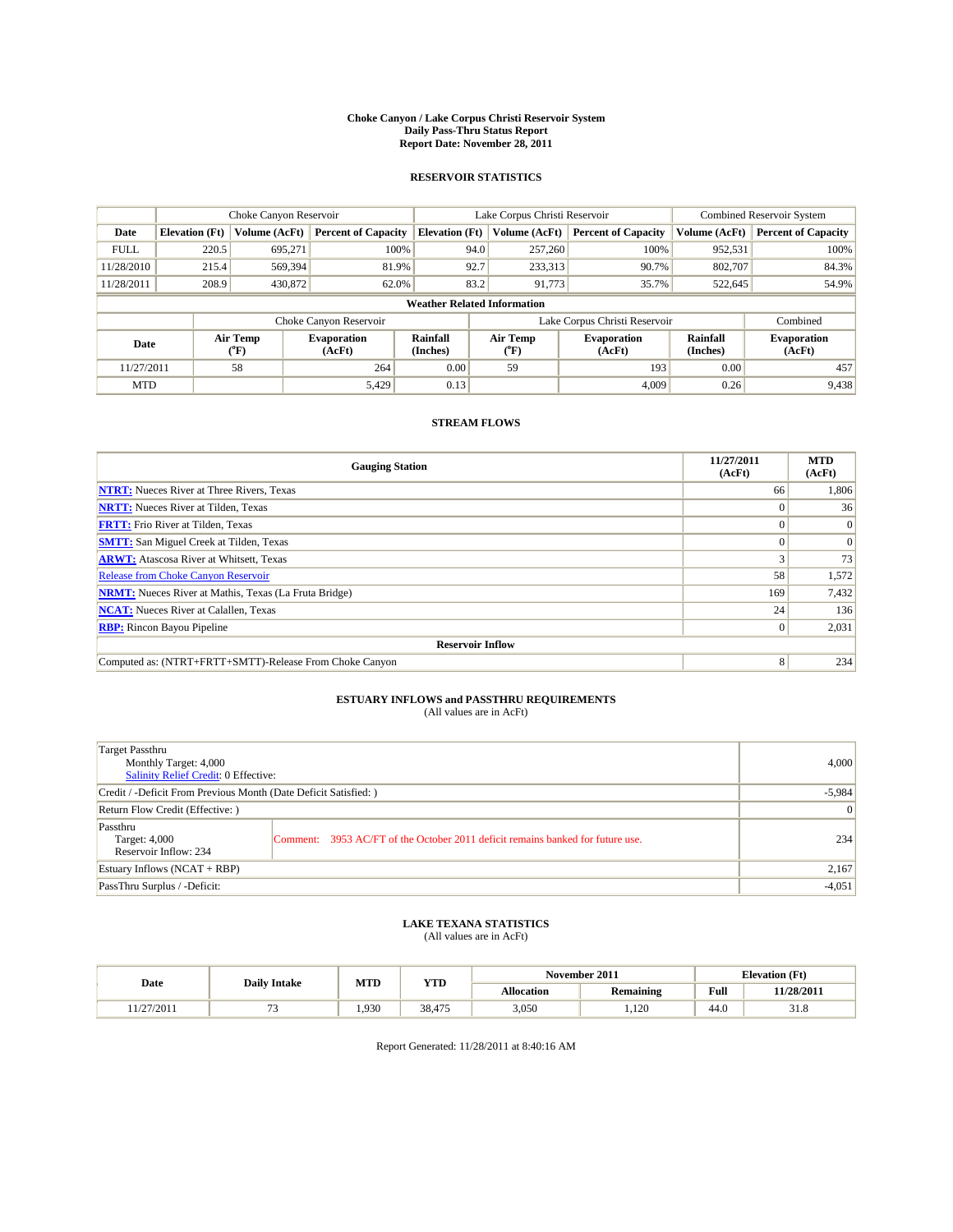#### **Choke Canyon / Lake Corpus Christi Reservoir System Daily Pass-Thru Status Report Report Date: November 29, 2011**

### **RESERVOIR STATISTICS**

|             | Choke Canyon Reservoir             |                             |                              |                             | Lake Corpus Christi Reservoir |                               |                      | <b>Combined Reservoir System</b> |  |
|-------------|------------------------------------|-----------------------------|------------------------------|-----------------------------|-------------------------------|-------------------------------|----------------------|----------------------------------|--|
| Date        | <b>Elevation</b> (Ft)              | Volume (AcFt)               | <b>Percent of Capacity</b>   | <b>Elevation</b> (Ft)       | Volume (AcFt)                 | <b>Percent of Capacity</b>    | Volume (AcFt)        | <b>Percent of Capacity</b>       |  |
| <b>FULL</b> | 220.5                              | 695,271                     | 100%                         | 94.0                        | 257,260                       | 100%                          | 952,531              | 100%                             |  |
| 11/29/2010  | 215.3                              | 566,843                     | 81.5%                        |                             | 92.6<br>232,426               | 90.3%                         | 799.269              | 83.9%                            |  |
| 11/29/2011  | 208.9                              | 430,675                     | 61.9%                        | 83.2                        | 91,663                        | 35.6%                         | 522,338              | 54.8%                            |  |
|             | <b>Weather Related Information</b> |                             |                              |                             |                               |                               |                      |                                  |  |
|             |                                    |                             | Choke Canyon Reservoir       |                             |                               | Lake Corpus Christi Reservoir |                      | Combined                         |  |
| Date        |                                    | Air Temp<br>${}^{\circ}$ F) | <b>Evaporation</b><br>(AcFt) | <b>Rainfall</b><br>(Inches) | Air Temp<br>(°F)              | <b>Evaporation</b><br>(AcFt)  | Rainfall<br>(Inches) | <b>Evaporation</b><br>(AcFt)     |  |
| 11/28/2011  |                                    | 69                          | 206                          | 0.00                        | 73                            | 116                           | 0.00                 | 322                              |  |
| <b>MTD</b>  |                                    |                             | 5,635                        | 0.13                        |                               | 4,125                         | 0.26                 | 9.760                            |  |

### **STREAM FLOWS**

| <b>Gauging Station</b>                                       | 11/28/2011<br>(AcFt) | <b>MTD</b><br>(AcFt) |  |  |  |  |  |
|--------------------------------------------------------------|----------------------|----------------------|--|--|--|--|--|
| <b>NTRT:</b> Nueces River at Three Rivers, Texas             | 66                   | 1,872                |  |  |  |  |  |
| <b>NRTT:</b> Nueces River at Tilden, Texas                   | $\Omega$             | 36                   |  |  |  |  |  |
| <b>FRTT:</b> Frio River at Tilden, Texas                     |                      | $\Omega$             |  |  |  |  |  |
| <b>SMTT:</b> San Miguel Creek at Tilden, Texas               |                      | $\Omega$             |  |  |  |  |  |
| <b>ARWT:</b> Atascosa River at Whitsett, Texas               |                      | 76                   |  |  |  |  |  |
| <b>Release from Choke Canyon Reservoir</b>                   | 58                   | 1,630                |  |  |  |  |  |
| <b>NRMT:</b> Nueces River at Mathis, Texas (La Fruta Bridge) | 167                  | 7,599                |  |  |  |  |  |
| <b>NCAT:</b> Nueces River at Calallen, Texas                 | 44                   | 180                  |  |  |  |  |  |
| <b>RBP:</b> Rincon Bayou Pipeline                            | $\vert 0 \vert$      | 2,031                |  |  |  |  |  |
| <b>Reservoir Inflow</b>                                      |                      |                      |  |  |  |  |  |
| Computed as: (NTRT+FRTT+SMTT)-Release From Choke Canyon      | 8                    | 242                  |  |  |  |  |  |

# **ESTUARY INFLOWS and PASSTHRU REQUIREMENTS**<br>(All values are in AcFt)

| Target Passthru<br>Monthly Target: 4,000<br>Salinity Relief Credit: 0 Effective: |                                                                                | 4,000 |
|----------------------------------------------------------------------------------|--------------------------------------------------------------------------------|-------|
| Credit / -Deficit From Previous Month (Date Deficit Satisfied: )                 | $-5,984$                                                                       |       |
| Return Flow Credit (Effective: 11/22/2011)                                       | 500                                                                            |       |
| Passthru<br>Target: 4,000<br>Reservoir Inflow: 242                               | Comment: 3953 AC/FT of the October 2011 deficit remains banked for future use. | 242   |
| Estuary Inflows (NCAT + RBP)                                                     |                                                                                | 2,211 |
| PassThru Surplus / -Deficit:                                                     | $\overline{0}$                                                                 |       |

## **LAKE TEXANA STATISTICS** (All values are in AcFt)

|           |                     | MTD   | YTD                        |                   | November 2011 |      | <b>Elevation</b> (Ft) |
|-----------|---------------------|-------|----------------------------|-------------------|---------------|------|-----------------------|
| Date      | <b>Daily Intake</b> |       |                            | <b>Allocation</b> | Remaining     | Full | 11/29/2011            |
| 1/28/2011 |                     | 2.003 | 38.54<br>$C_A \rightarrow$ | 3,050             | .047          | 44.0 | 51.0                  |

Report Generated: 11/29/2011 at 8:41:22 AM